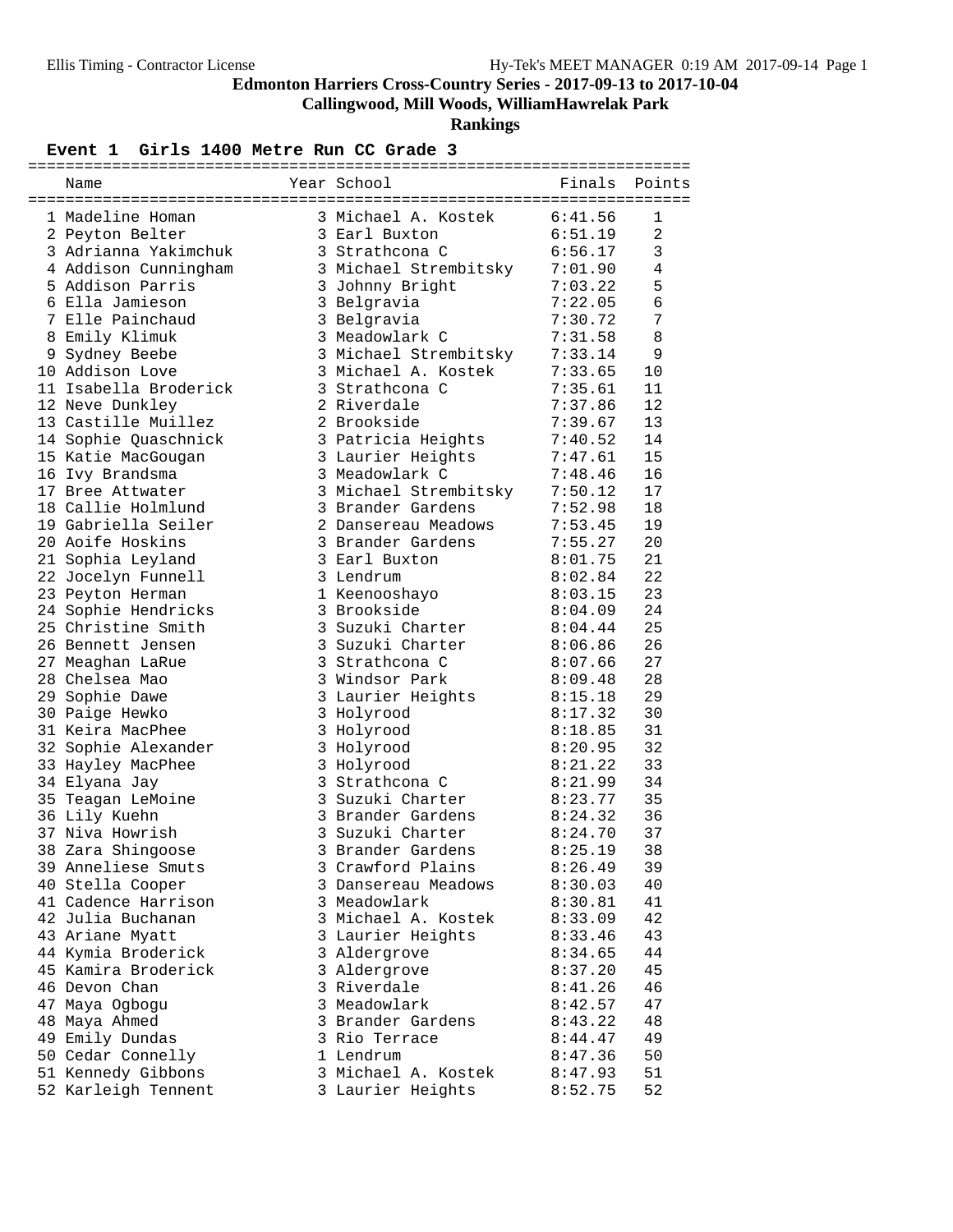**Callingwood, Mill Woods, WilliamHawrelak Park**

**Rankings**

#### **....Event 1 Girls 1400 Metre Run CC Grade 3**

| 53 Katelynn Clarke        | 3 Brander Gardens     | 8:54.93  | 53  |
|---------------------------|-----------------------|----------|-----|
| 54 Harper Bunting         | 3 Michael A. Kostek   | 8:57.76  | 54  |
| 55 Emelia Russell         | 2 Lendrum             | 8:58.52  | 55  |
| 56 Audrey Sautner         | 3 Strathcona C        | 9:00.67  | 56  |
| 57 Cecilia Spratlin       | 3 Laurier Heights     | 9:03.24  | 57  |
| 58 Mia Jordan             | 3 Rio Terrace         | 9:04.74  | 58  |
| 59 Lydia Dahl             | 3 Brander Gardens     | 9:05.35  | 59  |
| 60 Mackenzie Hettinger    | 3 Strathcona C        | 9:05.88  | 60  |
| 61 Mhalia Rogers-Leveille | 2 Victoria            | 9:09.06  | 61  |
| 62 Mia Pushkarenko        | 2 Lendrum             | 9:11.51  | 62  |
| 63 Hanh Tran              | 3 Lendrum             | 9:12.25  | 63  |
| 64 Shanon Reynard         | 3 Meadowlark          | 9:13.94  | 64  |
| 65 Raisa Sculschi         | 3 Coronation          | 9:14.17  | 65  |
| 66 Sophia Contant         | 3 Crawford Plains     | 9:16.74  | 66  |
| 67 Emma Taylor            | 3 George P. Nicholson | 9:20.97  | 67  |
| 68 Madelyn Lam            | 3 Meadowlark          | 9:26.27  | 68  |
| 69 Sierra Tonn            | 1 Meadowlark C        | 9:26.95  | 69  |
| 70 Alexis Wright          | 3 Strathcona C        | 9:27.40  | 70  |
| 71 Payton Jack            | 3 George P. Nicholson | 9:27.71  | 71  |
| 72 Nora Porterfield       | 3 Laurier Heights     | 9:32.70  | 72  |
| 73 Rachel Harder          | 3 Rio Terrace         | 9:37.17  | 73  |
| 74 Adele Wang             | 3 Earl Buxton         | 9:44.24  | 74  |
| 75 Alison Harder          | 3 Strathcona C        | 9:47.13  | 75  |
| 76 Aylar Ghasemzadeh      | 3 Windsor Park        | 9:48.62  | 76  |
| 77 Brooke vanVelzen       | 3 Suzuki Charter      | 9:52.16  | 77  |
| 78 Leah Margitai          | 3 Brander Gardens     | 9:56.77  | 78  |
| 79 Jacey Strem            | 3 Victoria            | 10:00.32 | 79  |
| 80 Chezka Beach           | 3 Patricia Heights    | 10:02.61 | 80  |
| 81 Avery Severson         | 3 Patricia Heights    | 10:02.88 | 81  |
| 82 Makayla Taeger         | 3 Michael A. Kostek   | 10:03.82 | 82  |
| 83 Megan Tyson            | 3 Westbrook           | 10:07.53 | 83  |
| 84 Isla Majeau            | 2 Laurier Heights     | 10:10.45 | 84  |
| 85 Olivia Lam             | 3 Windsor Park        | 10:12.90 | 85  |
| 86 Samantha Lee           | 3 Meadowlark          | 10:15.48 | 86  |
| 87 Reese Masterson        | 3 Laurier Heights     | 10:16.85 | 87  |
| 88 Mary Ruston            | 3 Michael A. Kostek   | 10:20.71 | 88  |
| 89 Adilyn Spence          | 3 Michael A. Kostek   | 10:23.78 | 89  |
| 90 Bree Nahirney          | 2 Victoria            | 10:24.16 | 90  |
| 91 Bethany Davis          | 3 Coralwood Advent    | 10:24.98 | 91  |
| 92 Hannah Chute           | 3 Johnny Bright       | 10:26.33 | 92  |
| 93 Sophia Crocker         | 3 Lymburn             | 10:36.18 | 93  |
| 94 Olivia Oancia          | 3 Victoria            | 10:36.53 | 94  |
| 95 Ivy Johnston           | 3 Patricia Heights    | 10:39.98 | 95  |
| 96 Tiffini On             | 3 Meadowlark          | 10:48.46 | 96  |
| 97 Kenzie Williamson      | 3 Laurier Heights     | 10:49.18 | 97  |
| 98 Sophie Krebs           | 2 Victoria            | 10:49.66 | 98  |
| 99 Shana Tonn             | 1 Meadowlark C        | 10:51.62 | 99  |
| 100 Bahar Akbari          | 3 Michael A. Kostek   | 10:56.14 | 100 |
| 101 Ferryn Moen           | 3 Strathcona C        | 10:57.49 | 101 |
| 102 Brooke Walton         | 3 Johnny Bright       | 10:58.01 | 102 |
| 103 Olivia Abhilash       | 3 Aldergrove          | 11:06.59 | 103 |
| 104 Chloe Richardson      | 3 Brander Gardens     | 11:08.33 | 104 |
| 105 Claire Wiart          | 3 Lansdowne           | 11:10.60 | 105 |
| 106 Sophie Chaffman       | 3 Earl Buxton         | 11:11.65 | 106 |
| 107 Sadie Wilson          | 3 Brander Gardens     | 11:17.51 | 107 |
|                           |                       |          |     |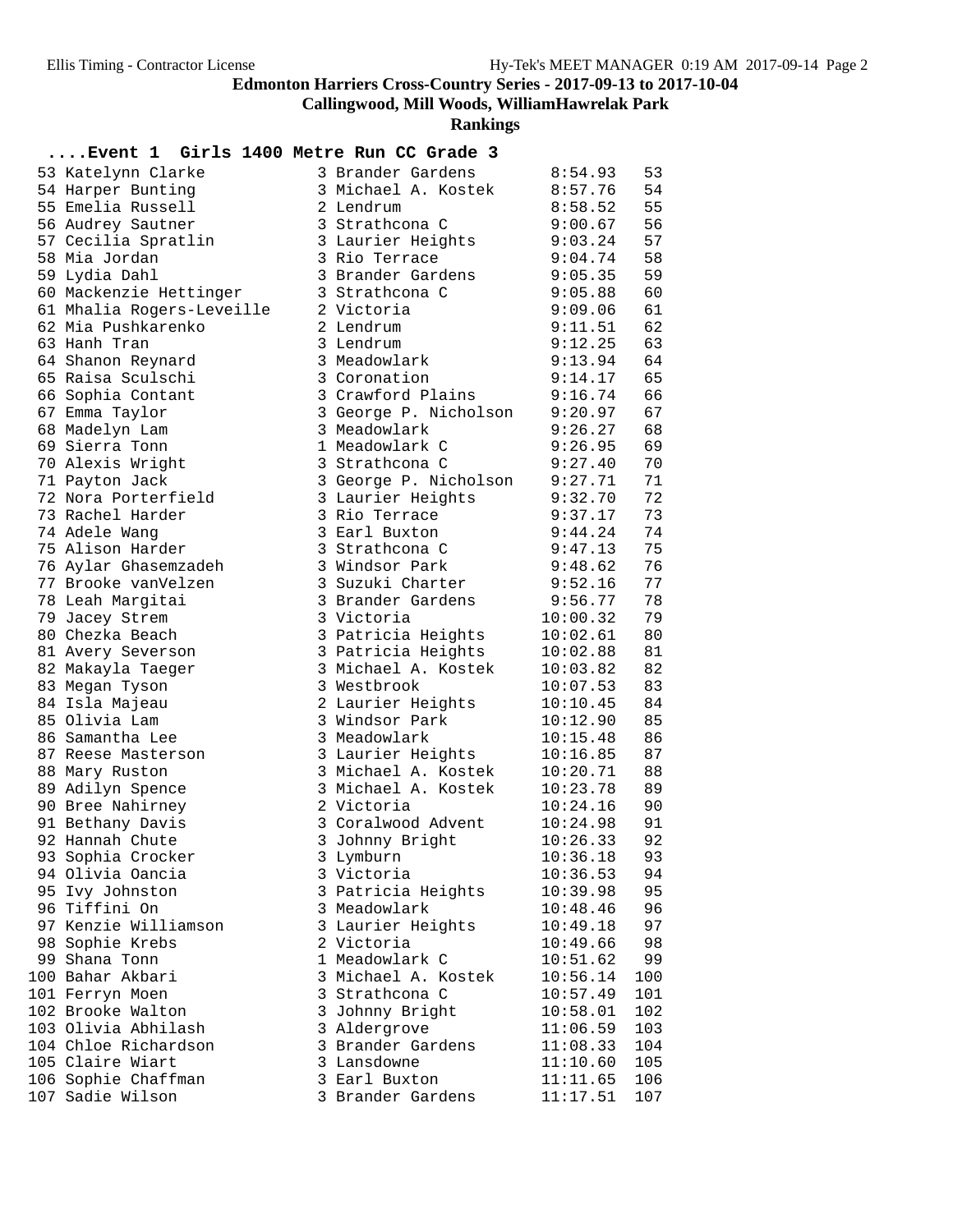**Callingwood, Mill Woods, WilliamHawrelak Park**

#### **Rankings**

#### **....Event 1 Girls 1400 Metre Run CC Grade 3**

| 108 Isabella Fry       | 3 Laurier Heights | 11:24.28       | 108 |
|------------------------|-------------------|----------------|-----|
| 109 Maya Lopez Jimenez | 2 Coronation      | 11:24.75       | 109 |
| 110 Alix Blyth         | 3 Earl Buxton     | 11:32.50       | 110 |
| 111 Lauryn Doherty     | 3 Suzuki Charter  | 11:44.47       | 111 |
| 112 Eva Ross           | 3 Victoria        | $11:56.65$ 112 |     |
| 113 Kadi Audeh         | 3 Brander Gardens | $12:01.60$ 113 |     |
| 114 Aimee Dittrich     | 3 Earl Buxton     | $12:02.80$ 114 |     |
| 115 Isabelle Jarosch   | 3 Johnny Bright   | $12:04.07$ 115 |     |
| 116 Reegan Schaaf      | 2 Victoria        | $12:05.98$ 116 |     |
| 117 Brynn Van Meter    | 3 Coronation      | $13:09.55$ 117 |     |
| 118 Layla Wheatley     | 3 Meadowlark      | 13:19.67       | 118 |
| 119 Mikayla Ryman      | 3 Bellevue/Champs | 13:52.21       | 119 |
| 120 Chelsea Shi        | 3 Earl Buxton     | 14:12.16       | 120 |
| 121 Ivy Meier          | 3 Brander Gardens | 14:31.72 121   |     |
| 122 Anya Davis         | 3 Strathcona C    | 14:31.96       | 122 |

#### Team Scores

| Rank Team                                                                     | Total | $\mathbf{1}$   | $\mathcal{L}$ | 3  | $*4$ | $*5$ | $*6$ | $*7$ | $*8$ | $*9$ |
|-------------------------------------------------------------------------------|-------|----------------|---------------|----|------|------|------|------|------|------|
| 1 Michael Strembitsky<br>Total Time:<br>22:25.16<br>7:28.39<br>Average:       | 30    | $\overline{4}$ | 9             | 17 |      |      |      |      |      |      |
| 2 Strathcona Christian Ac A<br>Total Time:<br>22:39.44<br>7:33.15<br>Average: | 41    | 3              | 11            | 27 |      |      |      |      |      |      |
| 3 Michael A. Kostek A<br>Total Time:<br>22:48.30<br>7:36.10<br>Average:       | 53    | $\mathbf{1}$   | 10            | 42 |      |      |      |      |      |      |
| 4 Brander Gardens A<br>Total Time:<br>24:12.57<br>8:04.19<br>Average:         | 74    | 18             | 20            | 36 |      |      |      |      |      |      |
| 5 Suzuki Charter A<br>Total Time:<br>24:35.07<br>8:11.69<br>Average:          | 86    | 25             | 26            | 35 |      |      |      |      |      |      |
| 6 Laurier Heights A<br>Total Time:<br>24:36.25<br>8:12.09<br>Average:         | 87    | 15             | 29            | 43 |      |      |      |      |      |      |
| 7 Holyrood A<br>Total Time:<br>24:57.12<br>Average:<br>8:19.04                | 93    | 30             | 31            | 32 |      |      |      |      |      |      |
| 8 Meadowlark Christian A<br>Total Time:<br>24:46.99<br>8:15.67<br>Average:    | 93    | 8              | 16            | 69 |      |      |      |      |      |      |
| 9 Earl Buxton A<br>Total Time:<br>24:37.18<br>8:12.40<br>Average:             | 97    | $\overline{a}$ | 21            | 74 |      |      |      |      |      |      |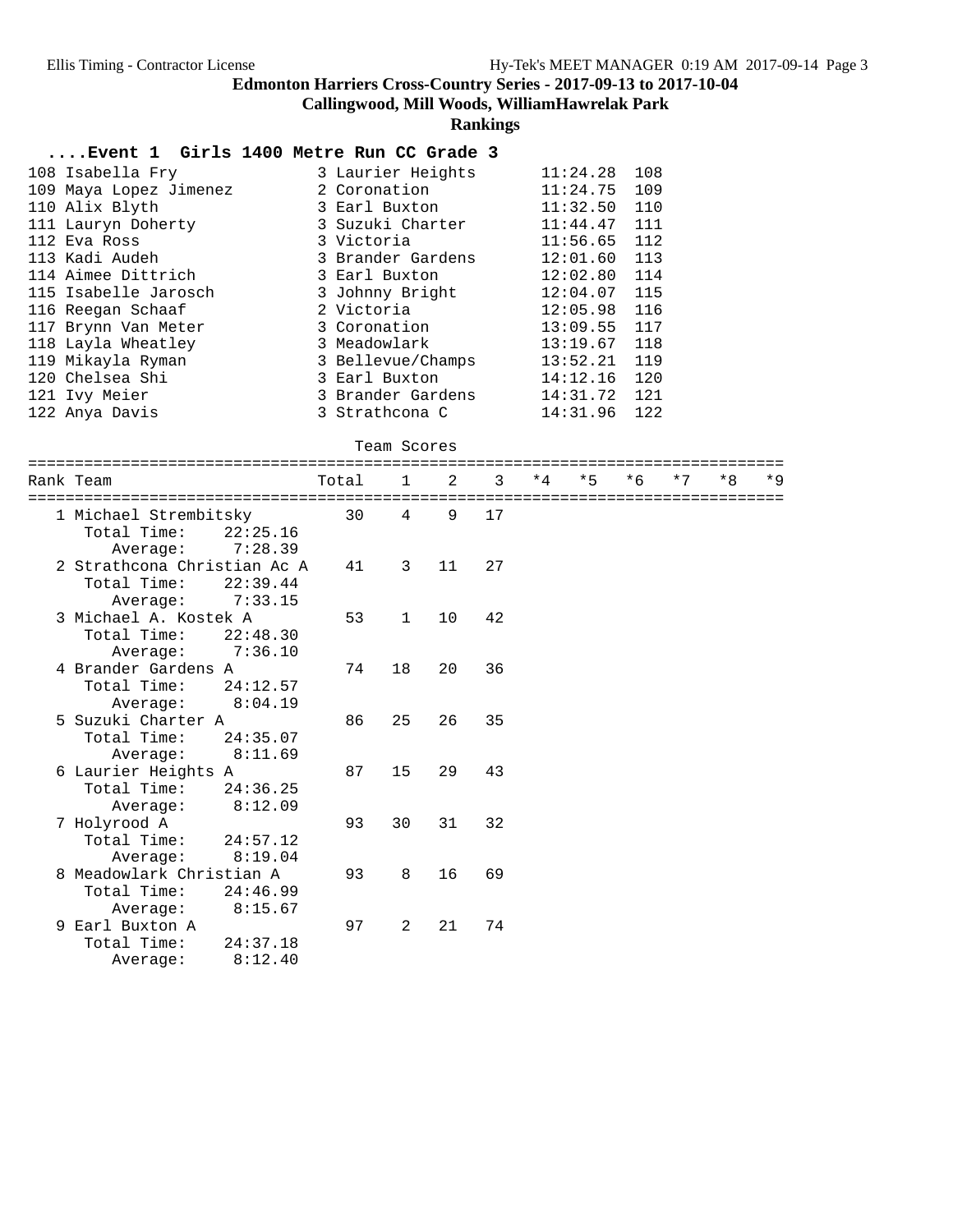**Callingwood, Mill Woods, WilliamHawrelak Park**

| Event 1 Girls 1400 Metre Run CC Grade 3 |          |        |     |       |     |
|-----------------------------------------|----------|--------|-----|-------|-----|
| 10 Lendrum A                            |          | 127    | 22  | 50 55 |     |
| Total Time: 25:48.72                    |          |        |     |       |     |
| Average: $8:36.24$                      |          |        |     |       |     |
| 11 Brander Gardens B                    |          | 139 38 |     | 48    | 53  |
| Total Time: 26:03.34                    |          |        |     |       |     |
| Average: 8:41.12                        |          |        |     |       |     |
| 12 Strathcona Christian Ac B            |          | 150    | 34  | 56    | 60  |
| Total Time: $26:28.54$                  |          |        |     |       |     |
| Average: $8:49.52$                      |          |        |     |       |     |
| 13 Meadowlark A                         |          | 152    | 41  | 47 64 |     |
| Total Time: $26:27.32$                  |          |        |     |       |     |
| Average: 8:49.11                        |          |        |     |       |     |
| 14 Patricia Heights A                   |          | 175 14 |     | 80    | 81  |
| Total Time: 27:46.01                    |          |        |     |       |     |
| Average: 9:15.34                        |          |        |     |       |     |
| 15 Rio Terrace                          |          | 180    | 49  | 58    | 73  |
| Total Time: 27:26.38                    |          |        |     |       |     |
| Average: 9:08.80                        |          |        |     |       |     |
| 16 Laurier Heights B                    |          | 181 52 |     | 57    | 72  |
| Total Time: 27:28.69                    |          |        |     |       |     |
| Average: 9:09.57                        |          |        |     |       |     |
| 17 Michael A. Kostek B                  |          | 187 51 |     | 54    | 82  |
| Total Time: $27:49.51$                  |          |        |     |       |     |
| Average: 9:16.51                        |          |        |     |       |     |
| 18 Windsor Park                         |          | 189 28 |     | 76 85 |     |
| Total Time: 28:11.00                    |          |        |     |       |     |
| Average:                                | 9:23.67  |        |     |       |     |
| 19 Aldergrove                           |          | 192    | 44  | 45    | 103 |
| Total Time: 28:18.44                    |          |        |     |       |     |
| Average: 9:26.15                        |          |        |     |       |     |
| 20 Johnny Bright A                      |          | 199    | - 5 | 92    | 102 |
| Total Time: 28:27.56                    |          |        |     |       |     |
| Average:                                | 9:29.19  |        |     |       |     |
| 21 Suzuki Charter B                     |          | 225 37 |     | 77    | 111 |
| Total Time: 30:01.33                    |          |        |     |       |     |
| Average: 10:00.45                       |          |        |     |       |     |
| 22 Victoria School of the A             |          | 230 61 |     | 79 90 |     |
| Total Time: 29:33.54                    |          |        |     |       |     |
| Average: 9:51.18                        |          |        |     |       |     |
| 23 Brander Gardens C                    |          | 241    | 59  | 78    | 104 |
| Total Time:                             | 30:10.45 |        |     |       |     |
| Average:                                | 10:03.49 |        |     |       |     |
| 24 Strathcona Christian Ac C            |          | 246    | 70  | 75    | 101 |
| Total Time:                             | 30:12.02 |        |     |       |     |
| Average:                                | 10:04.01 |        |     |       |     |
| 25 Meadowlark B                         |          | 250    | 68  | 86    | 96  |
| Total Time:                             | 30:30.21 |        |     |       |     |
| Average:                                | 10:10.07 |        |     |       |     |
| 26 Laurier Heights C                    |          | 268    | 84  | 87    | 97  |
| Total Time:                             | 31:16.48 |        |     |       |     |
| Average:                                | 10:25.50 |        |     |       |     |
| 27 Michael A. Kostek C                  |          | 277    | 88  | 89    | 100 |
| Total Time:                             | 31:40.63 |        |     |       |     |
| Average:                                | 10:33.55 |        |     |       |     |
|                                         |          |        |     |       |     |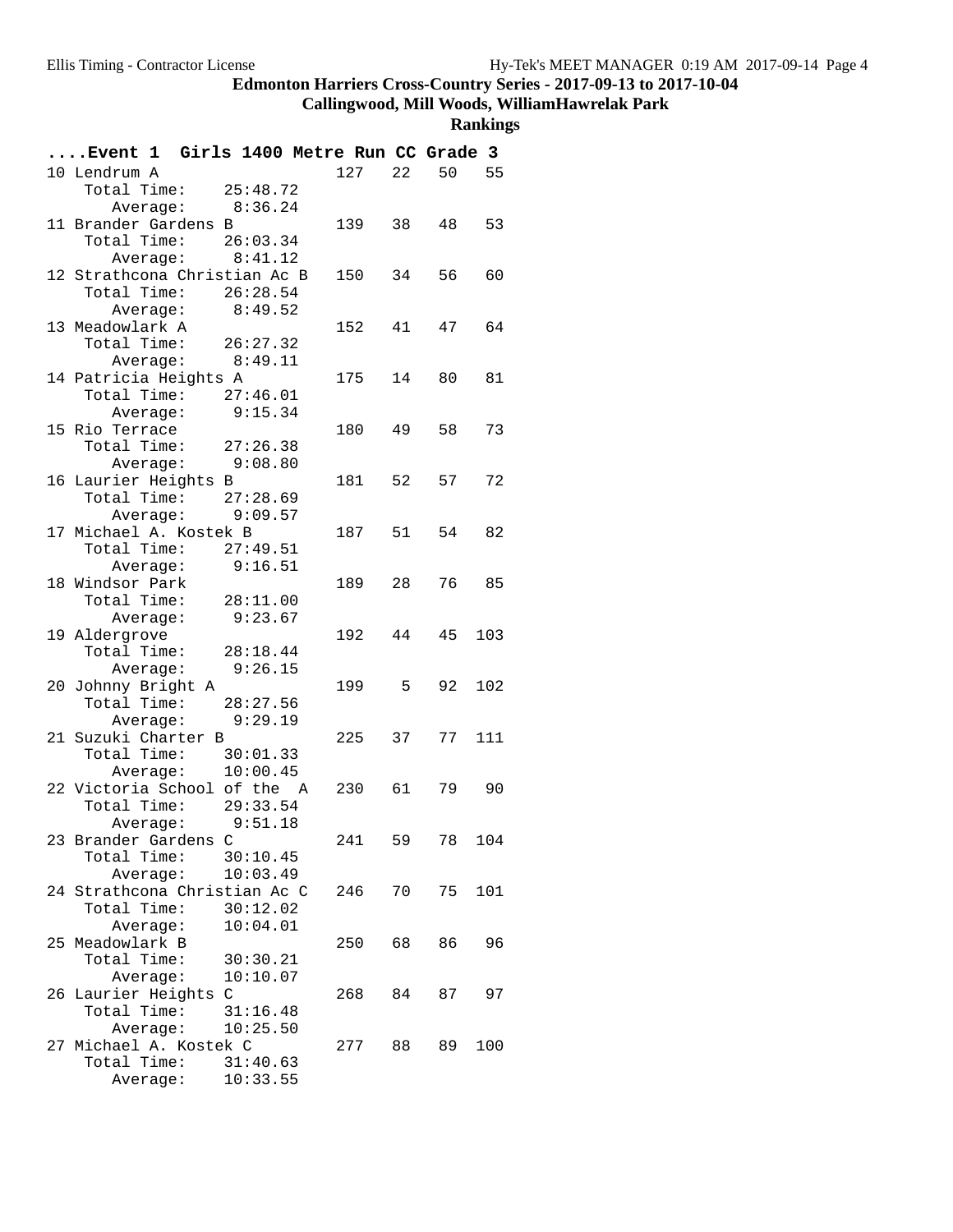**Callingwood, Mill Woods, WilliamHawrelak Park**

| Event 1 Girls 1400 Metre Run CC Grade 3 |            |     |     |     |     |
|-----------------------------------------|------------|-----|-----|-----|-----|
| 28 Coronation                           |            | 291 | 65  | 109 | 117 |
| Total Time:                             | 33:48.47   |     |     |     |     |
| Average:                                | 11:16.16   |     |     |     |     |
| 29 Victoria School                      | of the $B$ | 304 | 94  | 98  | 112 |
| Total Time:                             | 33:22.84   |     |     |     |     |
| Average:                                | 11:07.62   |     |     |     |     |
| 30 Earl Buxton B                        |            | 330 | 106 | 110 | 114 |
| Total Time:                             | 34:46.95   |     |     |     |     |
| Average:                                | 11:35.65   |     |     |     |     |
| 31 Brander Gardens                      | $\Gamma$   | 341 | 107 | 113 | 121 |
| Total Time:                             | 37:50.83   |     |     |     |     |
| Average:                                | 12:36.95   |     |     |     |     |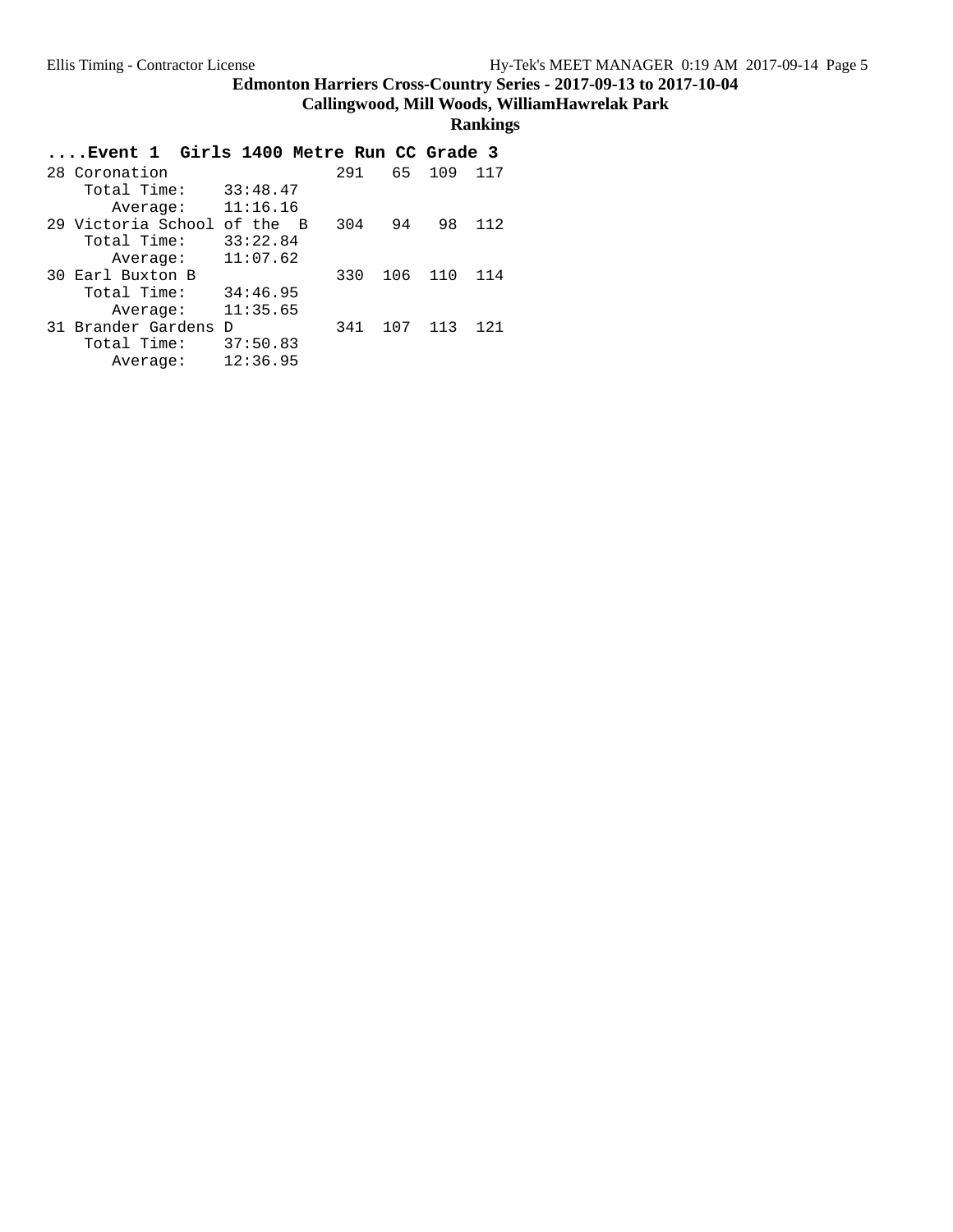**Callingwood, Mill Woods, WilliamHawrelak Park**

**Rankings**

# Event 2 Boys 1400 Metre Run CC Grade 3

| Name                     | Year School           | Finals  | Points         |
|--------------------------|-----------------------|---------|----------------|
|                          |                       |         |                |
| 119 Unknown              |                       | 9:52.16 |                |
| 1 Easton Herman          | 3 Keenooshayo         | 5:51.62 | 1              |
| 2 Jackson Tetreault      | 3 Michael A. Kostek   | 6:03.62 | $\overline{a}$ |
| 3 Caden Nott             | 3 Lendrum             | 6:05.65 | 3              |
| 4 Oliver Needham         | 3 Westbrook           | 6:06.51 | 4              |
| 5 Logan Doll             | 3 Lendrum             | 6:10.69 | 5              |
| 6 Wesley Jespersen       | 3 Stars Hollow        | 6:14.63 | 6              |
| 7 Carter Yavis           | 3 Michael A. Kostek   | 6:19.40 | 7              |
| 8 Emerson Mazzuca        | 3 Brookside           | 6:27.17 | 8              |
| 9 Lucas Markel           | 3 Michael A. Kostek   | 6:28.05 | 9              |
| 10 Zaid Altamimi         | 4 Malmo               | 6:30.52 | 10             |
| 11 Nickson Cox           | 3 Michael A. Kostek   | 6:36.14 | 11             |
| 12 Oliver Kalinocka      | 3 Suzuki Charter      | 6:36.59 | 12             |
| 13 Morris Pol            | 3 Earl Buxton         | 6:38.94 | 13             |
| 14 Mathieu Lemieux       | 3 Johnny Bright       | 6:39.73 | 14             |
| 15 Cole Sorensen-Miketon | 3 Meadowlark          | 6:43.10 | 15             |
| 16 Lochlan Hoffmann      | 3 Strathcona C        | 6:45.85 | 16             |
| 17 Marcus Victor         | 3 Brander Gardens     | 6:46.63 | 17             |
| 18 Tyler Winkel          | 3 Strathcona C        | 6:47.27 | 18             |
| 19 Westone Young         | 2 Coronation          | 6:50.25 | 19             |
| 20 Marek Jagiello        | 3 Lansdowne           | 6:50.60 | 20             |
| 21 Greyson Brennand      | 3 Brookside           | 6:55.82 | 21             |
| 22 Lucas Bruce           | 3 Brookside           | 6:56.02 | 22             |
| 23 Cruz Huff             | 3 Michael A. Kostek   | 6:59.63 | 23             |
| 24 Jamie Clague          | 3 Johnny Bright       | 7:02.56 | 24             |
| 25 Jaitan Judge          | 3 Johnny Bright       | 7:03.19 | 25             |
| 26 Ben Schneider         | 3 Holyrood            | 7:03.89 | 26             |
| 27 Cohen Teshima         | 3 George P. Nicholson | 7:04.65 | 27             |
| 28 Charlie Davis         | 3 Lansdowne           | 7:04.97 | 28             |
| 29 Madden Page           | 3 Brander Gardens     | 7:05.74 | 29             |
| 30 Dane Westergaard      | 3 Uncas               | 7:07.51 | 30             |
| 31 Benjamin Lee          | 2 Riverdale           | 7:07.96 | 31             |
| 32 Samuel Graham         | 3 Strathcona C        | 7:09.00 | 32             |
| 33 Caius Lemke           | 3 Rio Terrace         | 7:09.39 | 33             |
| 34 Jacob Phillips        | 3 Lendrum             | 7:11.74 | 34             |
| 35 Dylan Barsalou        | 3 Crawford Plains     | 7:13.62 | 35             |
| 36 Andres Torres         | 3 Strathcona C        | 7:15.48 | 36             |
| 37 Galen McDougald       | 3 Windsor Park        | 7:15.99 | 37             |
| 38 Harry Mattern         | 3 Uncas               | 7:17.09 | 38             |
| 39 Tas Park              | 3 Rio Terrace         | 7:17.80 | 39             |
| 40 Kash Huff             | 3 Michael A. Kostek   | 7:18.29 | 40             |
| 41 Mackenzie Devloo      | 3 Strathcona C        | 7:19.36 | 41             |
| 42 Zachary Roszczyk      | 2 Richard Secord      | 7:26.28 | 42             |
| 43 Aiden Hildebrandt     | 3 Rio Terrace         | 7:26.65 | 43             |
| 44 Sawyer Kolbuc         | 3 Rio Terrace         | 7:26.89 | 44             |
| 45 Xavier Lampshire      | 3 Brookside           | 7:30.18 | 45             |
| 46 Yehzad Debu           | 3 George P. Nicholson | 7:31.41 | 46             |
| 47 Samuel Chung          | 3 Brander Gardens     | 7:31.65 | 47             |
| 48 Nolan Whittaker       | 3 Meadowlark C        | 7:33.39 | 48             |
| 49 Dylan Avivi           | 3 Brookside           | 7:34.72 | 49             |
| 50 Quintin Bergmen       | 3 Holyrood            | 7:35.27 | 50             |
| 51 Rylan Poitras         | 3 Michael A. Kostek   | 7:36.11 | 51             |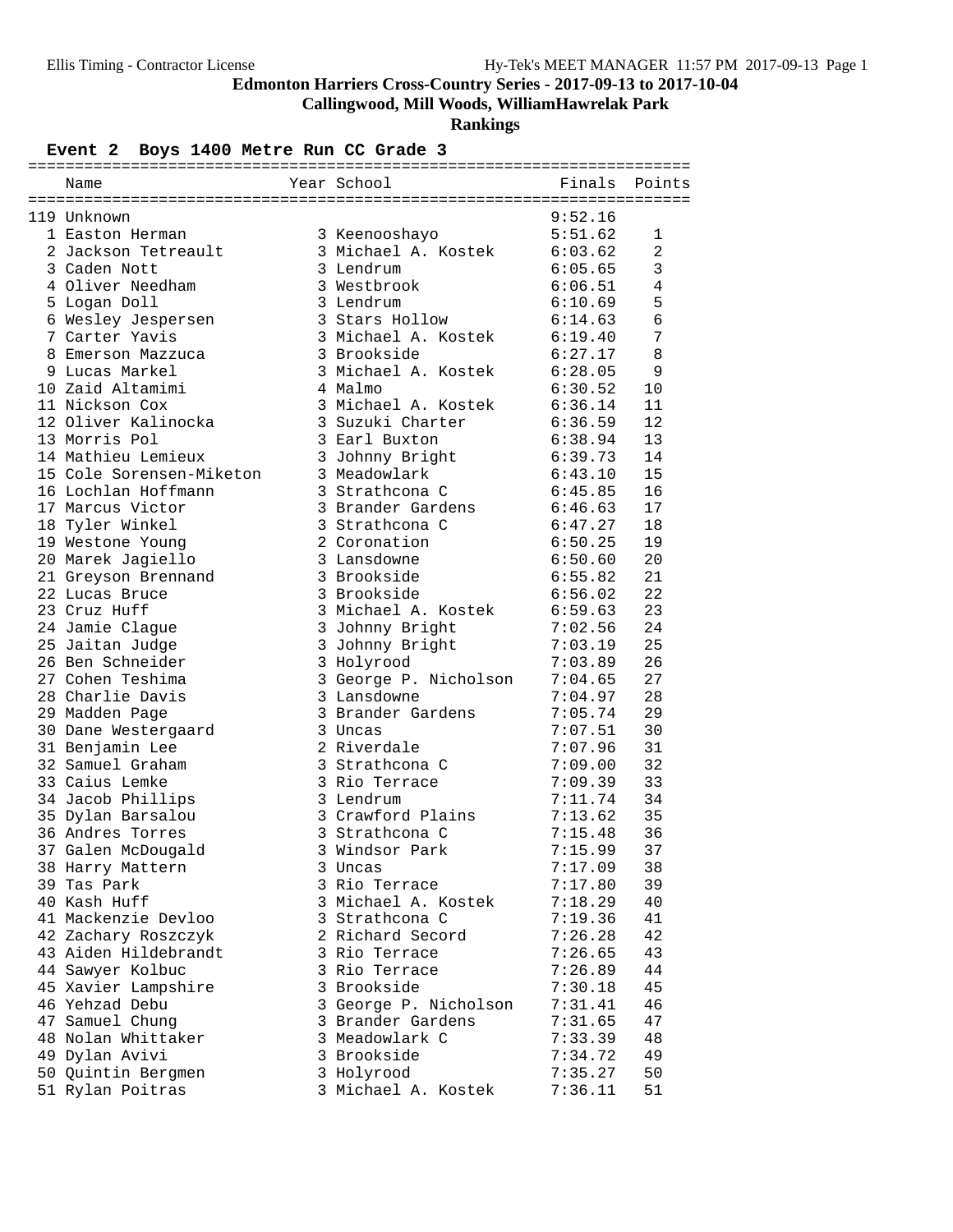# **Callingwood, Mill Woods, WilliamHawrelak Park**

**Rankings**

# **....Event 2 Boys 1400 Metre Run CC Grade 3**

| 52 Duncan Macauley     | 2 Lendrum             | 7:36.47 | 52  |
|------------------------|-----------------------|---------|-----|
| 53 Peter Jamieson      | 3 Belgravia           | 7:39.50 | 53  |
| 54 Dylan Bruce         | 3 Brander Gardens     | 7:40.00 | 54  |
| 55 Justin Frechette    | 3 Laurier Heights     | 7:40.98 | 55  |
| 56 Andrew Crabtree     | 3 Brander Gardens     | 7:43.79 | 56  |
| 57 Corbin Daychief     | 2 Lansdowne           | 7:44.42 | 57  |
| 58 Ryerson VanVliet    | 3 George P. Nicholson | 7:44.78 | 58  |
| 59 Grayson Scott       | 3 Crawford Plains     | 7:45.37 | 59  |
| 60 Marcus Wee          | 3 Brookside           | 7:46.66 | 60  |
| 61 Ilhan Bhimani       | 3 Windsor Park        | 7:46.94 | 61  |
| 62 Tanner Bonderove    | 3 Michael A. Kostek   | 7:47.82 | 62  |
| 63 Hamza El Nady       | 3 Michael Strembitsky | 7:48.16 | 63  |
| 64 Mohamed El Nady     | 3 Michael Strembitsky | 7:48.74 | 64  |
| 65 Kenzie Paul         | 3 Uncas               | 7:49.56 | 65  |
| 66 Nolan Petterson     | 3 Laurier Heights     | 7:50.34 | 66  |
| 67 Gage Bowers         | 3 Laurier Heights     | 7:51.57 | 67  |
| 68 Elias Lind          | 2 Lansdowne           | 7:56.27 | 68  |
| 69 Brayden Moreau      | 2 Laurier Heights     | 7:58.04 | 69  |
| 70 Jason Cotton        | 2 Meadowlark C        | 8:00.86 | 70  |
| 71 Hudson Bartlett     | 3 Uncas               | 8:03.05 | 71  |
| 72 Ramkissoon Nyal     | 3 Johnny Bright       | 8:03.60 | 72  |
| 73 Kyle Peacock        | 3 Holyrood            | 8:07.82 | 73  |
| 74 Aron Garcia         | 3 Coralwood Advent    | 8:13.34 | 74  |
| 75 Brekyn Rudniski     | 3 Michael A. Kostek   | 8:15.28 | 75  |
| 76 Linkin Leblanc      | 3 Parkallen           | 8:16.37 | 76  |
| 77 Aiden Gildey        | 3 Edmonton Academy    | 8:16.85 | 77  |
| 78 Adam Chandra        | 3 Earl Buxton         | 8:18.54 | 78  |
| 79 Bryson Plovie       | 3 Earl Buxton         | 8:18.77 | 79  |
| 80 Cooper Bowes        | 2 Brookside           | 8:20.06 | 80  |
| 81 Ever Dakus          | 3 Parkallen           | 8:22.50 | 81  |
| 82 marcus Jaskowick    | 3 Parkallen           | 8:23.85 | 82  |
| 83 Rahullah Khidri     | 3 Brookside           | 8:25.65 | 83  |
| 84 Nathan Poltaruk     | 3 Rio Terrace         | 8:26.54 | 84  |
| 85 David Kuzik         | 4 Westbrook           | 8:26.99 | 85  |
| 86 Oliver Viinikka     | 3 Michael Strembitsky | 8:27.64 | 86  |
| 87 Riley Bonnell       | 3 Lymburn             | 8:27.86 | 87  |
| 88 Benjamin Li         | 3 Strathcona C        | 8:29.96 | 88  |
| 89 Zia Grainge         | 3 Windsor Park        | 8:32.40 | 89  |
| 90 Hanlin Zhong        | 3 Aldergrove          | 8:34.33 | 90  |
| 91 Kal-El Szeto        | 3 Windsor Park        | 8:35.79 | 91  |
| 92 Brandon Ng          | 3 Earl Buxton         | 8:38.09 | 92  |
| 93 Owuraku Atta-Monsah | 3 Strathcona C        | 8:42.96 | 93  |
| 94 Finn Christenson    | 2 Lendrum             | 8:53.37 | 94  |
| 95 Tyler Reichert      | 3 Brander Gardens     | 8:54.11 | 95  |
| 96 Joey Merino         | 3 Coralwood Advent    | 8:54.58 | 96  |
| 97 Kael Bowker         | 3 George P. Nicholson | 8:55.30 | 97  |
| 98 Bobby Campbell      | 3 Aldergrove          | 9:01.06 | 98  |
| 99 Hamza Saeed         | 3 Earl Buxton         | 9:02.47 | 99  |
| 100 Eric Kay           | 3 Meadowlark          | 9:02.93 | 100 |
| 101 Ben Elliott        | 3 Lendrum             | 9:05.63 | 101 |
| 102 AJ Yanciw          | 3 Aldergrove          | 9:06.15 | 102 |
| 103 Jacobi Orrell      | 3 Victoria            | 9:09.49 | 103 |
| 104 Dylane Kakakaway   | 3 Brander Gardens     | 9:13.98 | 104 |
| 105 Grayson Komont     | 3 Strathcona C        | 9:17.79 | 105 |
| 106 Xavier Naidu       | 3 Sturgeon Heights    | 9:21.91 | 106 |
|                        |                       |         |     |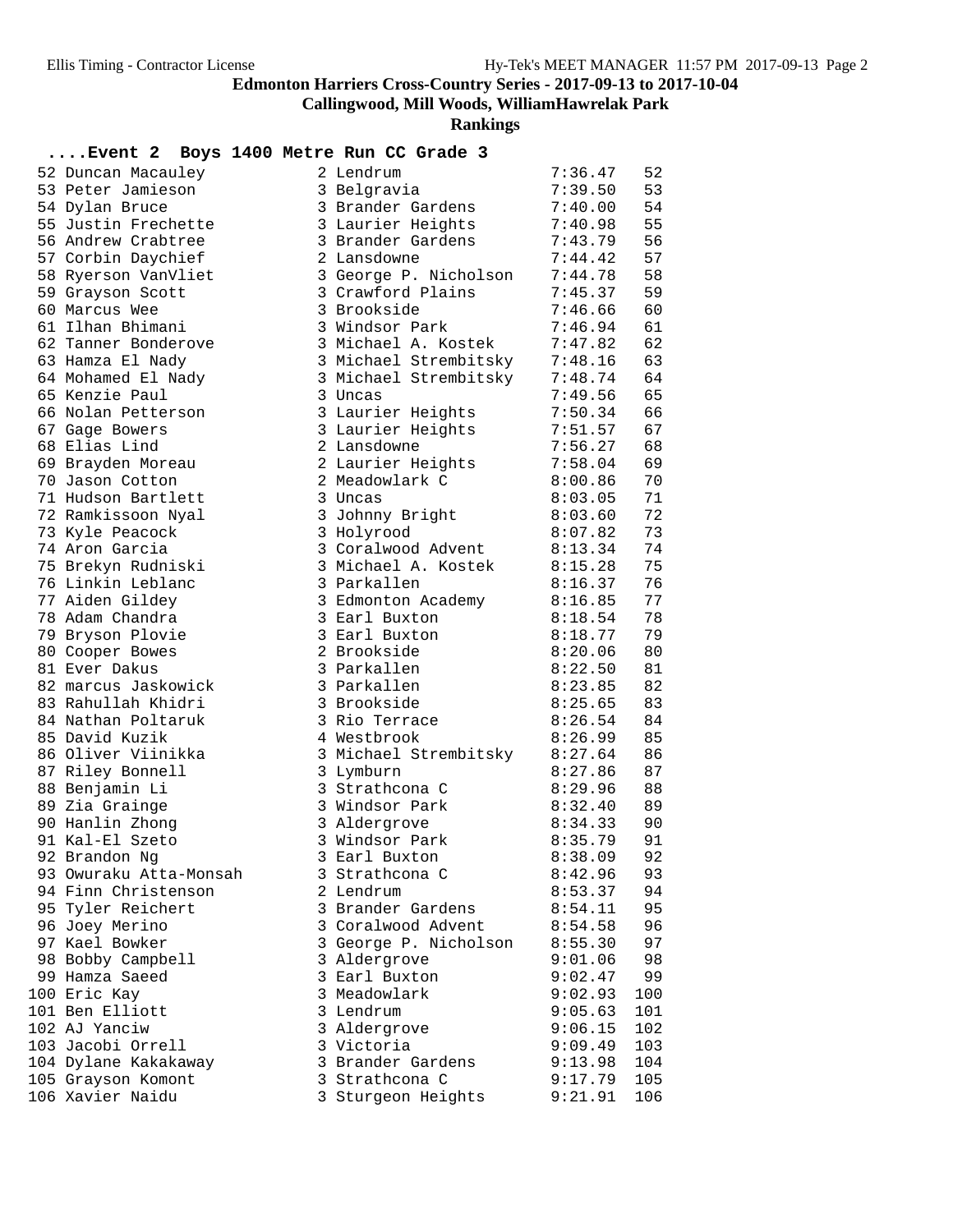**Callingwood, Mill Woods, WilliamHawrelak Park**

**Rankings**

| Event 2 Boys 1400 Metre Run CC Grade 3                                                                                                                                                                                                             |                      |          |            |           |
|----------------------------------------------------------------------------------------------------------------------------------------------------------------------------------------------------------------------------------------------------|----------------------|----------|------------|-----------|
| 107 Roko Bazdar 1995<br>1400 Metre Kun CC Grade<br>108 Ritey Chan<br>109 Diego Arrieta 3 Meadovlark 9:28.39<br>109 Diego Arrieta 3 Coralwood Advent 9:28.86<br>110 Sebastian Spoiala 2 Coronation 9:29.49<br>11 Nishant Waik 3 Strathcona          |                      |          | 107        |           |
|                                                                                                                                                                                                                                                    |                      |          | 108        |           |
|                                                                                                                                                                                                                                                    |                      |          | 109        |           |
|                                                                                                                                                                                                                                                    |                      |          | 110        |           |
|                                                                                                                                                                                                                                                    |                      |          | 111        |           |
|                                                                                                                                                                                                                                                    |                      |          | 112        |           |
|                                                                                                                                                                                                                                                    |                      |          | 113        |           |
|                                                                                                                                                                                                                                                    |                      |          | 114        |           |
|                                                                                                                                                                                                                                                    |                      |          | 115        |           |
|                                                                                                                                                                                                                                                    |                      |          | 116        |           |
|                                                                                                                                                                                                                                                    |                      |          | 117        |           |
|                                                                                                                                                                                                                                                    |                      |          | 118        |           |
|                                                                                                                                                                                                                                                    |                      |          | 119        |           |
|                                                                                                                                                                                                                                                    |                      |          | 120        |           |
|                                                                                                                                                                                                                                                    |                      |          | 121        |           |
|                                                                                                                                                                                                                                                    |                      |          | 122        |           |
|                                                                                                                                                                                                                                                    |                      |          | 123        |           |
|                                                                                                                                                                                                                                                    |                      |          | 124        |           |
|                                                                                                                                                                                                                                                    |                      |          | 125        |           |
|                                                                                                                                                                                                                                                    |                      |          | 126        |           |
|                                                                                                                                                                                                                                                    |                      |          | 127        |           |
|                                                                                                                                                                                                                                                    |                      |          | 128        |           |
|                                                                                                                                                                                                                                                    |                      |          | 129        |           |
| 123 Luke Seniuk and the Senius of the Senius of the Senius of the Senius of the Senius of the Senius of the Senius of the Senius of the Senius of the Senius of the Senius of the Senius of the Senius of the Senius of the S                      |                      |          | 130        |           |
|                                                                                                                                                                                                                                                    |                      |          | 131        |           |
|                                                                                                                                                                                                                                                    |                      |          | 132        |           |
|                                                                                                                                                                                                                                                    |                      |          | 133        |           |
|                                                                                                                                                                                                                                                    |                      |          | 134        |           |
|                                                                                                                                                                                                                                                    |                      |          | 135        |           |
| 135 Naanav Manko 3 Nindsor Park 11:15.50<br>137 Derek Hafso 3 Nindsor Park 11:15.50<br>138 Ben Unrau 3 Lymburn 11:27.14<br>139 Ryan Buchanan 3 Meadowlark 11:28.70<br>140 Mikai Tsang 3 Michael Strembitsky 11:37.93                               |                      |          | 136        |           |
|                                                                                                                                                                                                                                                    |                      |          | 137        |           |
|                                                                                                                                                                                                                                                    |                      |          | 138        |           |
|                                                                                                                                                                                                                                                    |                      |          | 139        |           |
|                                                                                                                                                                                                                                                    |                      |          | 140        |           |
|                                                                                                                                                                                                                                                    |                      |          | 141        |           |
| 141 Cameron Lucier-Halliday 3 Rio Terrace 11:39.23<br>142 Liam Edwards 1 Lendrum 11:42.37                                                                                                                                                          |                      |          | 142        |           |
|                                                                                                                                                                                                                                                    |                      |          |            |           |
|                                                                                                                                                                                                                                                    |                      |          |            |           |
| 143 Baraka Robinson<br>144 Joshua Chrisholm<br>145 Reece Pogue<br>146 Jaxson Robertson<br>146 Jaxson Robertson<br>146 Jaxson Robertson<br>146 Jaxson Robertson<br>146 Jaxson Robertson<br>146 Jaxson Robertson<br>146 Jaxson Robertson<br>146 Jaxs |                      |          |            |           |
|                                                                                                                                                                                                                                                    |                      |          |            |           |
| 147 David Rody                                                                                                                                                                                                                                     | 3 Strathcona C       | 12:29.67 | 147        |           |
| 148 Amadeus Sherris                                                                                                                                                                                                                                | 2 Victoria           | 13:11.25 | 148        |           |
| 149 Leo Wiedemeyer                                                                                                                                                                                                                                 | 3 Windsor Park       | 13:19.44 | 149        |           |
| 150 Tristan Fawcett                                                                                                                                                                                                                                | 3 Strathcona C       | 13:26.51 | 150        |           |
|                                                                                                                                                                                                                                                    | Team Scores          |          |            |           |
|                                                                                                                                                                                                                                                    |                      |          |            |           |
| Rank Team                                                                                                                                                                                                                                          | 2<br>Total<br>3<br>1 | *5<br>*4 | * 6<br>* 7 | *8<br>* 9 |

=================================================================================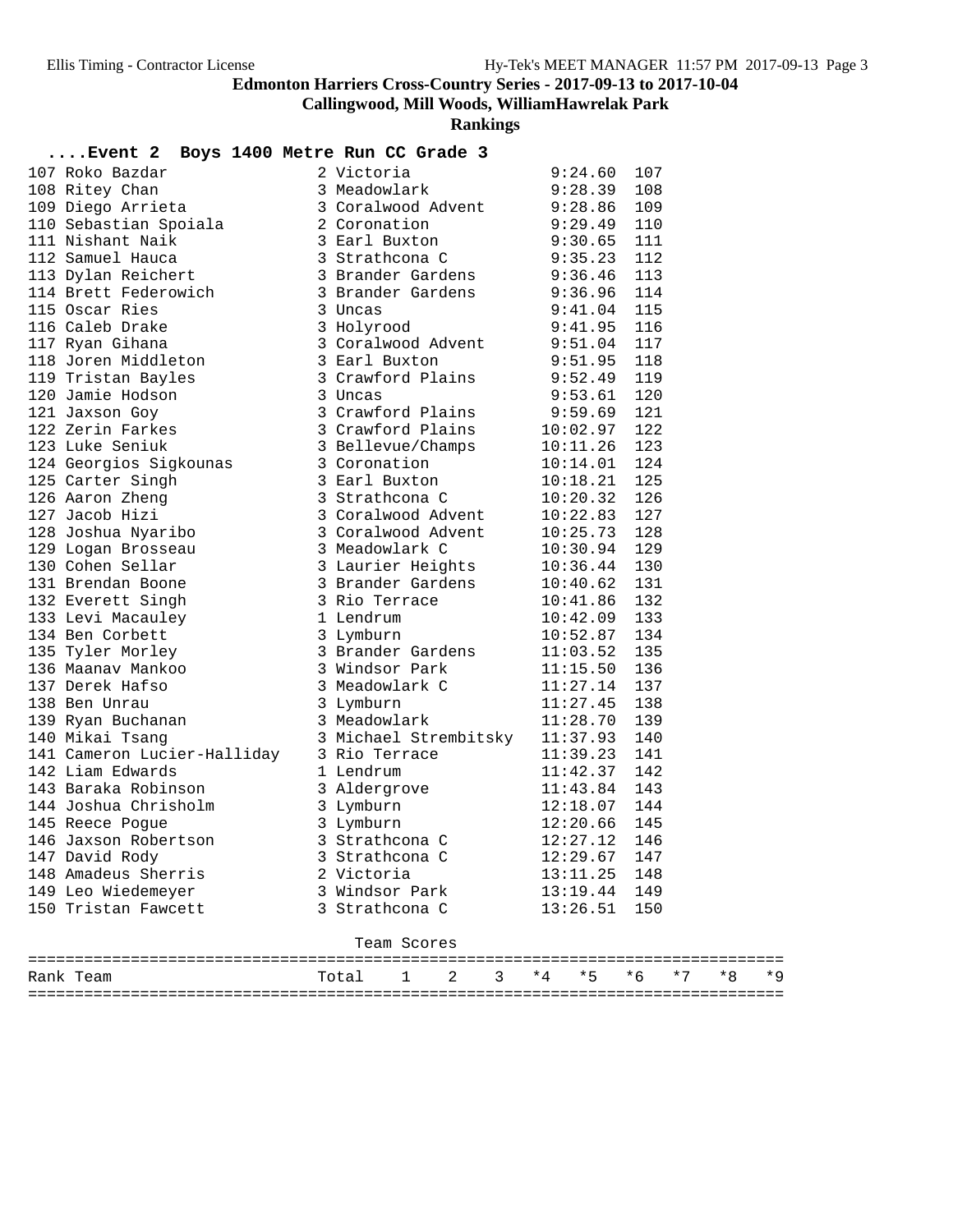**Callingwood, Mill Woods, WilliamHawrelak Park**

| Event 2 Boys 1400 Metre Run CC Grade 3 |          |                    |        |    |                        |    |
|----------------------------------------|----------|--------------------|--------|----|------------------------|----|
| 1 Michael A. Kostek A                  |          |                    | 18     |    | 7<br>$2 \qquad \qquad$ | -9 |
| Total Time: 18:51.07                   |          |                    |        |    |                        |    |
|                                        |          | Average: $6:17.03$ |        |    |                        |    |
| 2 Lendrum A                            |          |                    | 42     |    | $3 \quad 5$            | 34 |
| Total Time: 19:28.08                   |          |                    |        |    |                        |    |
|                                        |          | Average: 6:29.36   |        |    |                        |    |
| 3 Brookside A                          |          |                    | 51 8   |    | 21                     | 22 |
| Total Time: 20:19.01                   |          |                    |        |    |                        |    |
|                                        |          | Average: $6:46.34$ |        |    |                        |    |
| 4 Johnny Bright A                      |          |                    | 63     |    | 14<br>24               | 25 |
| Total Time: 20:45.48                   |          |                    |        |    |                        |    |
|                                        |          | Average: 6:55.16   |        |    |                        |    |
| 5 Strathcona Christian Ac A            |          |                    | 66 16  |    | 18                     | 32 |
| Total Time: 20:42.12                   |          |                    |        |    |                        |    |
|                                        |          | Average: $6:54.04$ |        |    |                        |    |
| 6 Michael A. Kostek B                  |          |                    | 74     |    | 11<br>23               | 40 |
| Total Time: 20:54.06                   |          |                    |        |    |                        |    |
|                                        |          | Average: 6:58.02   |        |    |                        |    |
| 7 Brander Gardens A                    |          |                    | 93     |    | 17<br>29               | 47 |
| Total Time: 21:24.02                   |          |                    |        |    |                        |    |
|                                        |          | Average: 7:08.01   |        |    |                        |    |
| 8 Lansdowne A                          |          |                    | 105    |    | 20<br>28               | 57 |
| Total Time: 21:39.99                   |          |                    |        |    |                        |    |
|                                        |          | Average: 7:13.33   |        |    |                        |    |
| 9 Rio Terrace A                        |          |                    | 115 33 |    | 39                     | 43 |
| Total Time: 21:53.84                   |          |                    |        |    |                        |    |
|                                        |          | Average: $7:17.95$ |        |    |                        |    |
| 10 George P. Nicholson A               |          |                    | 131 27 |    | 46                     | 58 |
| Total Time: $22:20.84$                 |          |                    |        |    |                        |    |
|                                        |          | Average: 7:26.95   |        |    |                        |    |
| 11 Uncas A                             |          |                    | 133    | 30 | 38                     | 65 |
| Total Time: 22:14.16                   |          |                    |        |    |                        |    |
| Average:                               |          | 7:24.72            |        |    |                        |    |
| 12 Holyrood A                          |          |                    | 149 26 |    | 50                     | 73 |
| Total Time: $22:46.98$                 |          |                    |        |    |                        |    |
| Average:                               |          | 7:35.66            |        |    |                        |    |
| 13 Brookside B                         |          |                    | 154 45 |    | 49                     | 60 |
| Total Time: 22:51.56                   |          |                    |        |    |                        |    |
|                                        |          | Average: $7:37.19$ |        |    |                        |    |
| 14 Strathcona Christian Ac B           |          |                    | 165    | 36 | 41                     | 88 |
| Total Time:                            |          | 23:04.80           |        |    |                        |    |
|                                        | Average: | 7:41.60            |        |    |                        |    |
| 15 Earl Buxton A                       |          |                    | 170    | 13 | 78                     | 79 |
| Total Time:                            |          | 23:16.25           |        |    |                        |    |
|                                        | Average: | 7:45.42            |        |    |                        |    |
| 16 Windsor Park A                      |          |                    | 187    | 37 | 61                     | 89 |
| Total Time:                            |          | 23:35.33           |        |    |                        |    |
|                                        |          | Average: 7:51.78   |        |    |                        |    |
| 17 Laurier Heights A                   |          |                    | 188    |    | 55<br>66               | 67 |
| Total Time:                            |          | 23:22.89           |        |    |                        |    |
|                                        | Average: | 7:47.63            |        |    |                        |    |
| 18 Michael A. Kostek C                 |          |                    | 188    |    | 51<br>62               | 75 |
| Total Time:                            |          | 23:39.21           |        |    |                        |    |
|                                        | Average: | 7:53.07            |        |    |                        |    |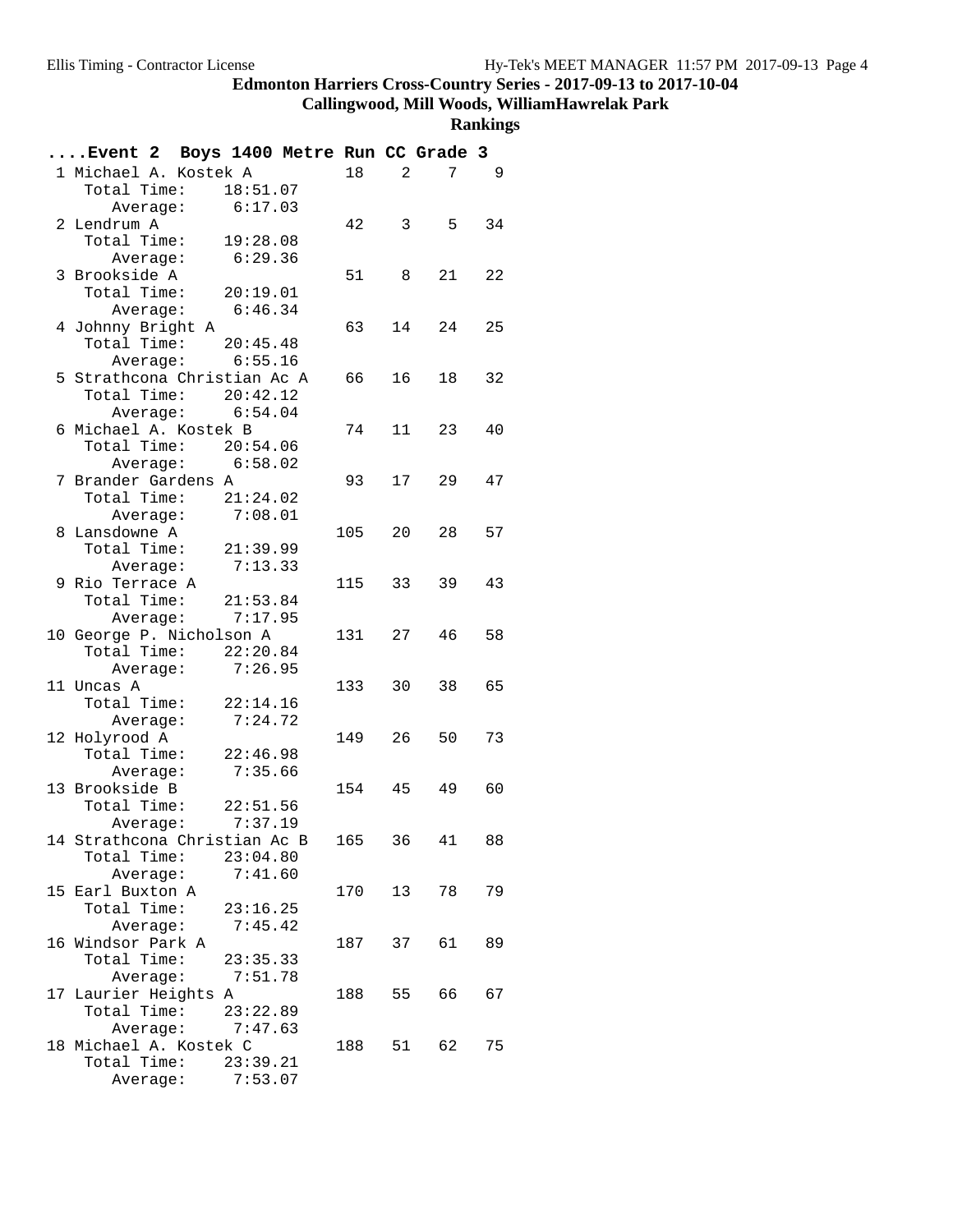**Callingwood, Mill Woods, WilliamHawrelak Park**

|                  | Event 2 Boys 1400 Metre Run CC Grade 3 |          |     |     |          |     |
|------------------|----------------------------------------|----------|-----|-----|----------|-----|
|                  | 19 Brander Gardens B                   |          | 205 | 54  | 56 95    |     |
|                  | Total Time: 24:17.90                   |          |     |     |          |     |
|                  | Average: 8:05.97                       |          |     |     |          |     |
|                  | 20 Crawford Plains A                   |          | 213 | 35  | 59       | 119 |
|                  | Total Time: 24:51.48                   |          |     |     |          |     |
|                  | Average: 8:17.16                       |          |     |     |          |     |
|                  | 21 Michael Strembitsky A               |          | 213 | 63  | 64       | 86  |
|                  | Total Time: $24:04.54$                 |          |     |     |          |     |
|                  | Average: 8:01.52                       |          |     |     |          |     |
| 22 Meadowlark A  |                                        |          | 223 | 15  | 100      | 108 |
| Total Time:      |                                        | 25:14.42 |     |     |          |     |
|                  | Average:                               | 8:24.81  |     |     |          |     |
| 23 Parkallen     |                                        |          | 239 |     | 76 81 82 |     |
| Total Time:      |                                        | 25:02.72 |     |     |          |     |
|                  | Average:                               | 8:20.91  |     |     |          |     |
| 24 Lendrum B     |                                        |          | 247 | 52  | 94       | 101 |
|                  | Total Time: 25:35.47                   |          |     |     |          |     |
|                  | Average: 8:31.83                       |          |     |     |          |     |
|                  | 25 Meadowlark Christian A              |          | 247 | 48  | 70       | 129 |
|                  | Total Time: 26:05.19                   |          |     |     |          |     |
|                  | Average:                               | 8:41.73  |     |     |          |     |
| 26 Coronation    |                                        |          | 253 | 19  | 110      | 124 |
|                  | Total Time: 26:33.75                   |          |     |     |          |     |
|                  | Average:                               | 8:51.25  |     |     |          |     |
| 27 Rio Terrace B |                                        |          | 260 | 44  | 84       | 132 |
|                  | Total Time: 26:35.29                   |          |     |     |          |     |
|                  | Average: 8:51.77                       |          |     |     |          |     |
|                  | 28 Coralwood Adventist Aca A           |          | 279 | 74  | 96       | 109 |
|                  | Total Time: 26:36.78                   |          |     |     |          |     |
|                  | Average: 8:52.26                       |          |     |     |          |     |
| 29 Aldergrove A  |                                        |          | 290 | 90  | 98       | 102 |
|                  | Total Time: 26:41.54                   |          |     |     |          |     |
|                  | Average:                               | 8:53.85  |     |     |          |     |
| 30 Earl Buxton B |                                        |          | 302 | 92  | 99       | 111 |
| Total Time:      |                                        | 27:11.21 |     |     |          |     |
|                  | Average:                               | 9:03.74  |     |     |          |     |
| 31 Uncas B       |                                        |          | 306 |     | 71 115   | 120 |
|                  | Total Time: 27:37.70                   |          |     |     |          |     |
|                  | Average: 9:12.57                       |          |     |     |          |     |
|                  | 32 Strathcona Christian Ac C           |          | 310 | 93  | 105      | 112 |
| Total Time:      |                                        | 27:35.98 |     |     |          |     |
|                  | Average:                               | 9:12.00  |     |     |          |     |
|                  | 33 Brander Gardens C                   |          | 331 |     | 104 113  | 114 |
| Total Time:      |                                        | 28:27.40 |     |     |          |     |
|                  | Average:                               | 9:29.14  |     |     |          |     |
|                  | 34 Victoria School of the              |          | 358 | 103 | 107      | 148 |
| Total Time:      |                                        | 31:45.34 |     |     |          |     |
|                  | Average:                               | 10:35.12 |     |     |          |     |
| 35 Lymburn A     |                                        |          | 359 | 87  | 134      | 138 |
| Total Time:      |                                        | 30:48.18 |     |     |          |     |
|                  | Average:                               | 10:16.06 |     |     |          |     |
|                  | 36 Coralwood Adventist Aca B           |          | 372 |     | 117 127  | 128 |
| Total Time:      |                                        | 30:39.60 |     |     |          |     |
|                  | Average:                               | 10:13.20 |     |     |          |     |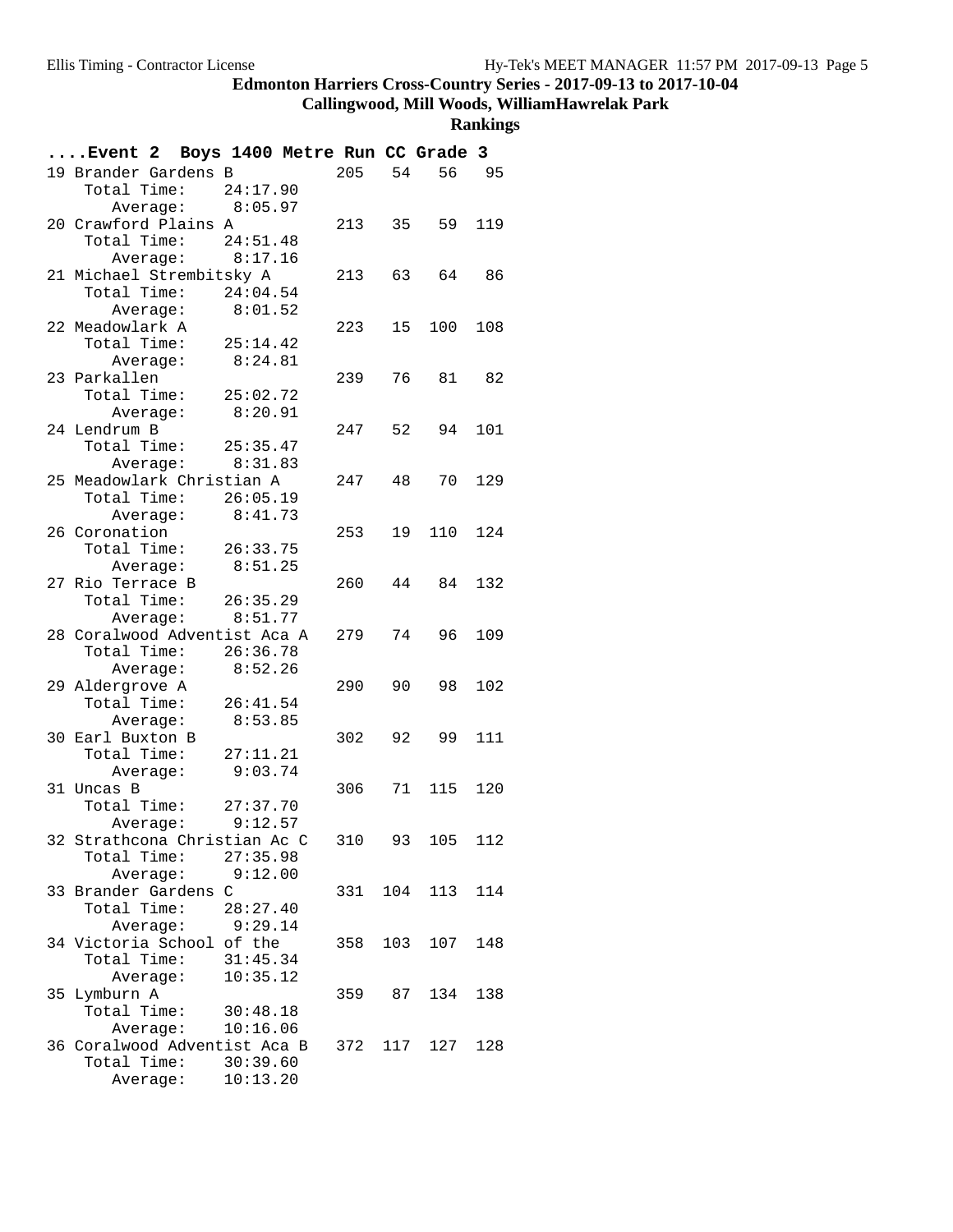**Callingwood, Mill Woods, WilliamHawrelak Park**

| Event 2 Boys 1400 Metre Run CC Grade 3       |  |                |  |
|----------------------------------------------|--|----------------|--|
| 37 Windsor Park B                            |  | 376 91 136 149 |  |
| Total Time: $33:10.73$                       |  |                |  |
| Average: $11:03.58$                          |  |                |  |
| 38 Strathcona Christian Ac D 419 126 146 147 |  |                |  |
| Total Time: 35:17.11                         |  |                |  |
| Average: 11:45.71                            |  |                |  |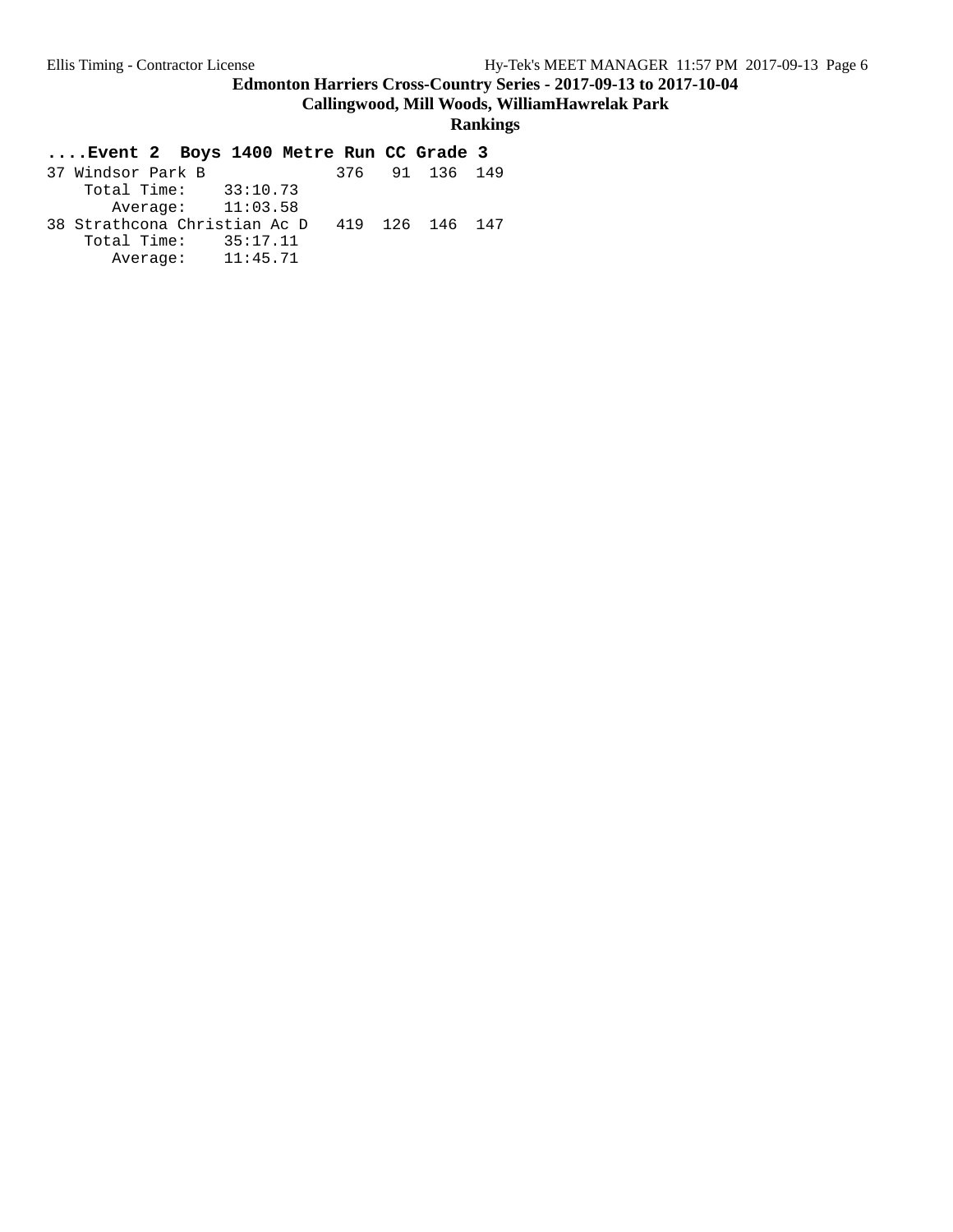**Callingwood, Mill Woods, WilliamHawrelak Park**

**Rankings**

#### Event 3 Girls 1400 Metre Run CC Grade 4

| Name                        | Year School                   | Finals             | Points         |
|-----------------------------|-------------------------------|--------------------|----------------|
| 1 Lauren Shepherd           | 4 Belgravia                   |                    | 1              |
| 2 Elaina Tetteh-Wayoe       | 4 Earl Buxton                 | 6:00.54<br>6:02.41 | $\overline{2}$ |
| 3 Ava Waldie                | 4 Michael A. Kostek 6:21.42   |                    | 3              |
| 4 Olivia Harwood            | 4 Michael A. Kostek           | 6:26.49            | 4              |
| 5 Hope Dunkley              | 4 Riverdale                   | 6:34.17            | 5              |
| 6 Kaelyn Elford             | 4 George H. Luck              | 6:36.40            | 6              |
| 7 Hudson Lamb               | 4 Centennial                  | 6:41.94            | 7              |
| 8 Clare Guo                 | 4 Windsor Park                | 6:43.40            | 8              |
| 9 Moira Nychka              | 4 Michael Strembitsky 6:45.37 |                    | 9              |
| 10 Tamar Koolwijk           | 4 Strathcona C                | 6:46.67            | 10             |
| 11 Evie Dombrosky           | 4 Laurier Heights 6:48.45     |                    | 11             |
| 12 Tianna Fisher            | 4 Suzuki Charter              | 6:52.96            | 12             |
| 13 Andrea Jacob             | 4 Leduc Estates               | 6:54.56            | 13             |
| 14 Neila Burgess-Murray     | 4 Rio Terrace                 | 6:55.17            | 14             |
| 15 Alice Perry              | 4 Rio Terrace                 | 6:56.26            | 15             |
| 16 Paityn Bracegirdle       | 4 Crawford Plains             | 6:56.91            | 16             |
| 17 Lila Hanki               | 4 Johnny Bright               | 6:58.47            | 17             |
| 18 Alair Lywood             | 4 Laurier Heights             | 6:58.86            | 18             |
| 19 Nieve Laird              | 4 Rio Terrace                 | 7:04.74            | 19             |
| 20 Ingrid Lind              | 4 Lansdowne                   | 7:11.03            | 20             |
| 21 Esprit Clague            | 4 Johnny Bright               | 7:12.89            | 21             |
| 22 Gracie Gregory           | 4 Coronation                  | 7:18.24            | 22             |
| 23 Eva Arntzen              | 4 Laurier Heights             | 7:22.94            | 23             |
| 24 Katelyn Czarniewski      | 4 Brander Gardens             | 7:24.52            | 24             |
| 25 Miriam Cuevas            | 4 Bellevue/Champs             | 7:25.51            | 25             |
| 26 Dani McDonald            | 4 Parkallen                   | 7:28.22            | 26             |
| 27 Kenzie Millard           | 4 George P. Nicholson         | 7:29.82            | 27             |
| 28 Maycee Rickett           | 3 Suzuki Charter              | 7:30.98            | 28             |
| 29 Hailey Emin              | 4 Patricia Heights            | 7:32.09            | 29             |
| 30 Nyah Bagshaw             | 4 Brander Gardens             | 7:32.42            | 30             |
| 31 Maggie Ewais             | 4 Coronation                  | 7:34.84            | 31             |
| 32 Julia Russell            | 4 Lendrum                     | 7:36.05            | 32             |
| 33 Emma McDermott           | 4 Michael A. Kostek           | 7:38.26            | 33             |
| 34 Kaitlyn Jones            | 4 Brander Gardens             | 7:40.67            | 34             |
| 35 Keira Schoettler         | 4 Bessie Nichols              | 7:40.89            | 35             |
| 36 Ella Gannon              | 4 Michael Strembitsky         | 7:41.32            | 36             |
| 37 Carys Jones              | 4 George H. Luck              | 7:42.47            | 37             |
| 38 Rachel Gliener           | 4 Earl Buxton                 | 7:43.48            | 38             |
| 39 Charlotte Davidson       | 4 Rio Terrace                 | 7:45.17            | 39             |
| 40 Brooklyn Dixon           | 4 Aldergrove                  | 7:45.96            | 40             |
| 41 Alex Williams            | 4 Suzuki Charter              | 7:50.26            | 41             |
| 42 Kate Lepard              | 4 Brookside                   | 7:53.36            | 42             |
| 43 Sarah Hineman            | 4 Uncas                       | 7:54.65            | 43             |
| 44 Aura Baker               | 4 Windsor Park                | 7:55.50            | 44             |
| 45 Giselle Valencia -martin | 4 Lendrum                     | 7:59.56            | 45             |
| 46 Shiza Abid               | 4 Johnny Bright               | 8:07.93            | 46             |
| 47 Maria Villamil           | 4 Johnny Bright               | 8:08.57            | 47             |
| 48 Hazel Bowers             | 4 Laurier Heights             | 8:10.34            | 48             |
| 49 Reagan Payne             | 4 George H. Luck              | 8:11.92            | 49             |
| 50 Grace O'Greysike         | 4 Westbrook                   | 8:20.44            | 50             |
| 51 Lisa Mongare             | 4 Coralwood Advent            | 8:21.66            | 51             |
| 52 Hannelie Smuts           | 4 Crawford Plains             | 8:21.95            | 52             |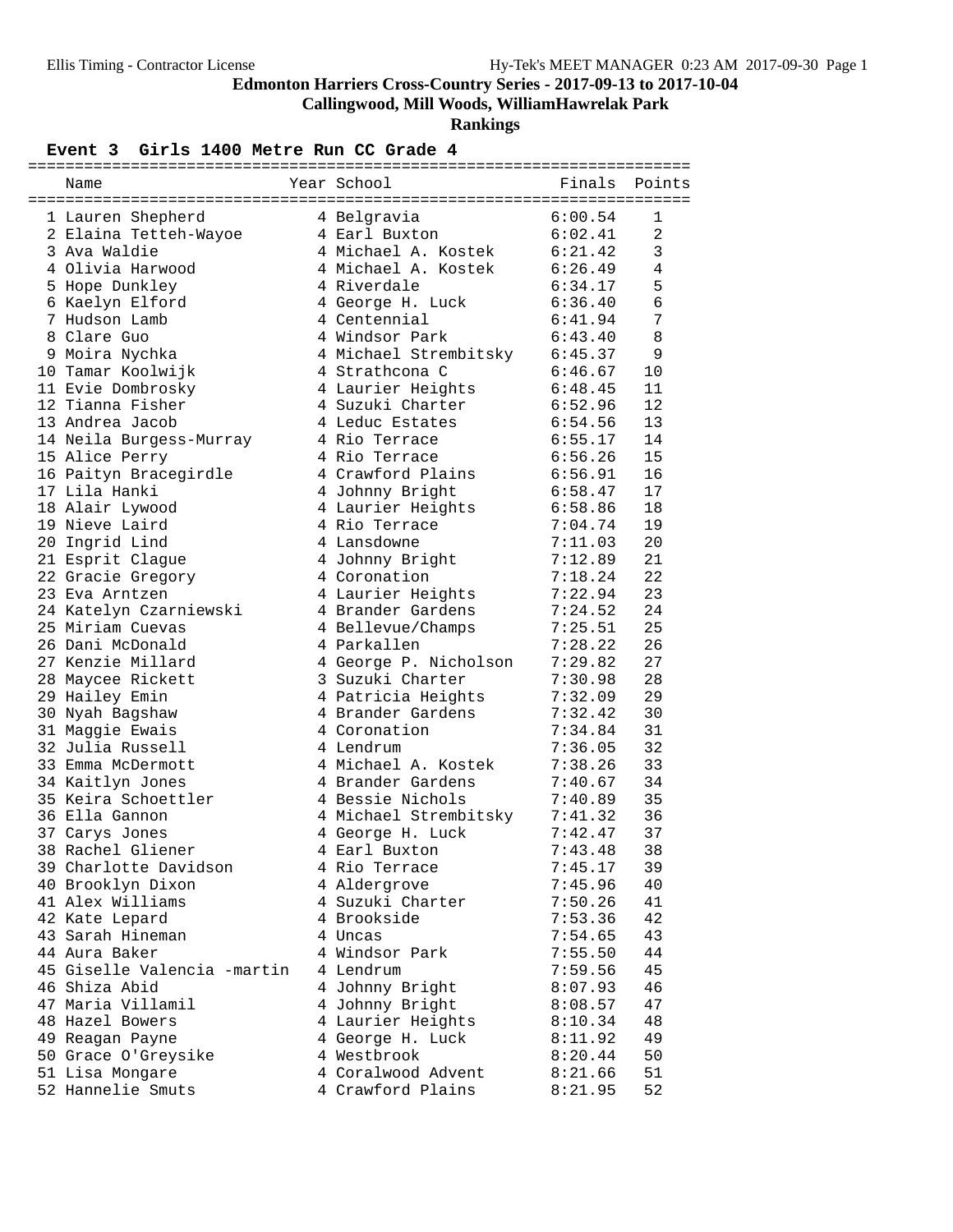**Callingwood, Mill Woods, WilliamHawrelak Park**

| Event 3 Girls 1400 Metre Run CC Grade 4  |                                    |                    |          |
|------------------------------------------|------------------------------------|--------------------|----------|
| 53 Irene Go                              | 4 Coralwood Advent                 | 8:23.95            | 53       |
| 54 Samantha Christianson                 | 4 Lendrum                          | 8:25.53            | 54       |
| 55 Ashley Coutts                         | 4 Meadowlark C                     | 8:35.27            | 55       |
| 56 Hana Brooks                           | 4 Uncas                            | 8:36.73            | 56       |
| 57 Haven Easton                          | 4 Uncas                            | 8:37.01            | 57       |
| 58 Leah Scott                            | 4 George P. Nicholson              | 8:37.48            | 58       |
| 59 Selina Lin                            | 4 Earl Buxton                      | 8:37.86            | 59       |
| 60 Gwenn Wellicome                       | 4 Holyrood                         | 8:38.13            | 60       |
| 61 Marin Shearer                         | 4 Brander Gardens                  | 8:41.27            | 61       |
| 62 Flannery Skov-Rackette                | 4 Bessie Nichols                   | 8:42.33            | 62       |
| 63 Erin McGowan                          | 4 Bessie Nichols                   | 8:44.95            | 63       |
| 64 Hayden Marsh                          | 4 Johnny Bright                    | 8:45.23            | 64       |
| 65 Neve Dyer                             | 4 McKernan                         | 8:45.68            | 65       |
| 66 Allie Olson                           | 4 Earl Buxton                      | 8:46.04            | 66       |
| 67 Gracie Fraser                         | 4 Laurier Heights                  | 8:49.99            | 67       |
| 68 Alexandra Horcica                     | 4 Laurier Heights                  | 8:51.49            | 68       |
| 69 Aleigha Power                         | 4 Aldergrove                       | 8:52.90            | 69       |
| 70 Kate Tennant                          | 4 Laurier Heights                  | 8:53.43            | 70       |
| 71 Paige Dzemalovic                      | 4 Bessie Nichols                   | 8:58.08            | 71       |
| 72 Amelia Ng                             | 4 George H. Luck                   | 9:03.64            | 72       |
| 73 Sima Dusanj                           | 4 Windsor Park                     | 9:04.64            | 73       |
| 74 Angel Okwamese                        | 4 Balwin                           | 9:11.21            | 74       |
| 75 Summer Lewis                          | 4 Strathcona C                     | 9:15.13            | 75       |
| 76 Sophie Campbell                       | 4 Coronation                       | 9:18.33            | 76       |
| 77 Helena Regaudie                       | 4 Patricia Heights                 | 9:20.89            | 77       |
| 78 Shayla Johnson                        | 4 Meadowlark                       | 9:24.74            | 78       |
| 79 Bryher Stenerson                      | 4 Lansdowne                        | 9:26.51            | 79       |
| 80 Jocelyn Ardiel                        | 4 Bessie Nichols                   | 9:35.62            | 80       |
| 81 Avery Keppler                         | 4 Bessie Nichols                   | 9:36.22            | 81       |
| 82 Jessica Jones                         | 4 Crawford Plains                  | 9:36.48            | 82       |
| 83 Dakota Meyer Tetreault                | 4 Crawford Plains                  | 9:37.23            | 83       |
| 84 Iris Dentzien                         | 4 Rio Terrace                      | 9:40.92            | 84       |
| 85 Olive Payne                           | 4 Bessie Nichols                   | 9:48.72            | 85       |
| 86 Emma Selman                           | 4 Bessie Nichols                   | 9:50.05            | 86<br>87 |
| 87 Grace Fedoruk                         | 4 Laurier Heights<br>4 Rideau Park | 9:51.63            | 88       |
| 88 Olivia Buerger<br>89 Lucia Adorjany   | 4 Bessie Nichols                   | 9:53.29<br>9:54.49 | 89       |
|                                          | 4 Brander Gardens                  | 9:56.54            | 90       |
| 90 Keara Carpenter<br>91 Aleena Johnston | 4 Laurier Heights                  | 9:57.93            | 91       |
| 92 Ava Shaw                              | 4 Suzuki Charter                   | 10:03.96           | 92       |
| 93 Kadince Michaud                       | 4 Johnny Bright                    | 10:06.29           | 93       |
| 94 Amaarya Dhillon                       | 4 Michael A. Kostek                | 10:08.03           | 94       |
| 95 Verite Mellings                       | 4 Parkallen                        | 10:15.37           | 95       |
| 96 Danika Johnson                        | 4 Rio Terrace                      | 10:17.33           | 96       |
| 97 Cathy Rong                            | 4 Windsor Park                     | 10:28.40           | 97       |
| 98 Amalia Villamil                       | 4 Johnny Bright                    | 10:31.21           | 98       |
| 99 Jayce Tower                           | 4 Meadowlark                       | 10:41.12           | 99       |
| 100 Gracie Whalen                        | 4 Bessie Nichols                   | 10:47.27           | 100      |
| 101 Cassidy On                           | 4 Meadowlark                       | 10:54.98           | 101      |
| 102 Rorie Vanderzyde                     | 4 Rideau Park                      | 10:59.73           | 102      |
| 103 Japleen Randhawa                     | 4 Earl Buxton                      | 11:03.00           | 103      |
| 104 Malak Hussin                         | 4 Malmo                            | 11:07.09           | 104      |
| 105 Annika Jajau                         | 4 Malmo                            | 11:08.39           | 105      |
| 106 Mya Skeik                            | 4 Malmo                            | 11:19.30           | 106      |
| 107 Abby Teyema                          | 4 Victoria                         | 11:23.63           | 107      |
|                                          |                                    |                    |          |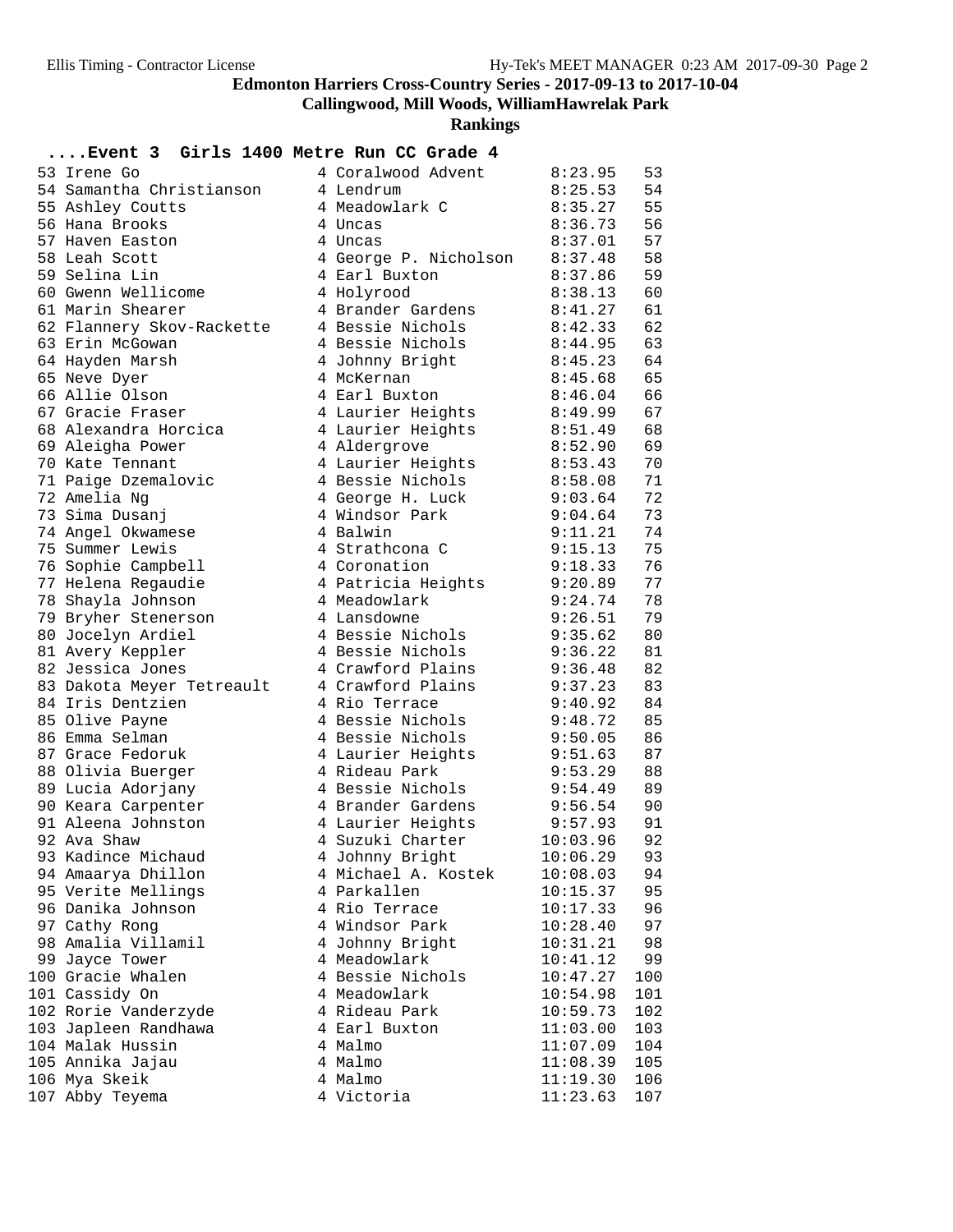**Callingwood, Mill Woods, WilliamHawrelak Park**

|                                         |          |                   |              |    | RailBings |     |          |      |     |    |      |
|-----------------------------------------|----------|-------------------|--------------|----|-----------|-----|----------|------|-----|----|------|
| Event 3 Girls 1400 Metre Run CC Grade 4 |          |                   |              |    |           |     |          |      |     |    |      |
| 108 Tiffanie Oladimeji                  |          | 4 Laurier Heights |              |    |           |     | 11:26.35 | 108  |     |    |      |
| 109 Micaela Biglin                      |          | 4 Crawford Plains |              |    |           |     | 11:27.32 | 109  |     |    |      |
| 110 Hamayial Imran                      |          | 4 Lymburn         |              |    |           |     | 11:32.67 | 110  |     |    |      |
| 111 Aleigha Wilkinson                   |          | 4 Victoria        |              |    |           |     | 11:38.92 | 111  |     |    |      |
| 112 Meena Al-Bachachi                   |          | 4 Coronation      |              |    |           |     | 11:47.53 | 112  |     |    |      |
| 113 Alexis Calder                       |          | 4 Bessie Nichols  |              |    |           |     | 11:48.74 | 113  |     |    |      |
| 114 Jacqueline Michaud                  |          | 4 Laurier Heights |              |    |           |     | 11:54.42 | 114  |     |    |      |
| 115 Leryn Chiam                         |          | 4 Laurier Heights |              |    |           |     | 11:54.65 | 115  |     |    |      |
|                                         |          |                   | Team Scores  |    |           |     |          |      |     |    |      |
|                                         |          |                   |              |    |           | * 4 |          |      |     |    | $*9$ |
| Rank Team                               |          | Total             | $\mathbf{1}$ | 2  | 3         |     | $*5$     | $*6$ | * 7 | *8 |      |
| 1 Michael A. Kostek A                   |          | 40                | 3            | 4  | 33        |     |          |      |     |    |      |
| Total Time:                             | 20:26.17 |                   |              |    |           |     |          |      |     |    |      |
| Average:                                | 6:48.73  |                   |              |    |           |     |          |      |     |    |      |
| 2 Rio Terrace A                         |          | 48                | 14           | 15 | 19        |     |          |      |     |    |      |
| Total Time:                             | 20:56.17 |                   |              |    |           |     |          |      |     |    |      |
| Average:                                | 6:58.73  |                   |              |    |           |     |          |      |     |    |      |
| 3 Laurier Heights A                     |          | 52                | 11           | 18 | 23        |     |          |      |     |    |      |
| Total Time:                             | 21:10.25 |                   |              |    |           |     |          |      |     |    |      |
| Average:                                | 7:03.42  |                   |              |    |           |     |          |      |     |    |      |
| 4 Suzuki Charter A                      |          | 81                | 12           | 28 | 41        |     |          |      |     |    |      |
| Total Time:                             | 22:14.20 |                   |              |    |           |     |          |      |     |    |      |
| Average:                                | 7:24.74  |                   |              |    |           |     |          |      |     |    |      |
| 5 Johnny Bright A                       |          | 84                | 17           | 21 | 46        |     |          |      |     |    |      |
| Total Time:                             | 22:19.29 |                   |              |    |           |     |          |      |     |    |      |
| Average:                                | 7:26.43  |                   |              |    |           |     |          |      |     |    |      |
| 6 Brander Gardens A                     |          | 88                | 24           | 30 | 34        |     |          |      |     |    |      |
| Total Time:                             | 22:37.61 |                   |              |    |           |     |          |      |     |    |      |
| Average:                                | 7:32.54  |                   |              |    |           |     |          |      |     |    |      |
| 7 George H. Luck A                      |          | 92                | 6            | 37 | 49        |     |          |      |     |    |      |
| Total Time:                             | 22:30.79 |                   |              |    |           |     |          |      |     |    |      |
| Average:                                | 7:30.27  |                   |              |    |           |     |          |      |     |    |      |
| 8 Earl Buxton A                         |          | 99                | 2            | 38 | 59        |     |          |      |     |    |      |
| Total Time:                             | 22:23.75 |                   |              |    |           |     |          |      |     |    |      |
| Average:                                | 7:27.92  |                   |              |    |           |     |          |      |     |    |      |
| 9 Windsor Park A                        |          | 125               | 8            | 44 | 73        |     |          |      |     |    |      |
| Total Time:                             | 23:43.54 |                   |              |    |           |     |          |      |     |    |      |
| Average:                                | 7:54.52  |                   |              |    |           |     |          |      |     |    |      |
| 10 Coronation A                         |          | 129               | 22           | 31 | 76        |     |          |      |     |    |      |
| Total Time:                             | 24:11.41 |                   |              |    |           |     |          |      |     |    |      |
| Average:                                | 8:03.81  |                   |              |    |           |     |          |      |     |    |      |
| 11 Lendrum                              |          | 131               | 32           | 45 | 54        |     |          |      |     |    |      |
| Total Time:                             | 24:01.14 |                   |              |    |           |     |          |      |     |    |      |
| Average:                                | 8:00.38  |                   |              |    |           |     |          |      |     |    |      |
| 12 Crawford Plains A                    |          | 150               | 16           | 52 | 82        |     |          |      |     |    |      |
| Total Time:                             | 24:55.34 |                   |              |    |           |     |          |      |     |    |      |
| Average:                                | 8:18.45  |                   |              |    |           |     |          |      |     |    |      |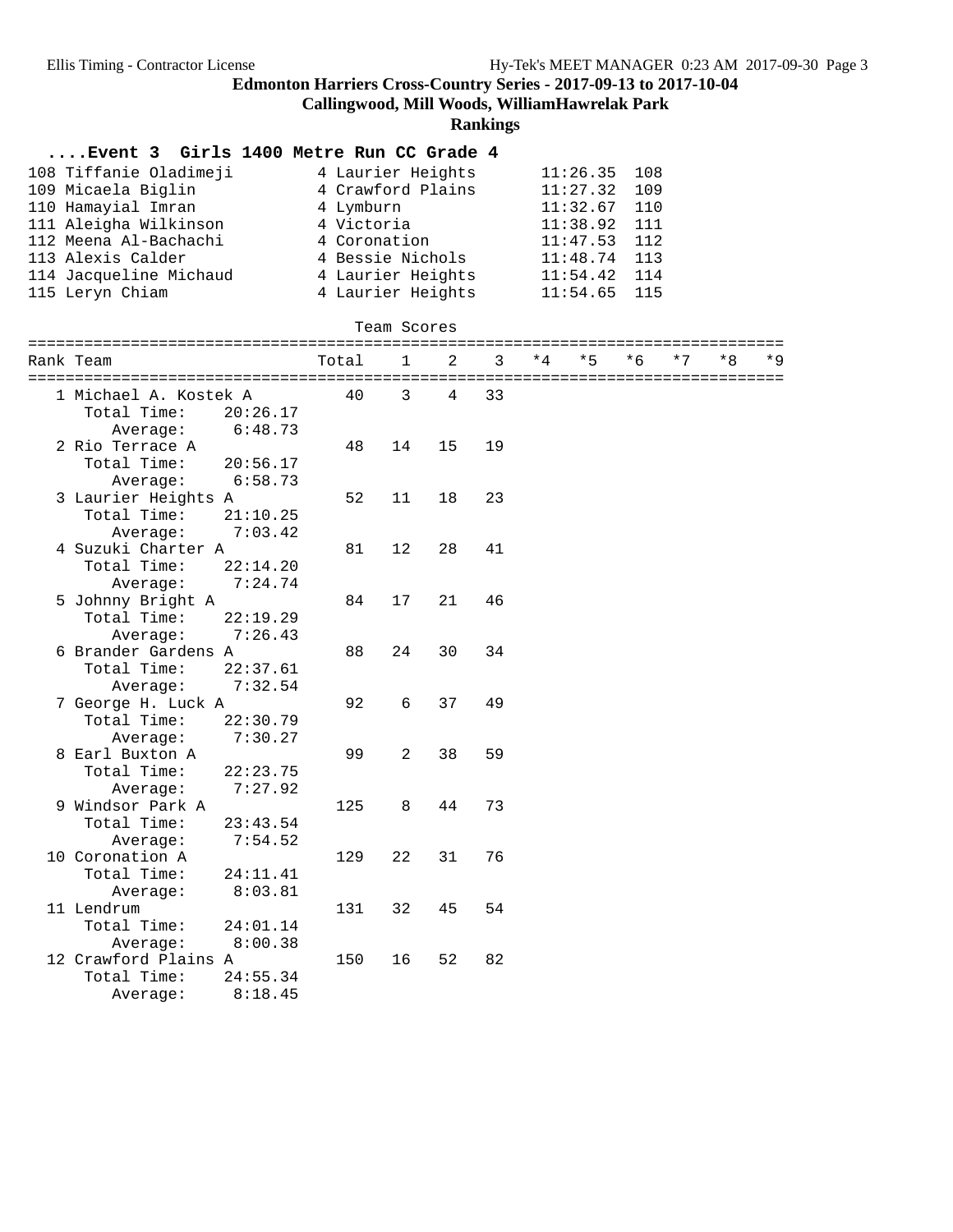**Callingwood, Mill Woods, WilliamHawrelak Park**

|  | Event 3 Girls 1400 Metre Run CC Grade 4 |          |        |     |     |     |
|--|-----------------------------------------|----------|--------|-----|-----|-----|
|  | 13 Uncas                                |          | 156    | 43  | 56  | 57  |
|  | Total Time: $25:08.39$                  |          |        |     |     |     |
|  | Average: 8:22.80                        |          |        |     |     |     |
|  | 14 Bessie Nichols A                     |          | 160    | 35  | 62  | 63  |
|  | Total Time: 25:08.17                    |          |        |     |     |     |
|  | Average: 8:22.73                        |          |        |     |     |     |
|  | 15 Laurier Heights B                    |          | 183 48 |     | 67  | 68  |
|  | Total Time: $25:51.82$                  |          |        |     |     |     |
|  | Average: 8:37.28                        |          |        |     |     |     |
|  | 16 Johnny Bright B                      |          | 204    | 47  | 64  | 93  |
|  | Total Time: $27:00.09$                  |          |        |     |     |     |
|  | Average:                                | 9:00.03  |        |     |     |     |
|  | 17 Rio Terrace B                        |          | 219    | 39  | 84  | 96  |
|  | Total Time: $27:43.42$                  |          |        |     |     |     |
|  | Average: 9:14.48                        |          |        |     |     |     |
|  | 18 Bessie Nichols B                     |          | 232    | 71  | 80  | 81  |
|  | Total Time: 28:09.92                    |          |        |     |     |     |
|  | Average:                                | 9:23.31  |        |     |     |     |
|  | 19 Laurier Heights C                    |          | 248    | 70  | 87  | 91  |
|  | Total Time: $28:42.99$                  |          |        |     |     |     |
|  | Average: 9:34.33                        |          |        |     |     |     |
|  | 20 Bessie Nichols C                     |          | 260    | 85  | 86  | 89  |
|  | Total Time:                             | 29:33.26 |        |     |     |     |
|  | Average:                                | 9:51.09  |        |     |     |     |
|  | 21 Meadowlark                           |          | 278    | 78  | 99  | 101 |
|  | Total Time: 31:00.84                    |          |        |     |     |     |
|  | Average:                                | 10:20.28 |        |     |     |     |
|  | 22 Malmo                                |          | 315    | 104 | 105 | 106 |
|  | Total Time:                             | 33:34.78 |        |     |     |     |
|  | Average:                                | 11:11.60 |        |     |     |     |
|  | 23 Laurier Heights D<br>Total Time:     | 35:15.42 | 337    | 108 | 114 | 115 |
|  |                                         | 11:45.14 |        |     |     |     |
|  | Average:                                |          |        |     |     |     |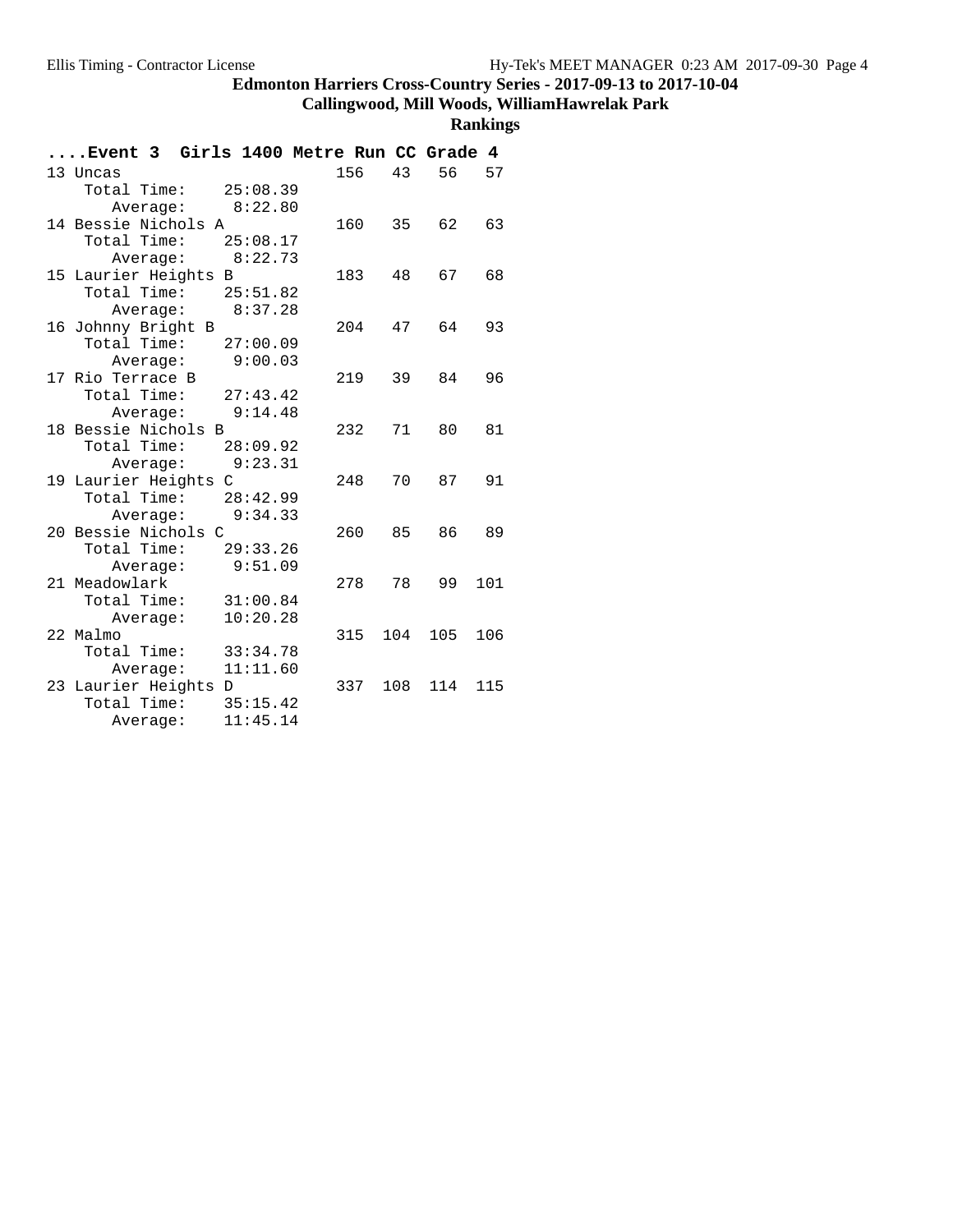**Callingwood, Mill Woods, WilliamHawrelak Park**

**Rankings**

# Event 4 Boys 1400 Metre Run CC Grade 4

| Year School<br>Name    |                               |         | Finals Points  |
|------------------------|-------------------------------|---------|----------------|
|                        |                               |         |                |
| 1 Seth Harding         | 4 Brander Gardens             | 5:37.19 | 1              |
| 2 Dane Logan           | 4 Patricia Heights            | 5:43.88 | 2              |
| 3 Chris Newell         | 4 Donnan                      | 5:56.14 | 3              |
| 4 Benjamin Shaw        | 4 Donnan                      | 5:57.06 | $\overline{4}$ |
| 5 Graydon Gilewich     | 4 Earl Buxton                 | 6:00.63 | 5              |
| 6 Jett Quaschnick      | 4 Patricia Heights            | 6:01.58 | 6              |
| 7 Liam Morrison        | 4 Patricia Heights 6:01.92    |         | 7              |
| 8 Cruz Lazar           | 4 Uncas                       | 6:02.76 | 8              |
| 9 Cole Bowes           | 4 Brookside                   | 6:04.91 | 9              |
| 10 Sami Majeau         | 4 Laurier Heights             | 6:06.31 | 10             |
| 11 Kaden Woolnough     | 4 Windsor Park                | 6:07.56 | 11             |
| 12 Darius Hordal       | 4 McKernan                    | 6:10.21 | 12             |
| 13 Reed Jones          | 4 Laurier Heights             | 6:11.29 | 13             |
| 14 Zack O'Connor       | 4 Uncas                       | 6:12.11 | 14             |
| 15 Reid Walker         | 4 George H. Luck              | 6:14.48 | 15             |
| 16 Nyctea Hazewinkel   | 4 Riverdale                   | 6:15.67 | 16             |
| 17 Tristan Bradley     | 4 Suzuki Charter              | 6:17.53 | 17             |
| 18 Quentin Muillez     | 4 Brookside                   | 6:19.79 | 18             |
| 19 Alex Hasinoff       | 4 Brander Gardens             | 6:20.66 | 19             |
| 20 Justin Miller       | 4 Laurier Heights             | 6:21.08 | 20             |
| 21 Joshua Schmidt      | 4 Strathcona C                | 6:21.56 | 21             |
| 22 Carson Dalgetty     | 4 Michael A. Kostek 6:23.51   |         | 22             |
| 23 Joshua Wojcichowsky | 4 Michael Strembitsky 6:23.83 |         | 23             |
| 24 Parker Friesen      | 4 Riverdale                   | 6:24.16 | 24             |
| 25 Joah Lee            | 4 Riverdale                   | 6:24.38 | 25             |
| 26 Gabriel Sheehy      | 4 George H. Luck              | 6:25.82 | 26             |
| 27 Ehtan Creran        | 4 Michael A. Kostek           | 6:26.49 | 27             |
| 28 Rowan Duke          | 4 Lendrum                     | 6:26.76 | 28             |
| 29 Cole Spencer        | 4 Michael A. Kostek           | 6:27.21 | 29             |
| 30 Charlie Keeling     | 4 McKernan                    | 6:29.92 | 30             |
| 31 Peyton Poon         | 4 Riverdale                   | 6:35.93 | 31             |
| 32 Warren Shack        | 4 Brander Gardens             | 6:36.70 | 32             |
| 33 Kellan Herbert      | 4 Laurier Heights             | 6:37.39 | 33             |
| 34 Matthew Moreau      | 4 Laurier Heights             | 6:37.93 | 34             |
| 35 Jack Tennant        | 4 Laurier Heights             | 6:38.61 | 35             |
| 36 William Knox        | 4 Coronation                  | 6:42.55 | 36             |
| 37 Ezra Friesen        | 4 Brander Gardens             | 6:44.23 | 37             |
| 38 Kai Braaes          | 4 Lendrum                     | 6:44.89 | 38             |
| 39 Michael Zhao        | 4 Earl Buxton                 | 6:45.37 | 39             |
| 40 Benjamin Thiessen   | 4 Michael Strembitsky         | 6:45.64 | 40             |
| 41 Matthew Stobbe      | 4 Holyrood                    | 6:45.92 | 41             |
| 42 Winston Henderson   | 4 Riverdale                   | 6:46.58 | 42             |
| 43 Jackson LeBlanc     | 4 Parc                        | 6:49.05 | 43             |
| 44 Rowen Myashita      | 4 Parkallen                   | 6:49.85 | 44             |
| 45 AJ Beatty           | 4 Westbrook                   | 6:50.43 | 45             |
| 46 Simon Corbett       | 4 Strathcona C                | 6:51.53 | 46             |
| 47 Kaiden McFarlane    | 4 Michael Strembitsky         | 6:52.19 | 47             |
| 48 Joban Rai           | 4 George H. Luck              | 6:53.22 | 48             |
| 49 Lukas Turta         | 4 Laurier Heights             | 6:53.52 | 49             |
| 50 Zahi Lee Son        | 4 Windsor Park                | 6:55.10 | 50             |
| 51 Joseph Tilley       | 4 Patricia Heights            | 6:55.87 | 51             |
| 52 Rumayo MacFarlane   | 4 Rio Terrace                 | 6:57.55 | 52             |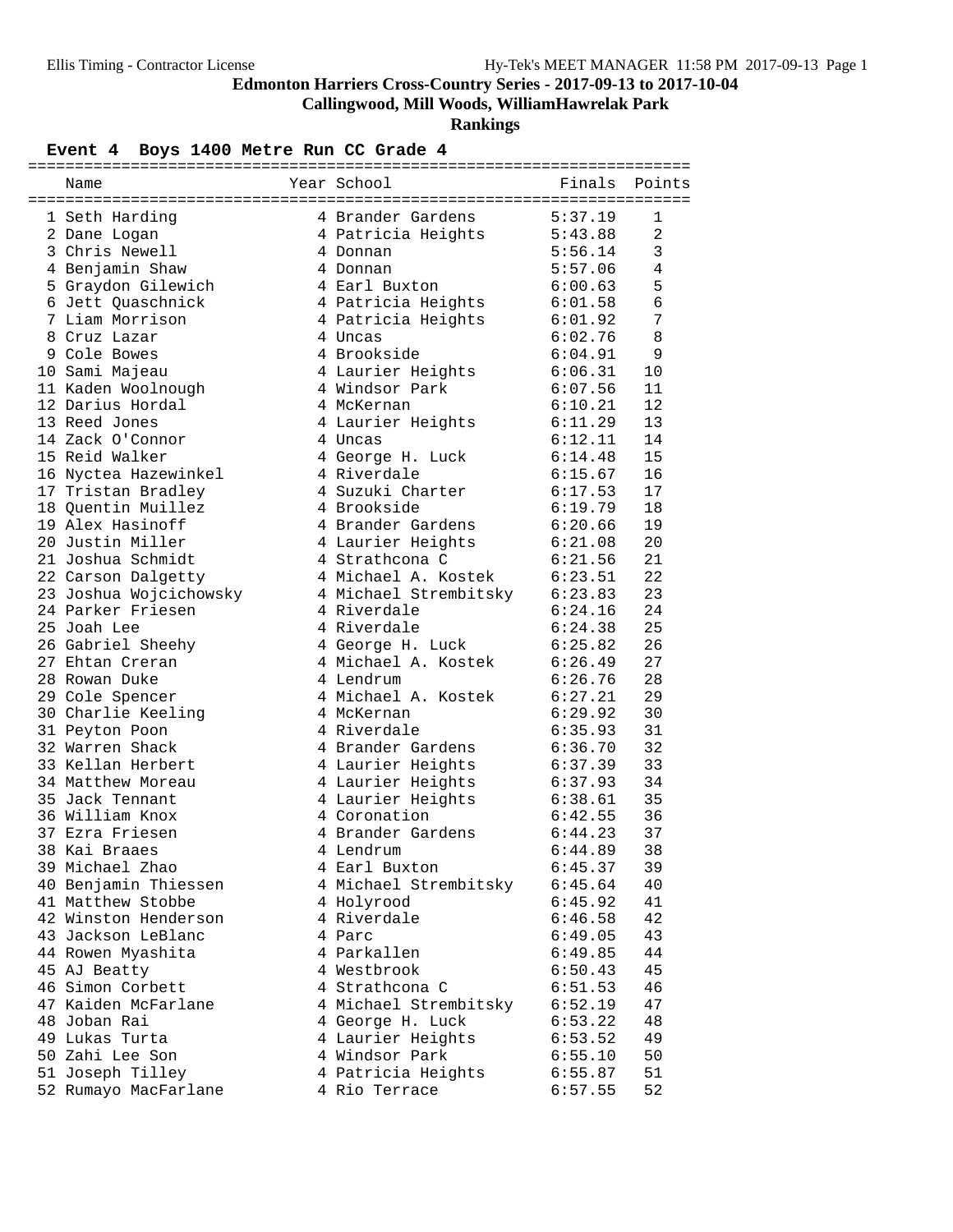**Callingwood, Mill Woods, WilliamHawrelak Park**

| 53 Drew Gibb<br>4 Michael Strembitsky 6:58.09<br>53<br>4 George P. Nicholson 6:58.68<br>54<br>54 Nathan Fernandez<br>55 Aiden Allarie<br>55<br>4 Windsor Park<br>7:00.12<br>4 Crawford Plains<br>56<br>56 Zahir Phudjo<br>7:00.73<br>57<br>57 Alessandro D'Agosta<br>7:01.23<br>4 Donnan<br>58<br>58 Christian Pelletier<br>4 Lendrum<br>7:02.06<br>59<br>59 Lewis Allen<br>4 Holyrood<br>7:02.79<br>60<br>60 Paden Edeen<br>4 Earl Buxton<br>7:04.25<br>61 Oliver Jeffares<br>61<br>4 Westbrook<br>7:05.01<br>62<br>62 Alex Wee<br>4 Brookside<br>7:05.48<br>63 Ryan Lynch<br>4 Rideau Park<br>63<br>7:05.96<br>64 Jack Keeling<br>64<br>4 McKernan<br>7:07.55<br>65 Michael Cotton<br>65<br>4 Meadowlark C<br>7:11.30<br>4 George P. Nicholson<br>7:11.61<br>66<br>66 Johnathan Jack<br>67 Cole Cherlet<br>4 Michael A. Kostek<br>67<br>7:11.82<br>68<br>68 Gavin Roth<br>4 Brander Gardens<br>7:11.99<br>69<br>69 Pavel Cyr<br>4 Michael A. Kostek<br>7:12.36<br>70 Dominik Robinson<br>70<br>4 George P. Nicholson<br>7:12.79<br>71 Lorenzo Ridley<br>4 Parkallen<br>71<br>7:19.12<br>72<br>72 Orson Kunce<br>4 Parkallen<br>7:21.15<br>73 Brendan Cook<br>73<br>4 Lansdowne<br>7:23.20<br>74<br>74 Rylan Chipiuk<br>4 Bellevue/Champs<br>7:24.72<br>75<br>4 Brander Gardens<br>75 Rowan Ivey<br>7:25.87<br>76<br>76 Tobey Pudel<br>4 Rideau Park<br>7:26.67<br>77 Zeinedine Ali<br>77<br>4 Malmo<br>7:30.14<br>78<br>78 Nadim Haggag<br>4 Rio Terrace<br>7:32.56<br>4 Bessie Nichols<br>79 Arman Yaldaie<br>79<br>7:32.78<br>80 Yusuf Temel<br>4 Michael A. Kostek<br>80<br>7:33.82<br>81<br>81 Jordan Hunter<br>4 Bessie Nichols<br>7:37.72<br>4 Brander Gardens<br>82<br>82 Ben Southcombe<br>7:39.61<br>4 Bessie Nichols<br>83<br>83 Cooper Ochoa<br>7:41.79<br>84 Liam Dalton<br>4 Brander Gardens<br>84<br>7:42.14<br>4 Michael Strembitsky<br>85 Rylan Singh<br>85<br>7:42.39<br>86 Levi Rysary<br>4 Strathcona C<br>86<br>7:43.52<br>87<br>87 James Tribiger<br>4 Bessie Nichols<br>7:48.54<br>88<br>88 Dennis Neb<br>4 Rideau Park<br>7:50.24<br>89<br>89 Oskar Cote<br>COMPARE THE METHOD TO THE 1999 P. Alexander State Service Contractor 1:52.19<br>4 Johnny Bright 1:52.19<br>90<br>90 Jack Ferry<br>91<br>91 Ilya Jurny<br>92<br>92 James Betts<br>4 Johnny Bright<br>7:54.64<br>93 Eric Jin<br>4 Windsor Park<br>93<br>94 Sohib Alferidi<br>4 Malmo<br>7:59.04<br>94<br>95 Thor Hayes<br>4 Balwin<br>8:00.08<br>95<br>96<br>96 Avery Satunove<br>4 Brookside<br>8:01.34<br>97 Jaffer Jalil<br>4 Brookside<br>97<br>8:01.89<br>98 Abdullah Ghani<br>4 Malmo<br>98<br>8:05.68<br>99 Ari Trach<br>4 Bessie Nichols<br>99<br>8:06.26<br>4 Meadowlark<br>100 Ronan Lee<br>8:06.79<br>100<br>101 Rafael Jordao<br>4 Windsor Park<br>8:08.74<br>101<br>102 Prosper Maniema<br>4 Balwin<br>8:09.35<br>102<br>103 Cohen Gross-Friedenthal<br>4 Coronation<br>8:09.57<br>103<br>104 Holden Brooks<br>4 Uncas<br>8:11.01<br>104<br>4 Brookside<br>105 Colson Burgers<br>8:11.59<br>105<br>4 Uncas<br>106<br>106 Nate Ryning<br>8:14.63<br>107 Jacob Fechner<br>4 George H. Luck<br>8:16.59<br>107 | Event 4 Boys 1400 Metre Run CC Grade 4 |  |  |
|------------------------------------------------------------------------------------------------------------------------------------------------------------------------------------------------------------------------------------------------------------------------------------------------------------------------------------------------------------------------------------------------------------------------------------------------------------------------------------------------------------------------------------------------------------------------------------------------------------------------------------------------------------------------------------------------------------------------------------------------------------------------------------------------------------------------------------------------------------------------------------------------------------------------------------------------------------------------------------------------------------------------------------------------------------------------------------------------------------------------------------------------------------------------------------------------------------------------------------------------------------------------------------------------------------------------------------------------------------------------------------------------------------------------------------------------------------------------------------------------------------------------------------------------------------------------------------------------------------------------------------------------------------------------------------------------------------------------------------------------------------------------------------------------------------------------------------------------------------------------------------------------------------------------------------------------------------------------------------------------------------------------------------------------------------------------------------------------------------------------------------------------------------------------------------------------------------------------------------------------------------------------------------------------------------------------------------------------------------------------------------------------------------------------------------------------------------------------------------------------------------------------------------------------------------------------------------------------------------------------------------------------------------------------------------------------------------------------------------------------------------------------------------------------------------------------------------------------------------------------------------------------------------------------------------------------------------------------------------------------------------------------------------------------------------------------------------------------------------|----------------------------------------|--|--|
|                                                                                                                                                                                                                                                                                                                                                                                                                                                                                                                                                                                                                                                                                                                                                                                                                                                                                                                                                                                                                                                                                                                                                                                                                                                                                                                                                                                                                                                                                                                                                                                                                                                                                                                                                                                                                                                                                                                                                                                                                                                                                                                                                                                                                                                                                                                                                                                                                                                                                                                                                                                                                                                                                                                                                                                                                                                                                                                                                                                                                                                                                                            |                                        |  |  |
|                                                                                                                                                                                                                                                                                                                                                                                                                                                                                                                                                                                                                                                                                                                                                                                                                                                                                                                                                                                                                                                                                                                                                                                                                                                                                                                                                                                                                                                                                                                                                                                                                                                                                                                                                                                                                                                                                                                                                                                                                                                                                                                                                                                                                                                                                                                                                                                                                                                                                                                                                                                                                                                                                                                                                                                                                                                                                                                                                                                                                                                                                                            |                                        |  |  |
|                                                                                                                                                                                                                                                                                                                                                                                                                                                                                                                                                                                                                                                                                                                                                                                                                                                                                                                                                                                                                                                                                                                                                                                                                                                                                                                                                                                                                                                                                                                                                                                                                                                                                                                                                                                                                                                                                                                                                                                                                                                                                                                                                                                                                                                                                                                                                                                                                                                                                                                                                                                                                                                                                                                                                                                                                                                                                                                                                                                                                                                                                                            |                                        |  |  |
|                                                                                                                                                                                                                                                                                                                                                                                                                                                                                                                                                                                                                                                                                                                                                                                                                                                                                                                                                                                                                                                                                                                                                                                                                                                                                                                                                                                                                                                                                                                                                                                                                                                                                                                                                                                                                                                                                                                                                                                                                                                                                                                                                                                                                                                                                                                                                                                                                                                                                                                                                                                                                                                                                                                                                                                                                                                                                                                                                                                                                                                                                                            |                                        |  |  |
|                                                                                                                                                                                                                                                                                                                                                                                                                                                                                                                                                                                                                                                                                                                                                                                                                                                                                                                                                                                                                                                                                                                                                                                                                                                                                                                                                                                                                                                                                                                                                                                                                                                                                                                                                                                                                                                                                                                                                                                                                                                                                                                                                                                                                                                                                                                                                                                                                                                                                                                                                                                                                                                                                                                                                                                                                                                                                                                                                                                                                                                                                                            |                                        |  |  |
|                                                                                                                                                                                                                                                                                                                                                                                                                                                                                                                                                                                                                                                                                                                                                                                                                                                                                                                                                                                                                                                                                                                                                                                                                                                                                                                                                                                                                                                                                                                                                                                                                                                                                                                                                                                                                                                                                                                                                                                                                                                                                                                                                                                                                                                                                                                                                                                                                                                                                                                                                                                                                                                                                                                                                                                                                                                                                                                                                                                                                                                                                                            |                                        |  |  |
|                                                                                                                                                                                                                                                                                                                                                                                                                                                                                                                                                                                                                                                                                                                                                                                                                                                                                                                                                                                                                                                                                                                                                                                                                                                                                                                                                                                                                                                                                                                                                                                                                                                                                                                                                                                                                                                                                                                                                                                                                                                                                                                                                                                                                                                                                                                                                                                                                                                                                                                                                                                                                                                                                                                                                                                                                                                                                                                                                                                                                                                                                                            |                                        |  |  |
|                                                                                                                                                                                                                                                                                                                                                                                                                                                                                                                                                                                                                                                                                                                                                                                                                                                                                                                                                                                                                                                                                                                                                                                                                                                                                                                                                                                                                                                                                                                                                                                                                                                                                                                                                                                                                                                                                                                                                                                                                                                                                                                                                                                                                                                                                                                                                                                                                                                                                                                                                                                                                                                                                                                                                                                                                                                                                                                                                                                                                                                                                                            |                                        |  |  |
|                                                                                                                                                                                                                                                                                                                                                                                                                                                                                                                                                                                                                                                                                                                                                                                                                                                                                                                                                                                                                                                                                                                                                                                                                                                                                                                                                                                                                                                                                                                                                                                                                                                                                                                                                                                                                                                                                                                                                                                                                                                                                                                                                                                                                                                                                                                                                                                                                                                                                                                                                                                                                                                                                                                                                                                                                                                                                                                                                                                                                                                                                                            |                                        |  |  |
|                                                                                                                                                                                                                                                                                                                                                                                                                                                                                                                                                                                                                                                                                                                                                                                                                                                                                                                                                                                                                                                                                                                                                                                                                                                                                                                                                                                                                                                                                                                                                                                                                                                                                                                                                                                                                                                                                                                                                                                                                                                                                                                                                                                                                                                                                                                                                                                                                                                                                                                                                                                                                                                                                                                                                                                                                                                                                                                                                                                                                                                                                                            |                                        |  |  |
|                                                                                                                                                                                                                                                                                                                                                                                                                                                                                                                                                                                                                                                                                                                                                                                                                                                                                                                                                                                                                                                                                                                                                                                                                                                                                                                                                                                                                                                                                                                                                                                                                                                                                                                                                                                                                                                                                                                                                                                                                                                                                                                                                                                                                                                                                                                                                                                                                                                                                                                                                                                                                                                                                                                                                                                                                                                                                                                                                                                                                                                                                                            |                                        |  |  |
|                                                                                                                                                                                                                                                                                                                                                                                                                                                                                                                                                                                                                                                                                                                                                                                                                                                                                                                                                                                                                                                                                                                                                                                                                                                                                                                                                                                                                                                                                                                                                                                                                                                                                                                                                                                                                                                                                                                                                                                                                                                                                                                                                                                                                                                                                                                                                                                                                                                                                                                                                                                                                                                                                                                                                                                                                                                                                                                                                                                                                                                                                                            |                                        |  |  |
|                                                                                                                                                                                                                                                                                                                                                                                                                                                                                                                                                                                                                                                                                                                                                                                                                                                                                                                                                                                                                                                                                                                                                                                                                                                                                                                                                                                                                                                                                                                                                                                                                                                                                                                                                                                                                                                                                                                                                                                                                                                                                                                                                                                                                                                                                                                                                                                                                                                                                                                                                                                                                                                                                                                                                                                                                                                                                                                                                                                                                                                                                                            |                                        |  |  |
|                                                                                                                                                                                                                                                                                                                                                                                                                                                                                                                                                                                                                                                                                                                                                                                                                                                                                                                                                                                                                                                                                                                                                                                                                                                                                                                                                                                                                                                                                                                                                                                                                                                                                                                                                                                                                                                                                                                                                                                                                                                                                                                                                                                                                                                                                                                                                                                                                                                                                                                                                                                                                                                                                                                                                                                                                                                                                                                                                                                                                                                                                                            |                                        |  |  |
|                                                                                                                                                                                                                                                                                                                                                                                                                                                                                                                                                                                                                                                                                                                                                                                                                                                                                                                                                                                                                                                                                                                                                                                                                                                                                                                                                                                                                                                                                                                                                                                                                                                                                                                                                                                                                                                                                                                                                                                                                                                                                                                                                                                                                                                                                                                                                                                                                                                                                                                                                                                                                                                                                                                                                                                                                                                                                                                                                                                                                                                                                                            |                                        |  |  |
|                                                                                                                                                                                                                                                                                                                                                                                                                                                                                                                                                                                                                                                                                                                                                                                                                                                                                                                                                                                                                                                                                                                                                                                                                                                                                                                                                                                                                                                                                                                                                                                                                                                                                                                                                                                                                                                                                                                                                                                                                                                                                                                                                                                                                                                                                                                                                                                                                                                                                                                                                                                                                                                                                                                                                                                                                                                                                                                                                                                                                                                                                                            |                                        |  |  |
|                                                                                                                                                                                                                                                                                                                                                                                                                                                                                                                                                                                                                                                                                                                                                                                                                                                                                                                                                                                                                                                                                                                                                                                                                                                                                                                                                                                                                                                                                                                                                                                                                                                                                                                                                                                                                                                                                                                                                                                                                                                                                                                                                                                                                                                                                                                                                                                                                                                                                                                                                                                                                                                                                                                                                                                                                                                                                                                                                                                                                                                                                                            |                                        |  |  |
|                                                                                                                                                                                                                                                                                                                                                                                                                                                                                                                                                                                                                                                                                                                                                                                                                                                                                                                                                                                                                                                                                                                                                                                                                                                                                                                                                                                                                                                                                                                                                                                                                                                                                                                                                                                                                                                                                                                                                                                                                                                                                                                                                                                                                                                                                                                                                                                                                                                                                                                                                                                                                                                                                                                                                                                                                                                                                                                                                                                                                                                                                                            |                                        |  |  |
|                                                                                                                                                                                                                                                                                                                                                                                                                                                                                                                                                                                                                                                                                                                                                                                                                                                                                                                                                                                                                                                                                                                                                                                                                                                                                                                                                                                                                                                                                                                                                                                                                                                                                                                                                                                                                                                                                                                                                                                                                                                                                                                                                                                                                                                                                                                                                                                                                                                                                                                                                                                                                                                                                                                                                                                                                                                                                                                                                                                                                                                                                                            |                                        |  |  |
|                                                                                                                                                                                                                                                                                                                                                                                                                                                                                                                                                                                                                                                                                                                                                                                                                                                                                                                                                                                                                                                                                                                                                                                                                                                                                                                                                                                                                                                                                                                                                                                                                                                                                                                                                                                                                                                                                                                                                                                                                                                                                                                                                                                                                                                                                                                                                                                                                                                                                                                                                                                                                                                                                                                                                                                                                                                                                                                                                                                                                                                                                                            |                                        |  |  |
|                                                                                                                                                                                                                                                                                                                                                                                                                                                                                                                                                                                                                                                                                                                                                                                                                                                                                                                                                                                                                                                                                                                                                                                                                                                                                                                                                                                                                                                                                                                                                                                                                                                                                                                                                                                                                                                                                                                                                                                                                                                                                                                                                                                                                                                                                                                                                                                                                                                                                                                                                                                                                                                                                                                                                                                                                                                                                                                                                                                                                                                                                                            |                                        |  |  |
|                                                                                                                                                                                                                                                                                                                                                                                                                                                                                                                                                                                                                                                                                                                                                                                                                                                                                                                                                                                                                                                                                                                                                                                                                                                                                                                                                                                                                                                                                                                                                                                                                                                                                                                                                                                                                                                                                                                                                                                                                                                                                                                                                                                                                                                                                                                                                                                                                                                                                                                                                                                                                                                                                                                                                                                                                                                                                                                                                                                                                                                                                                            |                                        |  |  |
|                                                                                                                                                                                                                                                                                                                                                                                                                                                                                                                                                                                                                                                                                                                                                                                                                                                                                                                                                                                                                                                                                                                                                                                                                                                                                                                                                                                                                                                                                                                                                                                                                                                                                                                                                                                                                                                                                                                                                                                                                                                                                                                                                                                                                                                                                                                                                                                                                                                                                                                                                                                                                                                                                                                                                                                                                                                                                                                                                                                                                                                                                                            |                                        |  |  |
|                                                                                                                                                                                                                                                                                                                                                                                                                                                                                                                                                                                                                                                                                                                                                                                                                                                                                                                                                                                                                                                                                                                                                                                                                                                                                                                                                                                                                                                                                                                                                                                                                                                                                                                                                                                                                                                                                                                                                                                                                                                                                                                                                                                                                                                                                                                                                                                                                                                                                                                                                                                                                                                                                                                                                                                                                                                                                                                                                                                                                                                                                                            |                                        |  |  |
|                                                                                                                                                                                                                                                                                                                                                                                                                                                                                                                                                                                                                                                                                                                                                                                                                                                                                                                                                                                                                                                                                                                                                                                                                                                                                                                                                                                                                                                                                                                                                                                                                                                                                                                                                                                                                                                                                                                                                                                                                                                                                                                                                                                                                                                                                                                                                                                                                                                                                                                                                                                                                                                                                                                                                                                                                                                                                                                                                                                                                                                                                                            |                                        |  |  |
|                                                                                                                                                                                                                                                                                                                                                                                                                                                                                                                                                                                                                                                                                                                                                                                                                                                                                                                                                                                                                                                                                                                                                                                                                                                                                                                                                                                                                                                                                                                                                                                                                                                                                                                                                                                                                                                                                                                                                                                                                                                                                                                                                                                                                                                                                                                                                                                                                                                                                                                                                                                                                                                                                                                                                                                                                                                                                                                                                                                                                                                                                                            |                                        |  |  |
|                                                                                                                                                                                                                                                                                                                                                                                                                                                                                                                                                                                                                                                                                                                                                                                                                                                                                                                                                                                                                                                                                                                                                                                                                                                                                                                                                                                                                                                                                                                                                                                                                                                                                                                                                                                                                                                                                                                                                                                                                                                                                                                                                                                                                                                                                                                                                                                                                                                                                                                                                                                                                                                                                                                                                                                                                                                                                                                                                                                                                                                                                                            |                                        |  |  |
|                                                                                                                                                                                                                                                                                                                                                                                                                                                                                                                                                                                                                                                                                                                                                                                                                                                                                                                                                                                                                                                                                                                                                                                                                                                                                                                                                                                                                                                                                                                                                                                                                                                                                                                                                                                                                                                                                                                                                                                                                                                                                                                                                                                                                                                                                                                                                                                                                                                                                                                                                                                                                                                                                                                                                                                                                                                                                                                                                                                                                                                                                                            |                                        |  |  |
|                                                                                                                                                                                                                                                                                                                                                                                                                                                                                                                                                                                                                                                                                                                                                                                                                                                                                                                                                                                                                                                                                                                                                                                                                                                                                                                                                                                                                                                                                                                                                                                                                                                                                                                                                                                                                                                                                                                                                                                                                                                                                                                                                                                                                                                                                                                                                                                                                                                                                                                                                                                                                                                                                                                                                                                                                                                                                                                                                                                                                                                                                                            |                                        |  |  |
|                                                                                                                                                                                                                                                                                                                                                                                                                                                                                                                                                                                                                                                                                                                                                                                                                                                                                                                                                                                                                                                                                                                                                                                                                                                                                                                                                                                                                                                                                                                                                                                                                                                                                                                                                                                                                                                                                                                                                                                                                                                                                                                                                                                                                                                                                                                                                                                                                                                                                                                                                                                                                                                                                                                                                                                                                                                                                                                                                                                                                                                                                                            |                                        |  |  |
|                                                                                                                                                                                                                                                                                                                                                                                                                                                                                                                                                                                                                                                                                                                                                                                                                                                                                                                                                                                                                                                                                                                                                                                                                                                                                                                                                                                                                                                                                                                                                                                                                                                                                                                                                                                                                                                                                                                                                                                                                                                                                                                                                                                                                                                                                                                                                                                                                                                                                                                                                                                                                                                                                                                                                                                                                                                                                                                                                                                                                                                                                                            |                                        |  |  |
|                                                                                                                                                                                                                                                                                                                                                                                                                                                                                                                                                                                                                                                                                                                                                                                                                                                                                                                                                                                                                                                                                                                                                                                                                                                                                                                                                                                                                                                                                                                                                                                                                                                                                                                                                                                                                                                                                                                                                                                                                                                                                                                                                                                                                                                                                                                                                                                                                                                                                                                                                                                                                                                                                                                                                                                                                                                                                                                                                                                                                                                                                                            |                                        |  |  |
|                                                                                                                                                                                                                                                                                                                                                                                                                                                                                                                                                                                                                                                                                                                                                                                                                                                                                                                                                                                                                                                                                                                                                                                                                                                                                                                                                                                                                                                                                                                                                                                                                                                                                                                                                                                                                                                                                                                                                                                                                                                                                                                                                                                                                                                                                                                                                                                                                                                                                                                                                                                                                                                                                                                                                                                                                                                                                                                                                                                                                                                                                                            |                                        |  |  |
|                                                                                                                                                                                                                                                                                                                                                                                                                                                                                                                                                                                                                                                                                                                                                                                                                                                                                                                                                                                                                                                                                                                                                                                                                                                                                                                                                                                                                                                                                                                                                                                                                                                                                                                                                                                                                                                                                                                                                                                                                                                                                                                                                                                                                                                                                                                                                                                                                                                                                                                                                                                                                                                                                                                                                                                                                                                                                                                                                                                                                                                                                                            |                                        |  |  |
|                                                                                                                                                                                                                                                                                                                                                                                                                                                                                                                                                                                                                                                                                                                                                                                                                                                                                                                                                                                                                                                                                                                                                                                                                                                                                                                                                                                                                                                                                                                                                                                                                                                                                                                                                                                                                                                                                                                                                                                                                                                                                                                                                                                                                                                                                                                                                                                                                                                                                                                                                                                                                                                                                                                                                                                                                                                                                                                                                                                                                                                                                                            |                                        |  |  |
|                                                                                                                                                                                                                                                                                                                                                                                                                                                                                                                                                                                                                                                                                                                                                                                                                                                                                                                                                                                                                                                                                                                                                                                                                                                                                                                                                                                                                                                                                                                                                                                                                                                                                                                                                                                                                                                                                                                                                                                                                                                                                                                                                                                                                                                                                                                                                                                                                                                                                                                                                                                                                                                                                                                                                                                                                                                                                                                                                                                                                                                                                                            |                                        |  |  |
|                                                                                                                                                                                                                                                                                                                                                                                                                                                                                                                                                                                                                                                                                                                                                                                                                                                                                                                                                                                                                                                                                                                                                                                                                                                                                                                                                                                                                                                                                                                                                                                                                                                                                                                                                                                                                                                                                                                                                                                                                                                                                                                                                                                                                                                                                                                                                                                                                                                                                                                                                                                                                                                                                                                                                                                                                                                                                                                                                                                                                                                                                                            |                                        |  |  |
|                                                                                                                                                                                                                                                                                                                                                                                                                                                                                                                                                                                                                                                                                                                                                                                                                                                                                                                                                                                                                                                                                                                                                                                                                                                                                                                                                                                                                                                                                                                                                                                                                                                                                                                                                                                                                                                                                                                                                                                                                                                                                                                                                                                                                                                                                                                                                                                                                                                                                                                                                                                                                                                                                                                                                                                                                                                                                                                                                                                                                                                                                                            |                                        |  |  |
|                                                                                                                                                                                                                                                                                                                                                                                                                                                                                                                                                                                                                                                                                                                                                                                                                                                                                                                                                                                                                                                                                                                                                                                                                                                                                                                                                                                                                                                                                                                                                                                                                                                                                                                                                                                                                                                                                                                                                                                                                                                                                                                                                                                                                                                                                                                                                                                                                                                                                                                                                                                                                                                                                                                                                                                                                                                                                                                                                                                                                                                                                                            |                                        |  |  |
|                                                                                                                                                                                                                                                                                                                                                                                                                                                                                                                                                                                                                                                                                                                                                                                                                                                                                                                                                                                                                                                                                                                                                                                                                                                                                                                                                                                                                                                                                                                                                                                                                                                                                                                                                                                                                                                                                                                                                                                                                                                                                                                                                                                                                                                                                                                                                                                                                                                                                                                                                                                                                                                                                                                                                                                                                                                                                                                                                                                                                                                                                                            |                                        |  |  |
|                                                                                                                                                                                                                                                                                                                                                                                                                                                                                                                                                                                                                                                                                                                                                                                                                                                                                                                                                                                                                                                                                                                                                                                                                                                                                                                                                                                                                                                                                                                                                                                                                                                                                                                                                                                                                                                                                                                                                                                                                                                                                                                                                                                                                                                                                                                                                                                                                                                                                                                                                                                                                                                                                                                                                                                                                                                                                                                                                                                                                                                                                                            |                                        |  |  |
|                                                                                                                                                                                                                                                                                                                                                                                                                                                                                                                                                                                                                                                                                                                                                                                                                                                                                                                                                                                                                                                                                                                                                                                                                                                                                                                                                                                                                                                                                                                                                                                                                                                                                                                                                                                                                                                                                                                                                                                                                                                                                                                                                                                                                                                                                                                                                                                                                                                                                                                                                                                                                                                                                                                                                                                                                                                                                                                                                                                                                                                                                                            |                                        |  |  |
|                                                                                                                                                                                                                                                                                                                                                                                                                                                                                                                                                                                                                                                                                                                                                                                                                                                                                                                                                                                                                                                                                                                                                                                                                                                                                                                                                                                                                                                                                                                                                                                                                                                                                                                                                                                                                                                                                                                                                                                                                                                                                                                                                                                                                                                                                                                                                                                                                                                                                                                                                                                                                                                                                                                                                                                                                                                                                                                                                                                                                                                                                                            |                                        |  |  |
|                                                                                                                                                                                                                                                                                                                                                                                                                                                                                                                                                                                                                                                                                                                                                                                                                                                                                                                                                                                                                                                                                                                                                                                                                                                                                                                                                                                                                                                                                                                                                                                                                                                                                                                                                                                                                                                                                                                                                                                                                                                                                                                                                                                                                                                                                                                                                                                                                                                                                                                                                                                                                                                                                                                                                                                                                                                                                                                                                                                                                                                                                                            |                                        |  |  |
|                                                                                                                                                                                                                                                                                                                                                                                                                                                                                                                                                                                                                                                                                                                                                                                                                                                                                                                                                                                                                                                                                                                                                                                                                                                                                                                                                                                                                                                                                                                                                                                                                                                                                                                                                                                                                                                                                                                                                                                                                                                                                                                                                                                                                                                                                                                                                                                                                                                                                                                                                                                                                                                                                                                                                                                                                                                                                                                                                                                                                                                                                                            |                                        |  |  |
|                                                                                                                                                                                                                                                                                                                                                                                                                                                                                                                                                                                                                                                                                                                                                                                                                                                                                                                                                                                                                                                                                                                                                                                                                                                                                                                                                                                                                                                                                                                                                                                                                                                                                                                                                                                                                                                                                                                                                                                                                                                                                                                                                                                                                                                                                                                                                                                                                                                                                                                                                                                                                                                                                                                                                                                                                                                                                                                                                                                                                                                                                                            |                                        |  |  |
|                                                                                                                                                                                                                                                                                                                                                                                                                                                                                                                                                                                                                                                                                                                                                                                                                                                                                                                                                                                                                                                                                                                                                                                                                                                                                                                                                                                                                                                                                                                                                                                                                                                                                                                                                                                                                                                                                                                                                                                                                                                                                                                                                                                                                                                                                                                                                                                                                                                                                                                                                                                                                                                                                                                                                                                                                                                                                                                                                                                                                                                                                                            |                                        |  |  |
|                                                                                                                                                                                                                                                                                                                                                                                                                                                                                                                                                                                                                                                                                                                                                                                                                                                                                                                                                                                                                                                                                                                                                                                                                                                                                                                                                                                                                                                                                                                                                                                                                                                                                                                                                                                                                                                                                                                                                                                                                                                                                                                                                                                                                                                                                                                                                                                                                                                                                                                                                                                                                                                                                                                                                                                                                                                                                                                                                                                                                                                                                                            |                                        |  |  |
|                                                                                                                                                                                                                                                                                                                                                                                                                                                                                                                                                                                                                                                                                                                                                                                                                                                                                                                                                                                                                                                                                                                                                                                                                                                                                                                                                                                                                                                                                                                                                                                                                                                                                                                                                                                                                                                                                                                                                                                                                                                                                                                                                                                                                                                                                                                                                                                                                                                                                                                                                                                                                                                                                                                                                                                                                                                                                                                                                                                                                                                                                                            |                                        |  |  |
|                                                                                                                                                                                                                                                                                                                                                                                                                                                                                                                                                                                                                                                                                                                                                                                                                                                                                                                                                                                                                                                                                                                                                                                                                                                                                                                                                                                                                                                                                                                                                                                                                                                                                                                                                                                                                                                                                                                                                                                                                                                                                                                                                                                                                                                                                                                                                                                                                                                                                                                                                                                                                                                                                                                                                                                                                                                                                                                                                                                                                                                                                                            |                                        |  |  |
|                                                                                                                                                                                                                                                                                                                                                                                                                                                                                                                                                                                                                                                                                                                                                                                                                                                                                                                                                                                                                                                                                                                                                                                                                                                                                                                                                                                                                                                                                                                                                                                                                                                                                                                                                                                                                                                                                                                                                                                                                                                                                                                                                                                                                                                                                                                                                                                                                                                                                                                                                                                                                                                                                                                                                                                                                                                                                                                                                                                                                                                                                                            |                                        |  |  |
|                                                                                                                                                                                                                                                                                                                                                                                                                                                                                                                                                                                                                                                                                                                                                                                                                                                                                                                                                                                                                                                                                                                                                                                                                                                                                                                                                                                                                                                                                                                                                                                                                                                                                                                                                                                                                                                                                                                                                                                                                                                                                                                                                                                                                                                                                                                                                                                                                                                                                                                                                                                                                                                                                                                                                                                                                                                                                                                                                                                                                                                                                                            |                                        |  |  |
|                                                                                                                                                                                                                                                                                                                                                                                                                                                                                                                                                                                                                                                                                                                                                                                                                                                                                                                                                                                                                                                                                                                                                                                                                                                                                                                                                                                                                                                                                                                                                                                                                                                                                                                                                                                                                                                                                                                                                                                                                                                                                                                                                                                                                                                                                                                                                                                                                                                                                                                                                                                                                                                                                                                                                                                                                                                                                                                                                                                                                                                                                                            |                                        |  |  |
|                                                                                                                                                                                                                                                                                                                                                                                                                                                                                                                                                                                                                                                                                                                                                                                                                                                                                                                                                                                                                                                                                                                                                                                                                                                                                                                                                                                                                                                                                                                                                                                                                                                                                                                                                                                                                                                                                                                                                                                                                                                                                                                                                                                                                                                                                                                                                                                                                                                                                                                                                                                                                                                                                                                                                                                                                                                                                                                                                                                                                                                                                                            |                                        |  |  |
|                                                                                                                                                                                                                                                                                                                                                                                                                                                                                                                                                                                                                                                                                                                                                                                                                                                                                                                                                                                                                                                                                                                                                                                                                                                                                                                                                                                                                                                                                                                                                                                                                                                                                                                                                                                                                                                                                                                                                                                                                                                                                                                                                                                                                                                                                                                                                                                                                                                                                                                                                                                                                                                                                                                                                                                                                                                                                                                                                                                                                                                                                                            |                                        |  |  |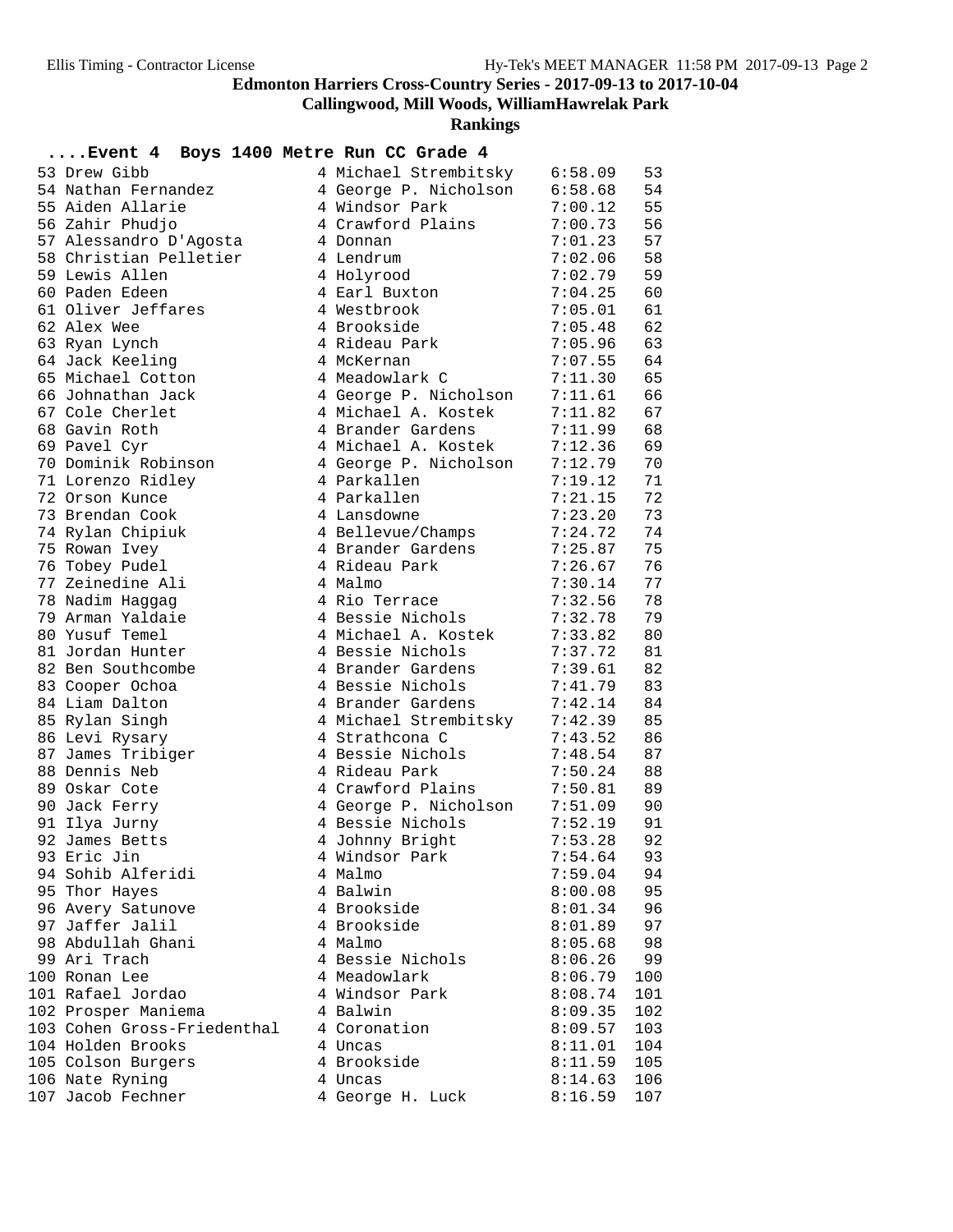**Callingwood, Mill Woods, WilliamHawrelak Park**

|                                         | Event 4 Boys 1400 Metre Run CC Grade 4                                                                                                                                                                                                               |          |     |
|-----------------------------------------|------------------------------------------------------------------------------------------------------------------------------------------------------------------------------------------------------------------------------------------------------|----------|-----|
|                                         | 108 Brady Pearson<br>109 Matthew Klaus<br>109 Matthew Klaus<br>110 Cameron Roszczyk<br>111 Cooper VanVliet<br>12 Scott Erskine<br>12 Scott Erskine<br>12 Scott Erskine<br>12 Scott Erskine<br>12 Scott Erskine<br>12 Scott Erskine<br>12 Scott Erski |          | 108 |
|                                         |                                                                                                                                                                                                                                                      |          | 109 |
|                                         |                                                                                                                                                                                                                                                      |          | 110 |
|                                         |                                                                                                                                                                                                                                                      |          | 111 |
|                                         |                                                                                                                                                                                                                                                      |          | 112 |
|                                         |                                                                                                                                                                                                                                                      |          | 113 |
|                                         |                                                                                                                                                                                                                                                      |          | 114 |
|                                         | 113 Haydyn Pham 4 Meadowlath 8:26.64<br>113 Haydyn Pham 4 Meadowlath 8:26.64<br>114 Cameron Choy 4 Parkallen 8:28.80<br>115 Armaan Bhandal 4 George P. Nicholson 8:31.55<br>116 Karson Bisoon 4 Bessie Nichols 8:36.19<br>117 Tyler Evan             |          | 115 |
|                                         |                                                                                                                                                                                                                                                      |          | 116 |
|                                         |                                                                                                                                                                                                                                                      |          | 117 |
|                                         |                                                                                                                                                                                                                                                      |          | 118 |
|                                         | 119 Jayden Cho 4 Windsor Park 8:39.51<br>120 Warren Rose 5 Malmo 8:42.80<br>121 Harper Gosse 4 Michael A. Kostek 8:49.35<br>122 Tristen Engel 4 Crawford Plains 8:57.99<br>123 Yahya Elgawal 4 Malmo 9:07.40                                         |          | 119 |
|                                         |                                                                                                                                                                                                                                                      |          | 120 |
|                                         |                                                                                                                                                                                                                                                      |          | 121 |
|                                         |                                                                                                                                                                                                                                                      |          | 122 |
|                                         |                                                                                                                                                                                                                                                      |          | 123 |
| 124 Gabriel Barahona (1944 Strathcona C |                                                                                                                                                                                                                                                      | 9:24.39  | 124 |
|                                         |                                                                                                                                                                                                                                                      |          | 125 |
|                                         |                                                                                                                                                                                                                                                      |          | 126 |
|                                         |                                                                                                                                                                                                                                                      |          | 127 |
|                                         |                                                                                                                                                                                                                                                      |          | 128 |
|                                         |                                                                                                                                                                                                                                                      |          | 129 |
|                                         | 124 Gabriel Barahona<br>125 Aiden Brulotte 4 Laurier Heights 9:24.39<br>125 Ben Klaus 4 Strathcona C 9:26.15<br>127 Mughashu Potts 4 Strathcona C 9:26.15<br>127 Mughashu Potts 4 Brookside 9:31.60<br>128 Ibraheem Raza 4 Brookside 9:              |          | 130 |
|                                         |                                                                                                                                                                                                                                                      |          | 131 |
|                                         |                                                                                                                                                                                                                                                      |          | 132 |
|                                         |                                                                                                                                                                                                                                                      |          | 133 |
|                                         |                                                                                                                                                                                                                                                      |          | 134 |
|                                         |                                                                                                                                                                                                                                                      |          | 135 |
|                                         |                                                                                                                                                                                                                                                      |          |     |
|                                         |                                                                                                                                                                                                                                                      |          |     |
|                                         |                                                                                                                                                                                                                                                      |          |     |
|                                         |                                                                                                                                                                                                                                                      |          |     |
|                                         |                                                                                                                                                                                                                                                      |          |     |
|                                         |                                                                                                                                                                                                                                                      |          |     |
|                                         |                                                                                                                                                                                                                                                      |          |     |
|                                         |                                                                                                                                                                                                                                                      |          |     |
|                                         |                                                                                                                                                                                                                                                      |          |     |
|                                         |                                                                                                                                                                                                                                                      |          |     |
|                                         |                                                                                                                                                                                                                                                      |          |     |
|                                         |                                                                                                                                                                                                                                                      |          |     |
| 148 Joseph Shanski                      | 4 Coronation                                                                                                                                                                                                                                         | 10:48.55 | 148 |
| 149 Lucas Thai                          | 4 Michael A. Kostek                                                                                                                                                                                                                                  | 10:49.79 | 149 |
| 150 Aidan Perry                         | 4 Aldergrove                                                                                                                                                                                                                                         | 10:51.46 | 150 |
| 151 Ezzeldin Mohamed                    | 4 Michael Strembitsky 13:09.65 151                                                                                                                                                                                                                   |          |     |
|                                         |                                                                                                                                                                                                                                                      |          |     |
|                                         | Team Scores                                                                                                                                                                                                                                          |          |     |
|                                         |                                                                                                                                                                                                                                                      |          |     |

| تنتسب        |               |              | .<br>$\pi$                         | $\ddot{\phantom{1}}$ | -45<br>$\sim$ | $-1$ | $\star$ O |
|--------------|---------------|--------------|------------------------------------|----------------------|---------------|------|-----------|
| ___<br>$  -$ | ------------- | ------------ | ---------------------------------- |                      |               |      |           |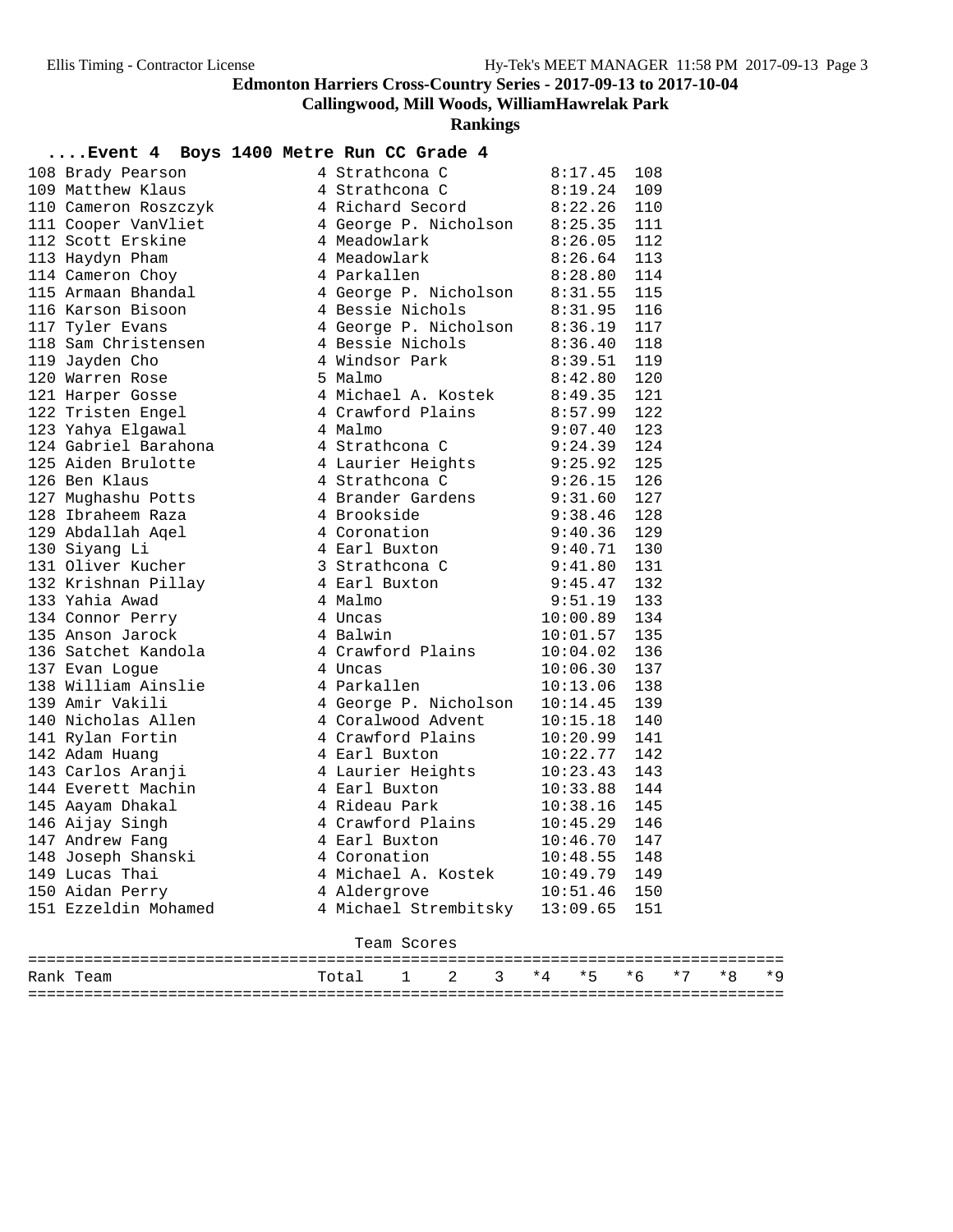#### **Callingwood, Mill Woods, WilliamHawrelak Park**

| Event 4 Boys 1400 Metre Run CC Grade 4      |          |        |                         |                 |     |
|---------------------------------------------|----------|--------|-------------------------|-----------------|-----|
| 1 Patricia Heights A                        |          | 15     |                         | 2<br>6          | 7   |
| Total Time: 17:47.38                        |          |        |                         |                 |     |
| Average: $5:55.80$                          |          |        |                         |                 |     |
| 2 Laurier Heights A                         |          | 43     |                         | 10<br>13        | 20  |
| Total Time: 18:38.68                        |          |        |                         |                 |     |
| Average: 6:12.90                            |          |        |                         |                 |     |
| 3 Brander Gardens A                         |          | 52     |                         | $1 \quad$<br>19 | 32  |
| Total Time: 18:34.55                        |          |        |                         |                 |     |
| ----<br>Average: 6:11.52                    |          |        |                         |                 |     |
| 4 Donnan                                    |          | 64     | $\overline{\mathbf{3}}$ | $\overline{4}$  | 57  |
| Total Time: $18:54.43$                      |          |        |                         |                 |     |
| Average: 6:18.15                            |          |        |                         |                 |     |
| 5 Riverdale A                               |          | 65 —   |                         | 16<br>24        | 25  |
| Total Time: 19:04.21                        |          |        |                         |                 |     |
| Average: $6:21.41$                          |          |        |                         |                 |     |
| 6 Michael A. Kostek A                       |          | 78     |                         | 22<br>27        | 29  |
| Total Time: 19:17.21                        |          |        |                         |                 |     |
| Average: 6:25.74                            |          |        |                         |                 |     |
| 7 Brookside A                               |          | 89     | 9                       | 18              | 62  |
| Total Time: 19:30.18<br>Average: $6:30.06$  |          |        |                         |                 |     |
|                                             |          |        |                         | 15<br>26        | 48  |
| 8 George H. Luck A<br>Total Time: 19:33.52  |          | 89 —   |                         |                 |     |
| Average: 6:31.18                            |          |        |                         |                 |     |
|                                             |          | 102    | 33                      | 34              | 35  |
| 9 Laurier Heights B<br>Total Time: 19:53.93 |          |        |                         |                 |     |
| Average: $6:37.98$                          |          |        |                         |                 |     |
| 10 Earl Buxton A                            |          | 104 5  |                         | 39              | 60  |
| Total Time: 19:50.25                        |          |        |                         |                 |     |
| Average: 6:36.75                            |          |        |                         |                 |     |
| 11 McKernan                                 |          | 106    | 12                      | 30              | 64  |
| Total Time: 19:47.68                        |          |        |                         |                 |     |
| Average: $6:35.90$                          |          |        |                         |                 |     |
| 12 Michael Strembitsky A                    |          | 110 23 |                         | 40              | 47  |
| Total Time: 20:01.66                        |          |        |                         |                 |     |
| Average: 6:40.56                            |          |        |                         |                 |     |
| 13 Windsor Park A                           |          | 116    | 11                      | 50              | 55  |
| Total Time: 20:02.78                        |          |        |                         |                 |     |
| Average: $6:40.93$                          |          |        |                         |                 |     |
| 14 Lendrum                                  |          | 124    | 28                      | 38              | 58  |
| Total Time:                                 | 20:13.71 |        |                         |                 |     |
| Average:                                    | 6:44.57  |        |                         |                 |     |
| 15 Uncas A                                  |          | 126 8  |                         | 14              | 104 |
| Total Time:                                 | 20:25.88 |        |                         |                 |     |
| Average:                                    | 6:48.63  |        |                         |                 |     |
| 16 Strathcona Christian Ac A<br>Total Time: | 20:56.61 | 153    | 21                      | 46              | 86  |
| Average: 6:58.87                            |          |        |                         |                 |     |
| 17 Brander Gardens B                        |          | 180    | 37                      | 68              | 75  |
| Total Time:                                 | 21:22.09 |        |                         |                 |     |
| Average:                                    | 7:07.37  |        |                         |                 |     |
| 18 Parkallen A                              |          | 187    | 44                      | 71              | 72  |
| Total Time:                                 | 21:30.12 |        |                         |                 |     |
| Average:                                    | 7:10.04  |        |                         |                 |     |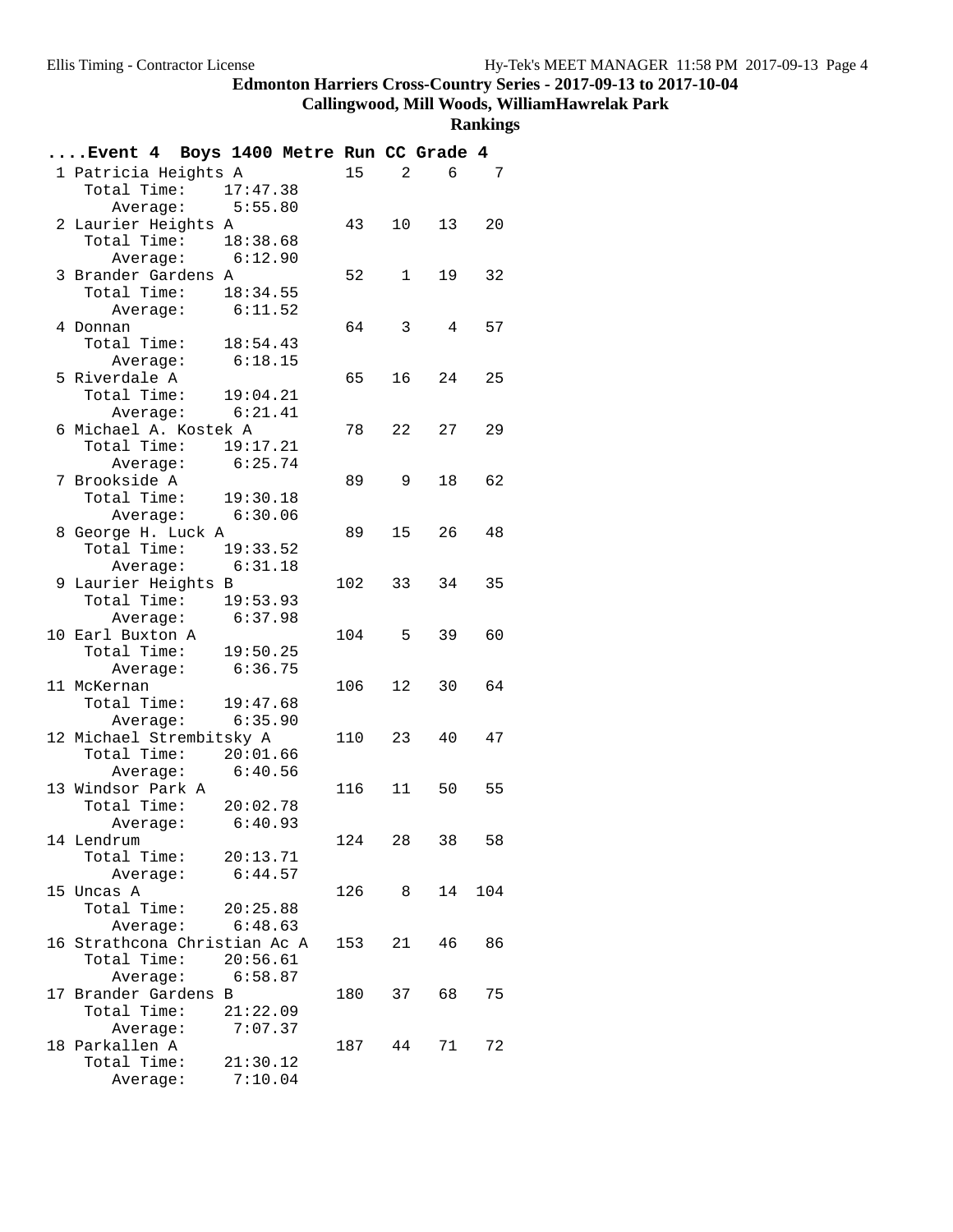#### **Callingwood, Mill Woods, WilliamHawrelak Park**

| Event 4 Boys 1400 Metre Run CC Grade 4 |          |          |                  |        |      |                |     |
|----------------------------------------|----------|----------|------------------|--------|------|----------------|-----|
| 19 George P. Nicholson A               |          |          |                  |        |      | 190 54 66 70   |     |
| Total Time: 21:23.08                   |          |          |                  |        |      |                |     |
|                                        |          |          | Average: 7:07.70 |        |      |                |     |
| 20 Michael A. Kostek B                 |          |          |                  |        |      | 216 67 69      | 80  |
| Total Time: 21:58.00                   |          |          |                  |        |      |                |     |
|                                        |          |          | Average: 7:19.34 |        |      |                |     |
| 21 Rideau Park A                       |          |          |                  | 227 63 |      | 76 —           | 88  |
| Total Time: 22:22.87                   |          |          |                  |        |      |                |     |
|                                        |          |          | Average: 7:27.63 |        |      |                |     |
| 22 Bessie Nichols A                    |          |          |                  | 243    |      | 79<br>81 83    |     |
| Total Time: $22:52.29$                 |          |          |                  |        |      |                |     |
|                                        |          |          | Average: 7:37.43 |        |      |                |     |
| 23 Crawford Plains A                   |          |          |                  |        |      | 267 56 89      | 122 |
| Total Time: 23:49.53                   |          |          |                  |        |      |                |     |
|                                        |          |          | Average: 7:56.51 |        |      |                |     |
| 24 Coronation A                        |          |          |                  | 268    | 36   | 103            | 129 |
| Total Time: $24:32.48$                 |          |          |                  |        |      |                |     |
|                                        |          |          | Average: 8:10.83 |        |      |                |     |
| 25 Malmo A                             |          |          |                  | 269    | 77   | 94             | 98  |
| Total Time: 23:34.86                   |          |          |                  |        |      |                |     |
|                                        |          |          | Average: 7:51.62 |        |      |                |     |
| 26 Bessie Nichols B                    |          |          |                  | 277 87 |      | 91             | 99  |
| Total Time: 23:46.99                   |          |          |                  |        |      |                |     |
|                                        |          |          | Average: 7:55.67 |        |      |                |     |
| 27 Michael Strembitsky B               |          |          |                  | 289 53 |      | 85             | 151 |
| Total Time: 27:50.13                   |          |          |                  |        |      |                |     |
|                                        |          |          | Average: 9:16.71 |        |      |                |     |
| 28 Brander Gardens C                   |          |          |                  | 293 82 |      | 84             | 127 |
| Total Time: 24:53.35                   |          |          |                  |        |      |                |     |
|                                        |          |          | Average: 8:17.79 |        |      |                |     |
| 29 Brookside B                         |          |          |                  | 298    | 96 — | 97             | 105 |
| Total Time: 24:14.82                   |          |          |                  |        |      |                |     |
|                                        |          |          | Average: 8:04.94 |        |      |                |     |
| 30 Windsor Park B                      |          |          |                  | 313    | 93   | 101            | 119 |
| Total Time: 24:42.89                   |          |          |                  |        |      |                |     |
|                                        | Average: |          | 8:14.30          |        |      |                |     |
| 31 George P. Nicholson B               |          |          |                  |        |      | 316 90 111 115 |     |
| Total Time: 24:47.99                   |          |          |                  |        |      |                |     |
|                                        |          |          | Average: 8:16.00 |        |      |                |     |
| 32 Laurier Heights C                   |          |          |                  | 317    | 49   | 125            | 143 |
| Total Time:                            |          |          | 26:42.87         |        |      |                |     |
|                                        |          | Average: | 8:54.29          |        |      |                |     |
| 33 Meadowlark                          |          |          |                  | 325    |      | 100 112        | 113 |
| Total Time:                            |          |          | 24:59.48         |        |      |                |     |
|                                        | Average: |          | 8:19.83          |        |      |                |     |
| 34 Balwin                              |          |          |                  | 332    | 95   | 102            | 135 |
| Total Time:                            |          |          | 26:11.00         |        |      |                |     |
|                                        |          |          | Average: 8:43.67 |        |      |                |     |
| 35 Strathcona Christian Ac B           |          |          |                  | 341    | 108  | 109            | 124 |
| Total Time: 26:01.08                   |          |          |                  |        |      |                |     |
|                                        | Average: |          | 8:40.36          |        |      |                |     |
| 36 Malmo B                             |          |          |                  | 376    |      | 120 123        | 133 |
| Total Time:                            |          |          | 27:41.39         |        |      |                |     |
|                                        | Average: |          | 9:13.80          |        |      |                |     |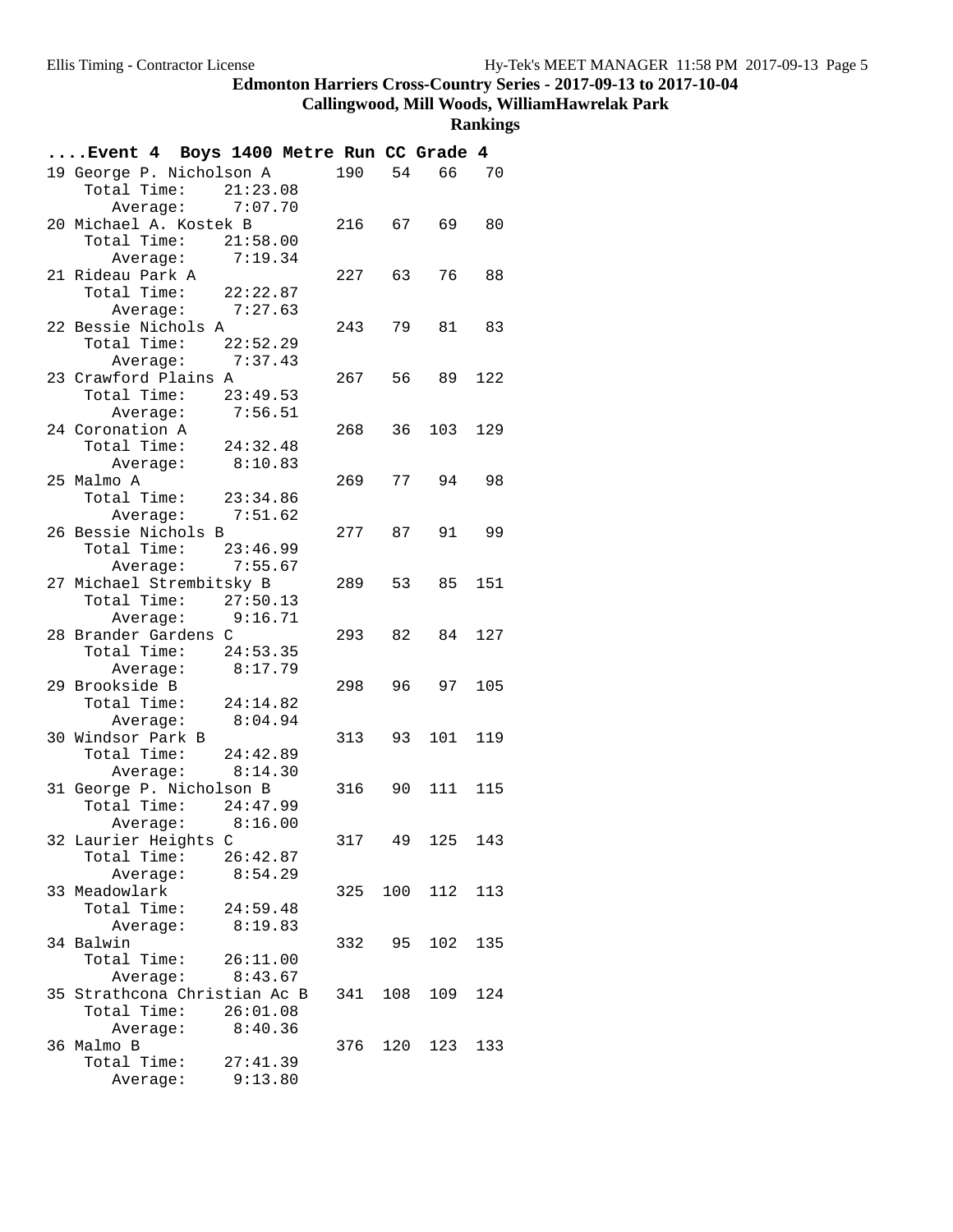**Callingwood, Mill Woods, WilliamHawrelak Park**

| Event 4 Boys 1400 Metre Run CC Grade 4 |          |                 |  |
|----------------------------------------|----------|-----------------|--|
| 37 Uncas B                             |          | 377 106 134 137 |  |
| Total Time:                            | 28:21.82 |                 |  |
| Average:                               | 9:27.28  |                 |  |
| 38 Earl Buxton B                       | 404      | 130 132 142     |  |
| Total Time:                            | 29:48.95 |                 |  |
| Average:                               | 9:56.32  |                 |  |
| 39 Crawford Plains B                   | 423      | 136 141 146     |  |
| Total Time:                            | 31:10.30 |                 |  |
| Average:                               | 10:23.44 |                 |  |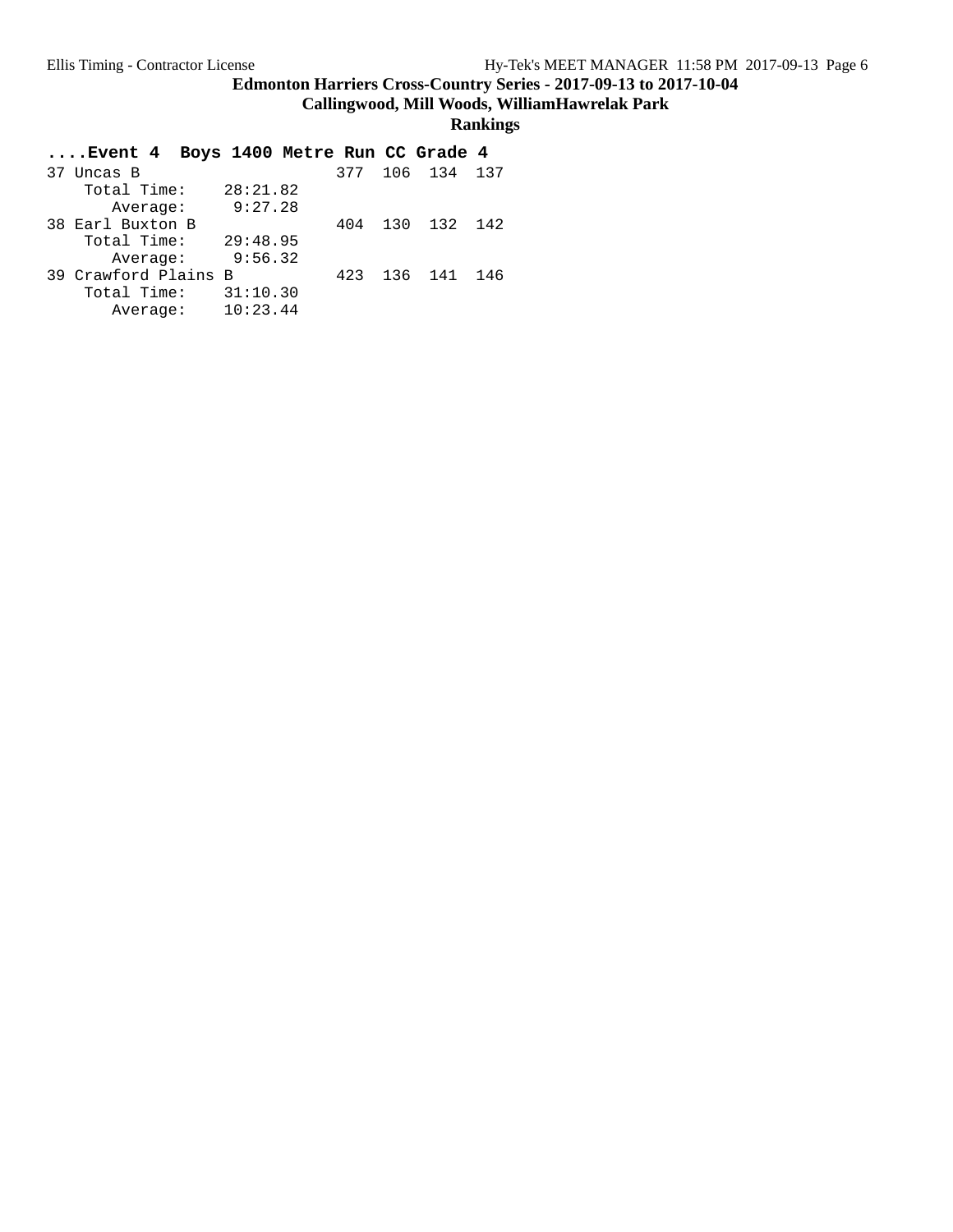**Callingwood, Mill Woods, WilliamHawrelak Park**

**Rankings**

#### Event 5 Girls 1400 Metre Run CC Grade 5

| Name                   | Year School                   |         | Finals Points |
|------------------------|-------------------------------|---------|---------------|
|                        |                               |         |               |
| 1 Sophie Stanton       | 5 MWI                         | 5:50.17 | 1             |
| 2 Brooklyn Johnston    | 5 Beau Meadow                 | 6:00.06 | 2             |
| 3 Carys Moore          | 5 Rio Terrace                 | 6:03.03 | $\mathbf{3}$  |
| 4 Charlie Cooper       | 5 Dansereau Meadows           | 6:15.33 | 4             |
| 5 Katherine Hendricks  | 5 Brookside                   | 6:17.50 | 5             |
| 6 Lara Bergen          | 5 Michael A. Kostek           | 6:17.75 | 6             |
| 7 Zoe Fitzsimmons      | 5 Windsor Park                | 6:18.10 | 7             |
| 8 Opal Schmidt         | 5 Suzuki Charter              | 6:25.91 | 8             |
| 9 Sadie Boskers        | 5 Earl Buxton                 | 6:27.41 | 9             |
| 10 Addison Clement     | 5 Earl Buxton                 | 6:27.93 | 10            |
| 11 Taylor Green        | 5 George H. Luck              | 6:30.02 | 11            |
| 12 Meleah Winkel       | 5 Strathcona C                | 6:30.29 | 12            |
| 13 Callie Malin        | 5 Laurier Heights             | 6:30.68 | 13            |
| 14 Sadie Paton         | 5 Earl Buxton                 | 6:31.25 | 14            |
| 15 Caris McFeetors     | 5 Westbrook                   | 6:32.13 | 15            |
| 16 Nyla Wallace        | 5 McKernan                    | 6:32.75 | 16            |
| 17 Rebecca Doherty     | 5 Strathcona C                | 6:34.61 | 17            |
| 18 Mia Lonergan        | 5 Patricia Heights            | 6:35.49 | 18            |
| 19 Tess Fillipchuk     | 5 Earl Buxton                 | 6:35.97 | 19            |
| 20 Lily Davidson       | 5 Lendrum                     | 6:41.20 | 20            |
| 21 Emery Pinches       | 5 Westbrook                   | 6:47.09 | 21            |
| 22 Mylie Pierce        | 5 George P. Nicholson 6:48.17 |         | 22            |
| 23 Abigail Loveday     | 5 Brander Gardens             | 6:48.94 | 23            |
| 24 Rielle Martin       | 5 Lendrum                     | 6:50.38 | 24            |
| 25 Jaylah Postnikoff   | 5 Parkallen                   | 6:51.53 | 25            |
| 26 Jenna Mattern       | 5 Uncas                       | 6:55.64 | 26            |
| 27 Jordan Young        | 5 Coronation                  | 6:55.83 | 27            |
| 28 Megan Evans         | 5 George P. Nicholson         | 6:56.75 | 28            |
| 29 Samantha Calbick    | 5 Michael Strembitsky         | 7:00.12 | 29            |
| 30 Nychka Paige        | 5 Michael Strembitsky         | 7:00.56 | 30            |
| 31 Ashlee Jackson      | 5 Earl Buxton                 | 7:07.97 | 31            |
| 32 Brielle Kauffman    | 5 Strathcona C                | 7:09.96 | 32            |
| 33 Jenna Bennett       | 5 Johnny Bright               | 7:11.93 | 33            |
| 34 Brooke Bureau       | 5 Strathcona C                | 7:13.73 | 34            |
| 35 Rebecca Huckabay    | 5 Johnny Bright               | 7:14.03 | 35            |
| 36 Linnea Morisbak     | 5 Lansdowne                   | 7:14.39 | 36            |
| 37 Josslyn Gluska      | 5 Bessie Nichols              | 7:15.00 | 37            |
| 38 Lucy Hutton         | 5 Westbrook                   | 7:16.05 | 38            |
| 39 Tara Melnychuk      | 5 Laurier Heights             | 7:17.43 | 39            |
| 40 Savannah Richardson | 5 Brander Gardens             | 7:18.07 | 40            |
| 41 Khyia Broderick     | 5 Aldergrove                  | 7:18.66 | 41            |
| 42 Claire Toore        | 5 Michael A. Kostek           | 7:20.23 | 42            |
| 43 Rebecca Torres      | 5 Strathcona C                | 7:22.91 | 43            |
| 44 Emily Alexander     | 5 Holyrood                    | 7:23.26 | 44            |
| 45 Rayna Thoms         | 5 Holyrood                    | 7:28.31 | 45            |
| 46 Adrianna Panter     | 5 Rideau Park                 | 7:29.68 | 46            |
| 47 Brooke Tyson        | 5 Westbrook                   | 7:31.35 | 47            |
| 48 Kierpa Singh        | 5 Westbrook                   | 7:35.19 | 48            |
| 49 Reem Karout         | 5 George H. Luck              | 7:35.52 | 49            |
| 50 Madeline Miller     | 5 Brander Gardens             | 7:35.86 | 50            |
| 51 Hannah Gliener      | 5 Earl Buxton                 | 7:36.48 | 51            |
| 52 Quinn Nyszczuk      | 5 Uncas                       | 7:36.88 | 52            |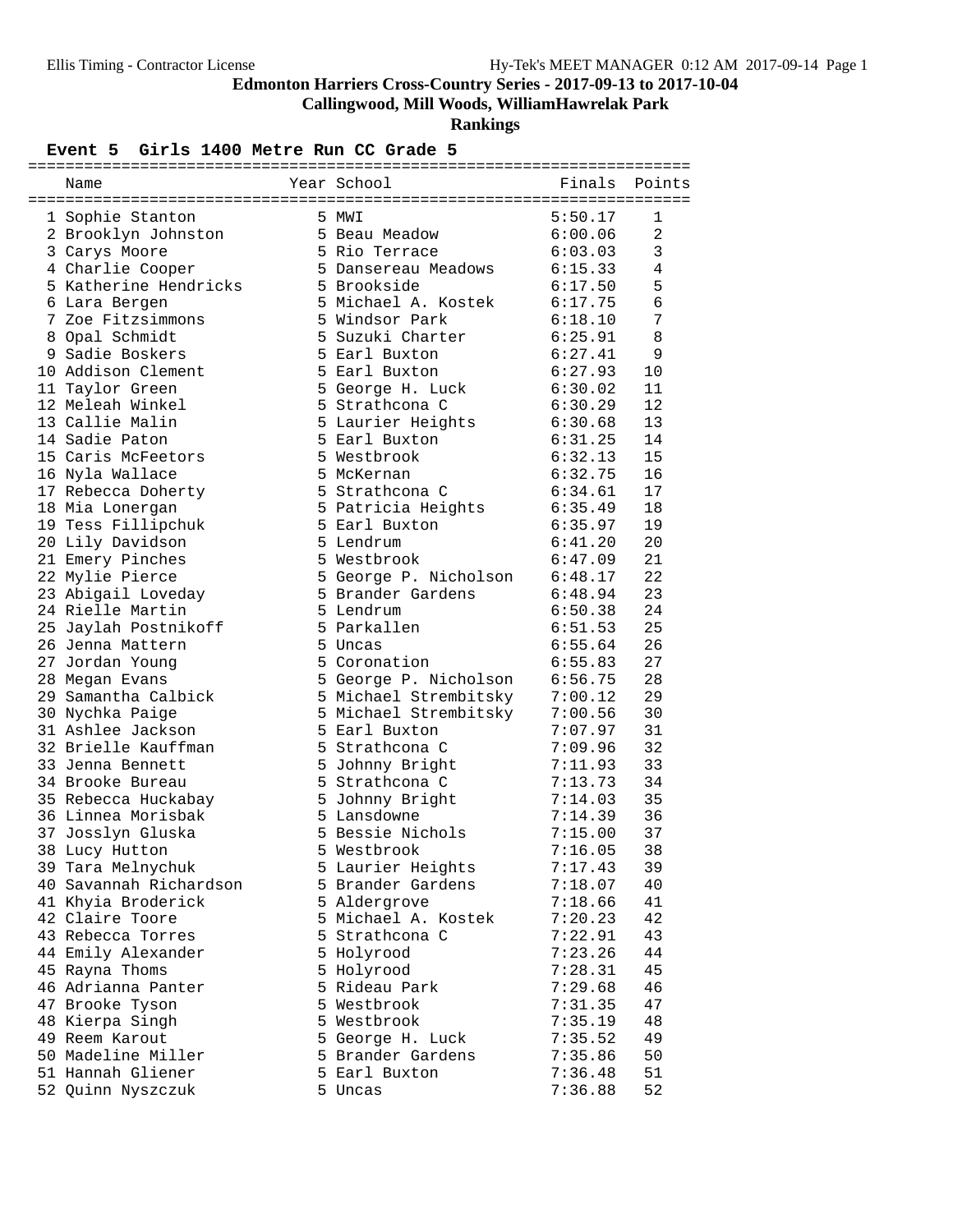**Callingwood, Mill Woods, WilliamHawrelak Park**

**Rankings**

#### **....Event 5 Girls 1400 Metre Run CC Grade 5**

|                      |  | - ----- -             |          |     |
|----------------------|--|-----------------------|----------|-----|
| 53 Dana Brimacombe   |  | 5 Westbrook           | 7:38.12  | 53  |
| 54 Summer Dakus      |  | 5 Parkallen           | 7:40.12  | 54  |
| 55 Ava Straga        |  | 5 Parkallen           | 7:40.32  | 55  |
| 56 Addison Harper    |  | 5 George H. Luck      | 7:40.57  | 56  |
| 57 Chloe Stark       |  | 5 Brander Gardens     | 7:44.81  | 57  |
| 58 Elise Froehlich   |  | 5 Strathcona C        | 7:46.90  | 58  |
| 59 Alexa Michaud     |  | 5 Johnny Bright       | 7:47.61  | 59  |
| 60 Ava Attwater      |  | 5 Michael Strembitsky | 7:48.06  | 60  |
| 61 Brynn Lavigne     |  | 5 Michael A. Kostek   | 7:49.73  | 61  |
| 62 Alaina Gregson    |  | 5 Windsor Park        | 7:54.00  | 62  |
| 63 Rhys Morris       |  | 5 McKernan            | 7:55.17  | 63  |
| 64 Lauren Dubbeldam  |  | 5 Strathcona C        | 7:56.57  | 64  |
| 65 Maysa Ben Fadhel  |  | 5 George H. Luck      | 7:58.57  | 65  |
| 66 Dacy Perschon     |  | 5 Coronation          | 8:00.59  | 66  |
| 67 Mandy Zhao        |  | 5 George P. Nicholson | 8:02.48  | 67  |
| 68 Shirley Huang     |  | 5 Earl Buxton         | 8:02.67  | 68  |
| 69 Kamea Murray      |  | 5 Michael A. Kostek   | 8:02.92  | 69  |
| 70 Sadie Gordon      |  | 5 Bessie Nichols      | 8:03.94  | 70  |
| 71 Sophie Gannon     |  | 5 Holyrood            | 8:09.97  | 71  |
| 72 Maya Hillyard     |  | F Holyrood            | 8:23.16  | 72  |
| 73 Ashlyn Edeen      |  | 5 Earl Buxton         | 8:27.35  | 73  |
| 74 Avelle Gauant     |  | 5 Victoria            | 8:33.79  | 74  |
| 75 Jaidyn Theriault  |  | 5 Balwin              | 8:38.01  | 75  |
| 76 Jasmine Otting    |  | 5 George P. Nicholson | 8:38.27  | 76  |
| 77 Iris Morrow       |  | 5 Michael A. Kostek   | 8:39.05  | 77  |
| 78 Anna Kashkan      |  | 5 Michael A. Kostek   | 8:41.83  | 78  |
| 79 Kendra Olthuis    |  | 5 Earl Buxton         | 8:44.85  | 79  |
| 80 Shreya Raj        |  | 5 Crawford Plains     | 8:47.54  | 80  |
| 81 Kyra Liyanage     |  | 5 Earl Buxton         | 8:49.61  | 81  |
| 82 Jordyn McGill     |  | 5 Crawford Plains     | 8:51.43  | 82  |
| 83 Sofia Echeverria  |  | 5 Michael A. Kostek   | 8:54.97  | 83  |
| 84 Ryley Newton      |  | 5 Michael A. Kostek   | 9:00.44  | 84  |
| 85 Brooklyn Harper   |  | 5 George H. Luck      | 9:02.13  | 85  |
| 86 Melody Wang       |  | 5 Windsor Park        | 9:02.54  | 86  |
| 87 Austin Larocque   |  | 5 Crawford Plains     | 9:04.26  | 87  |
| 88 Tori Romanovich   |  | 5 Bessie Nichols      | 9:06.69  | 88  |
| 89 Julie Reynard     |  | 5 Meadowlark          | 9:08.53  | 89  |
| 90 Janelle Macaraig  |  | 5 Coralwood Advent    | 9:11.49  | 90  |
| 91 Morrigan Kilworth |  | 5 Lymburn             | 9:11.94  | 91  |
| 92 Kamoura Pelletier |  | 5 Parkallen           | 9:14.17  | 92  |
| 93 Calista MacLean   |  | Uncas                 | 9:21.86  | 93  |
| 94 Clara Reesor      |  | 5 Holyrood            | 9:38.28  | 94  |
| 95 Amber Williamson  |  | 5 Laurier Heights     | 9:46.80  | 95  |
| 96 Farrah Zuchermann |  | 5 Victoria            | 10:13.68 | 96  |
| 97 Jordan Macknee    |  | 5 Belmead             | 10:42.83 | 97  |
| 98 Kahlan Harris     |  | 5 Belmead             | 11:01.69 | 98  |
| 99 Limar Adam        |  | 5 Brander Gardens     | 11:10.62 | 99  |
| 100 Bailey Fraser    |  | 5 Bessie Nichols      | 11:24.05 | 100 |
| 101 Lucy Masuzumi    |  | 5 Bessie Nichols      | 11:56.76 | 101 |
| 102 Alia Ahmed       |  | 5 Brander Gardens     | 11:58.68 | 102 |
| 103 Katie Nguyen     |  | 5 Michael A. Kostek   | 11:59.00 | 103 |
|                      |  |                       |          |     |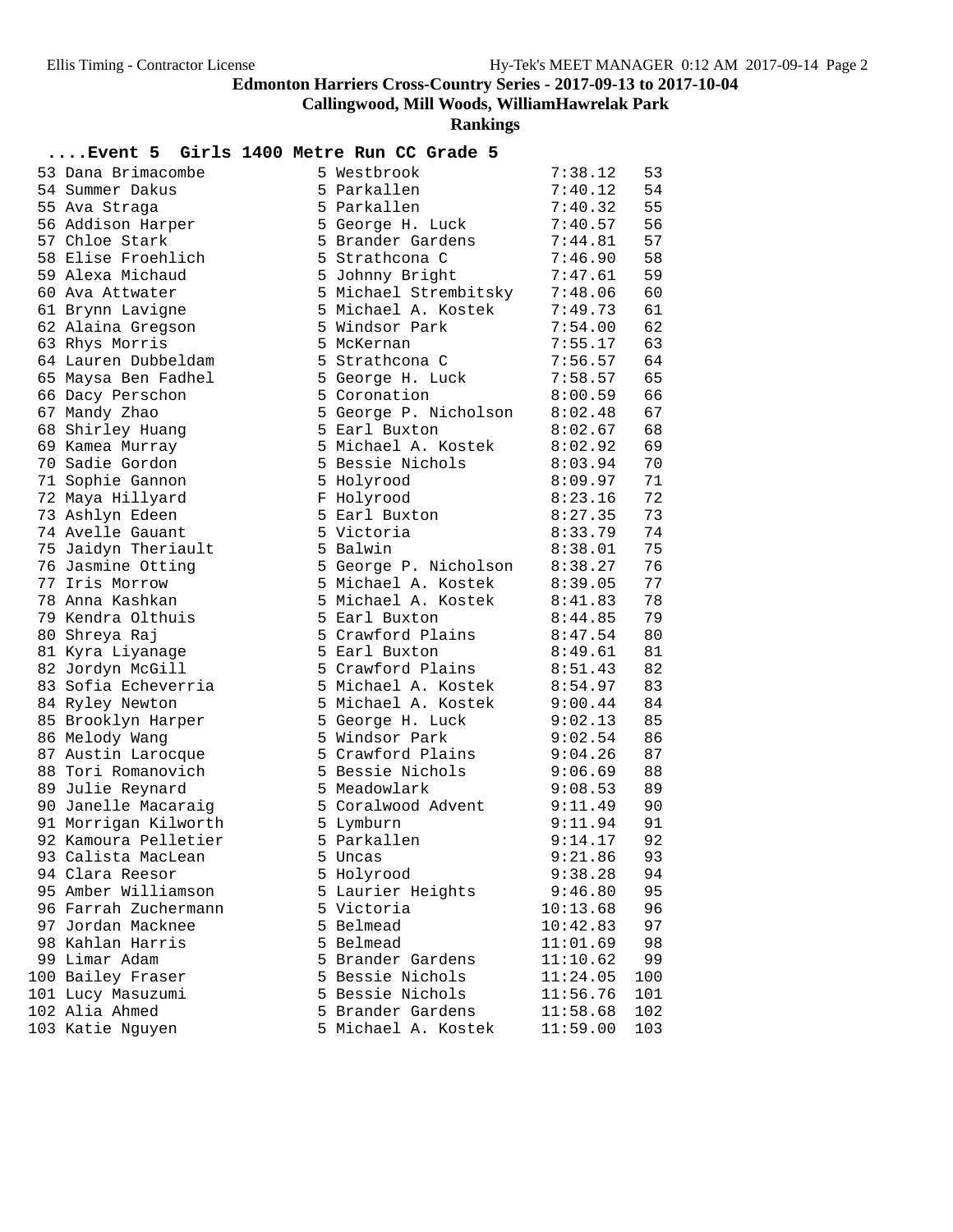**Callingwood, Mill Woods, WilliamHawrelak Park**

#### **Rankings**

**....Event 5 Girls 1400 Metre Run CC Grade 5**

| Team Scores |                              |       |              |                |    |      |      |      |      |    |       |
|-------------|------------------------------|-------|--------------|----------------|----|------|------|------|------|----|-------|
|             | Rank Team                    | Total | $\mathbf{1}$ | $\overline{2}$ | 3  | $*4$ | $*5$ | $*6$ | $*7$ | *8 | $*$ 9 |
|             | 1 Earl Buxton A              | 33    | 9            | 10             | 14 |      |      |      |      |    |       |
|             | Total Time:<br>19:26.59      |       |              |                |    |      |      |      |      |    |       |
|             | 6:28.87<br>Average:          |       |              |                |    |      |      |      |      |    |       |
|             | 2 Strathcona Christian Ac A  | 61    | 12           | 17             | 32 |      |      |      |      |    |       |
|             | Total Time:<br>20:14.86      |       |              |                |    |      |      |      |      |    |       |
|             | 6:44.96<br>Average:          |       |              |                |    |      |      |      |      |    |       |
|             | 3 Westbrook A                | 74    | 15           | 21             | 38 |      |      |      |      |    |       |
|             | Total Time:<br>20:35.27      |       |              |                |    |      |      |      |      |    |       |
|             | Average:<br>6:51.76          |       |              |                |    |      |      |      |      |    |       |
|             | 4 Earl Buxton B              | 101   | 19           | 31             | 51 |      |      |      |      |    |       |
|             | Total Time:<br>21:20.42      |       |              |                |    |      |      |      |      |    |       |
|             | 7:06.81<br>Average:          |       |              |                |    |      |      |      |      |    |       |
|             | 5 Michael A. Kostek A        | 109   | 6            | 42             | 61 |      |      |      |      |    |       |
|             | Total Time:<br>21:27.71      |       |              |                |    |      |      |      |      |    |       |
|             | Average:<br>7:09.24          |       |              |                |    |      |      |      |      |    |       |
|             | 6 Brander Gardens A          | 113   | 23           | 40             | 50 |      |      |      |      |    |       |
|             | Total Time:<br>21:42.87      |       |              |                |    |      |      |      |      |    |       |
|             | 7:14.29<br>Average:          |       |              |                |    |      |      |      |      |    |       |
|             | 7 George H. Luck A           | 116   | 11           | 49             | 56 |      |      |      |      |    |       |
|             | Total Time:<br>21:46.11      |       |              |                |    |      |      |      |      |    |       |
|             | Average:<br>7:15.37          |       |              |                |    |      |      |      |      |    |       |
|             | 8 George P. Nicholson A      | 117   | 22           | 28             | 67 |      |      |      |      |    |       |
|             | Total Time:<br>21:47.40      |       |              |                |    |      |      |      |      |    |       |
|             | 7:15.80<br>Average:          |       |              |                |    |      |      |      |      |    |       |
|             | 9 Michael Strembitsky        | 119   | 29           | 30             | 60 |      |      |      |      |    |       |
|             | Total Time:<br>21:48.74      |       |              |                |    |      |      |      |      |    |       |
|             | Average:<br>7:16.25          |       |              |                |    |      |      |      |      |    |       |
|             | 10 Johnny Bright             | 127   | 33           | 35             | 59 |      |      |      |      |    |       |
|             | Total Time:<br>22:13.57      |       |              |                |    |      |      |      |      |    |       |
|             | 7:24.53<br>Average:          |       |              |                |    |      |      |      |      |    |       |
|             | 11 Parkallen A               | 134   | 25           | 54             | 55 |      |      |      |      |    |       |
|             | Total Time:<br>22:11.97      |       |              |                |    |      |      |      |      |    |       |
|             | Average:<br>7:23.99          |       |              |                |    |      |      |      |      |    |       |
|             | 12 Strathcona Christian Ac B | 135   | 34           | 43             | 58 |      |      |      |      |    |       |
|             | Total Time:<br>22:23.54      |       |              |                |    |      |      |      |      |    |       |
|             | Average:<br>7:27.85          |       |              |                |    |      |      |      |      |    |       |
|             | 13 Laurier Heights           | 147   | 13           | 39             | 95 |      |      |      |      |    |       |
|             | Total Time:<br>23:34.91      |       |              |                |    |      |      |      |      |    |       |
|             | 7:51.64<br>Average:          |       |              |                |    |      |      |      |      |    |       |
|             | 14 Westbrook B               | 148   | 47           | 48             | 53 |      |      |      |      |    |       |
|             | Total Time:<br>22:44.66      |       |              |                |    |      |      |      |      |    |       |
|             | 7:34.89<br>Average:          |       |              |                |    |      |      |      |      |    |       |
|             |                              |       |              |                |    |      |      |      |      |    |       |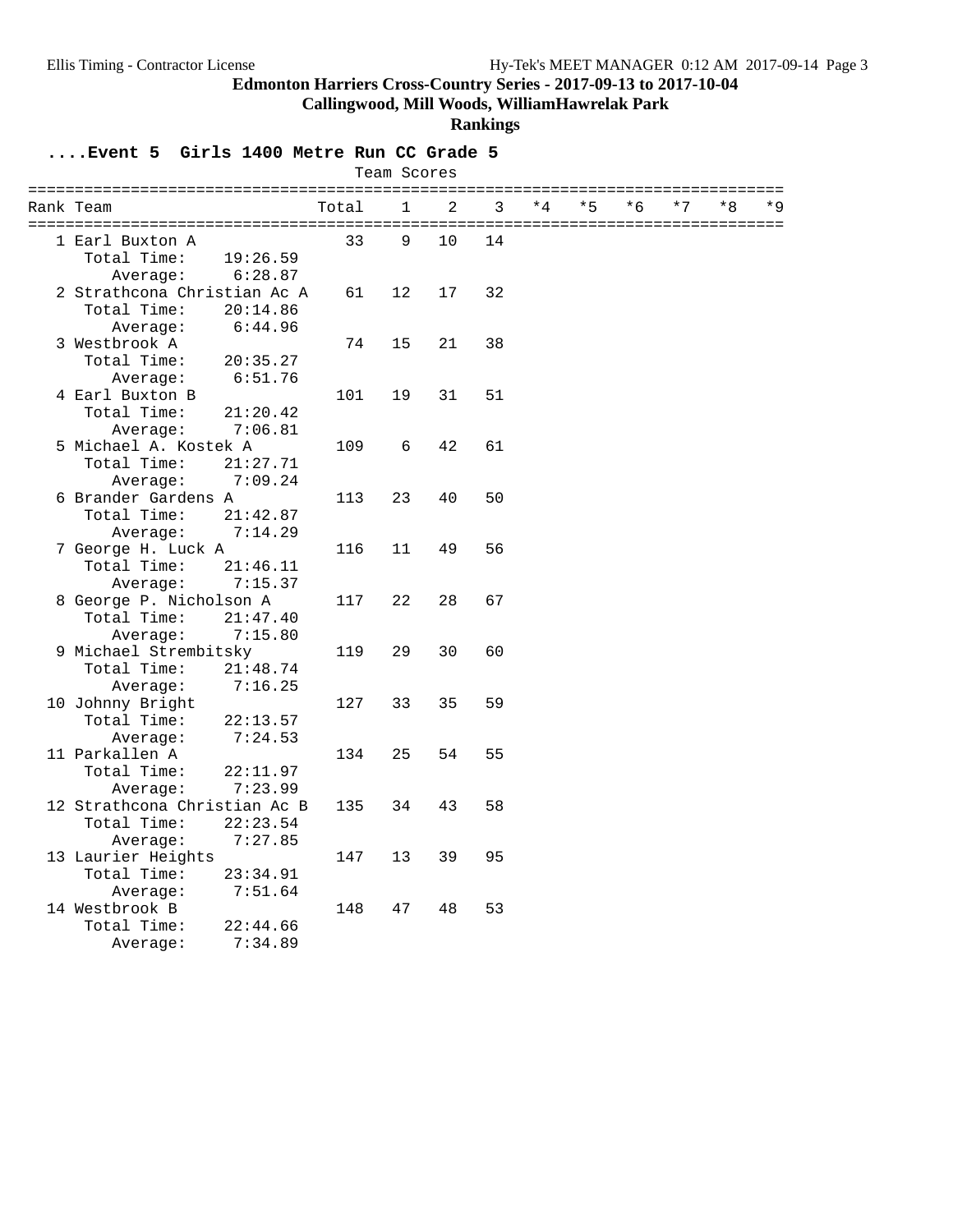# **Callingwood, Mill Woods, WilliamHawrelak Park**

| Event 5  Girls 1400 Metre Run CC Grade 5       |     |    |    |     |
|------------------------------------------------|-----|----|----|-----|
| 15 Windsor Park                                | 155 | 7  | 62 | 86  |
| Total Time:<br>23:14.64                        |     |    |    |     |
| 7:44.88<br>Average:                            |     |    |    |     |
| 16 Holyrood A                                  | 160 | 44 | 45 | 71  |
| Total Time:<br>23:01.54                        |     |    |    |     |
| 7:40.52<br>Average:                            |     |    |    |     |
| 17 Uncas                                       | 171 | 26 | 52 | 93  |
| Total Time:<br>23:54.38                        |     |    |    |     |
| Average: 7:58.13                               |     |    |    |     |
| 18 Bessie Nichols A                            | 195 | 37 | 70 | 88  |
| Total Time:<br>24:25.63                        |     |    |    |     |
| 8:08.55<br>Average:                            |     |    |    |     |
| 19 Earl Buxton C                               | 220 | 68 | 73 | 79  |
| Total Time: $25:14.87$                         |     |    |    |     |
| 8:24.96<br>Average:                            |     |    |    |     |
| 20 Michael A. Kostek B                         | 224 | 69 | 77 | 78  |
| Total Time: 25:23.80                           |     |    |    |     |
| 8:27.94<br>Average:                            |     |    |    |     |
| 21 Crawford Plains                             | 249 | 80 | 82 | 87  |
| 26:43.23<br>Total Time:                        |     |    |    |     |
| Average: 8:54.41                               |     |    |    |     |
| 22 Brander Gardens B                           | 258 | 57 | 99 | 102 |
| Total Time: 30:54.11                           |     |    |    |     |
| 10:18.04<br>Average:<br>23 Michael A. Kostek C | 270 | 83 |    | 103 |
| Total Time:<br>29:54.41                        |     |    | 84 |     |
| 9:58.14                                        |     |    |    |     |
| Average:                                       |     |    |    |     |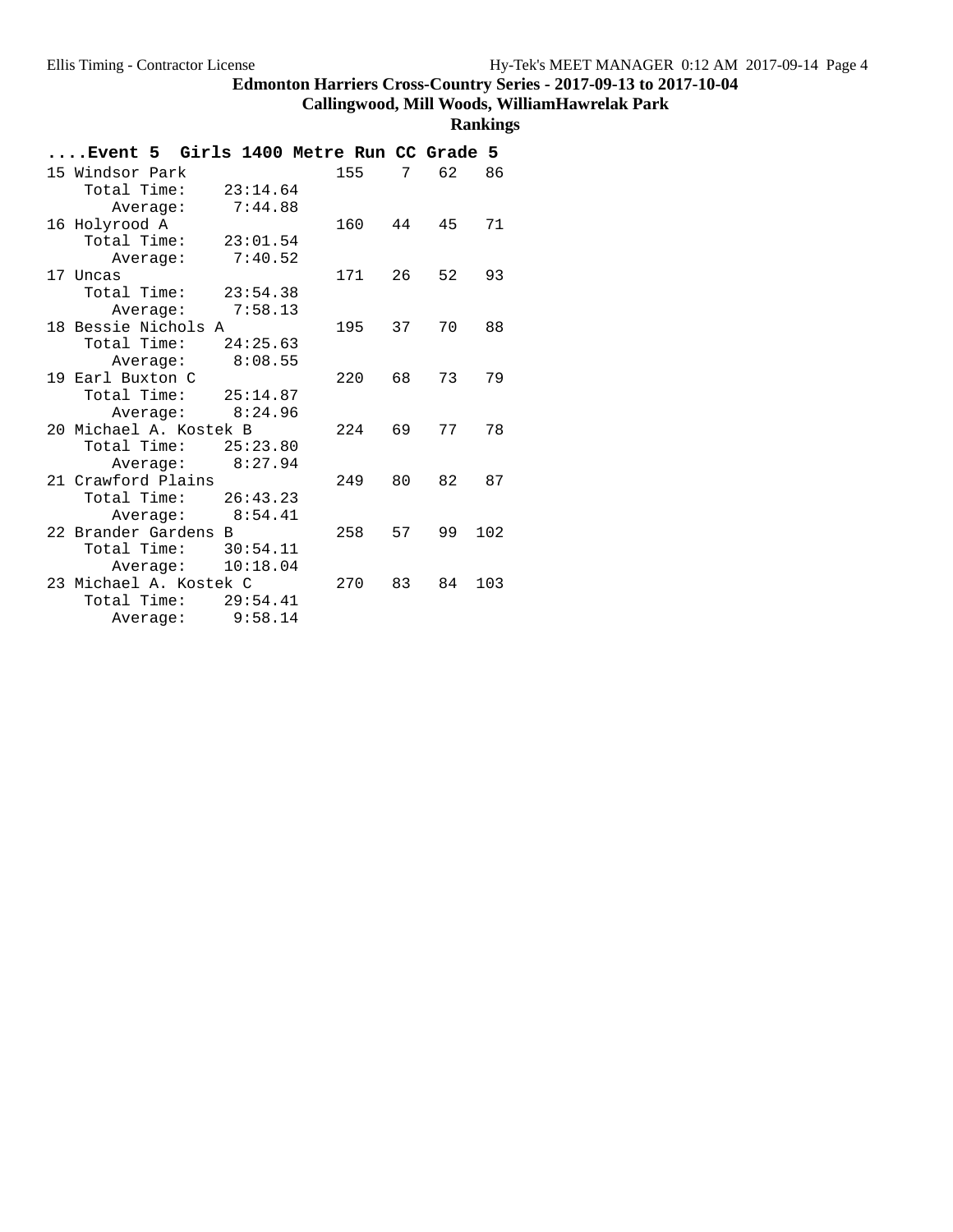**Callingwood, Mill Woods, WilliamHawrelak Park**

**Rankings**

# Event 6 Boys 1400 Metre Run CC Grade 5

| 1 Nathan Froehlich                       | 5 Strathcona C 5:24.72                            |                        | 1            |
|------------------------------------------|---------------------------------------------------|------------------------|--------------|
| 2 Lachlan Brenner                        | 5 Holyrood                                        |                        | 2            |
| 3 Jacob Loewen                           | 5 Earl Buxton                                     | $5:27.89$<br>$5:30.09$ | $\mathbf{3}$ |
| 4 Karsen Ostapowich                      | 5 Michael Strembitsky 5:34.62                     |                        | 4            |
| 5 Jayden VanVliet                        | 5 George P. Nicholson 5:37.21                     |                        | 5            |
| 6 Liam Brandsma                          | 5 Meadowlark C                                    | 5:40.25                | 6            |
| 7 Nicolas Kalinocka                      | 5 Suzuki Charter 5:41.38                          |                        | 7            |
| 8 Jack Buchko                            | 5 Rio Terrace                                     | 5:43.51                | 8            |
| 9 Brock Hoffman                          | 5 Rio Terrace                                     | 5:47.58                | 9            |
| 10 Casey Needham                         | 5 Westbrook                                       | 5:48.25                | 10           |
| 11 Lukas Motyka                          | 5 Johnny Bright 5:49.38                           |                        | 11           |
| 12 Owen Rattray                          | 5 Earl Buxton                                     | 5:50.59                | 12           |
| 13 Kai Stothart                          | 5 Michael Strembitsky 5:55.90                     |                        | 13           |
| 14 Aaron Schmaus                         | 5 Rio Terrace                                     |                        | 14           |
| 15 Lukas Wold                            | 5 Holyrood                                        | 5:57.68<br>6:00.85     | 15           |
| 16 Rhen Andison                          | 5 Parkallen                                       | 6:01.18                | 16           |
| 17 Aidan DU Toit                         | 5 Michael A. Kostek 6:01.63                       |                        | 17           |
| 18 Mohamed Abdurabbih                    | 5 Patricia Heights                                | 6:04.11                | 18           |
| 19 Max Lamb                              | 5 Centennial                                      | 6:04.77                | 19           |
| 20 Cole Bonar                            |                                                   |                        | 20           |
| 21 Jack Keddy                            | 5 George P. Nicholson 6:05.40<br>5 George H. Luck | 6:06.58                | 21           |
| 22 Raheem Phudjo                         | 5 Crawford Plains 6:08.07                         |                        | 22           |
| 23 Tevi Naidu                            | 5 Sturgeon Heights 6:10.54                        |                        | 23           |
| 24 Hudson Blyth                          | 5 Earl Buxton 6:12.67                             |                        | 24           |
| 25 Corey Lounsbury                       | 5 Rio Terrace                                     | 6:13.38                | 25           |
| 26 Jacob Reves                           |                                                   |                        | 26           |
| 27 Quinn Patterson                       | 5 Bellevue/Champs 6:14.17<br>5 Donnan             | 6:14.43                | 27           |
| 28 Matthew Woodruff                      | 5 Brander Gardens                                 | 6:16.21                | 28           |
| 29 Conor Cherneski                       | 5 Windsor Park                                    | 6:16.96                | 29           |
|                                          | 5 Earl Buxton                                     |                        | 30           |
| 30 Gabe Padbury<br>31 Cristian Quinteros | 5 Earl Buxton                                     | 6:18.37<br>6:19.96     | 31           |
|                                          |                                                   |                        | 32           |
| 32 Nolan Huckabay                        | 5 Johnny Bright                                   | 6:23.28                |              |
| 33 Luc Lywood                            | 5 Laurier Heights                                 | 6:24.32                | 33           |
| 34 Owen Hamel                            | 5 Michael A. Kostek 6:25.42                       | 6:26.26                | 34           |
| 35 Eric Davidson                         | 5 Lendrum                                         |                        | 35           |
| 36 Toren Nott                            | 5 Lendrum                                         | 6:26.61                | 36           |
| 37 Daymon Yakimik                        | 5 Michael A. Kostek                               | 6:27.25                | 37           |
| 38 Will Brettelle                        | 5 Waldorf Independent                             | 6:27.50                | 38           |
| 39 Tucker Buhler                         | 5 Victoria                                        | 6:28.99                | 39           |
| 40 Zac Larmour                           | 5 Patricia Heights                                | 6:32.17                | 40           |
| 41 Glenn Gallop                          | 5 Brander Gardens                                 | 6:32.76                | 41           |
| 42 Mason Drinkwater                      | 5 Brander Gardens                                 | 6:33.15                | 42           |
| 43 Evan Klein                            | 5 McKernan                                        | 6:34.27                | 43           |
| 44 Jaxon Lavigne                         | 5 Michael A. Kostek                               | 6:35.56                | 44           |
| 45 Edward Chen                           | 5 George P. Nicholson                             | 6:36.34                | 45           |
| 46 Xavier Park                           | 5 Rio Terrace                                     | 6:36.83                | 46           |
| 47 Nolan Logan                           | 5 Johnny Bright                                   | 6:37.33                | 47           |
| 48 Owen Griffiths                        | 5 McKernan                                        | 6:37.70                | 48           |
| 49 Luke Howrish                          | 5 Suzuki Charter                                  | 6:40.17                | 49           |
| 50 Ethan Moreau                          | 5 Laurier Heights                                 | 6:47.69                | 50           |
| 51 Christopher Tyson                     | 5 Donnan                                          | 6:47.87                | 51           |
| 52 Zack Bowie                            | 5 Westbrook                                       | 6:49.88                | 52           |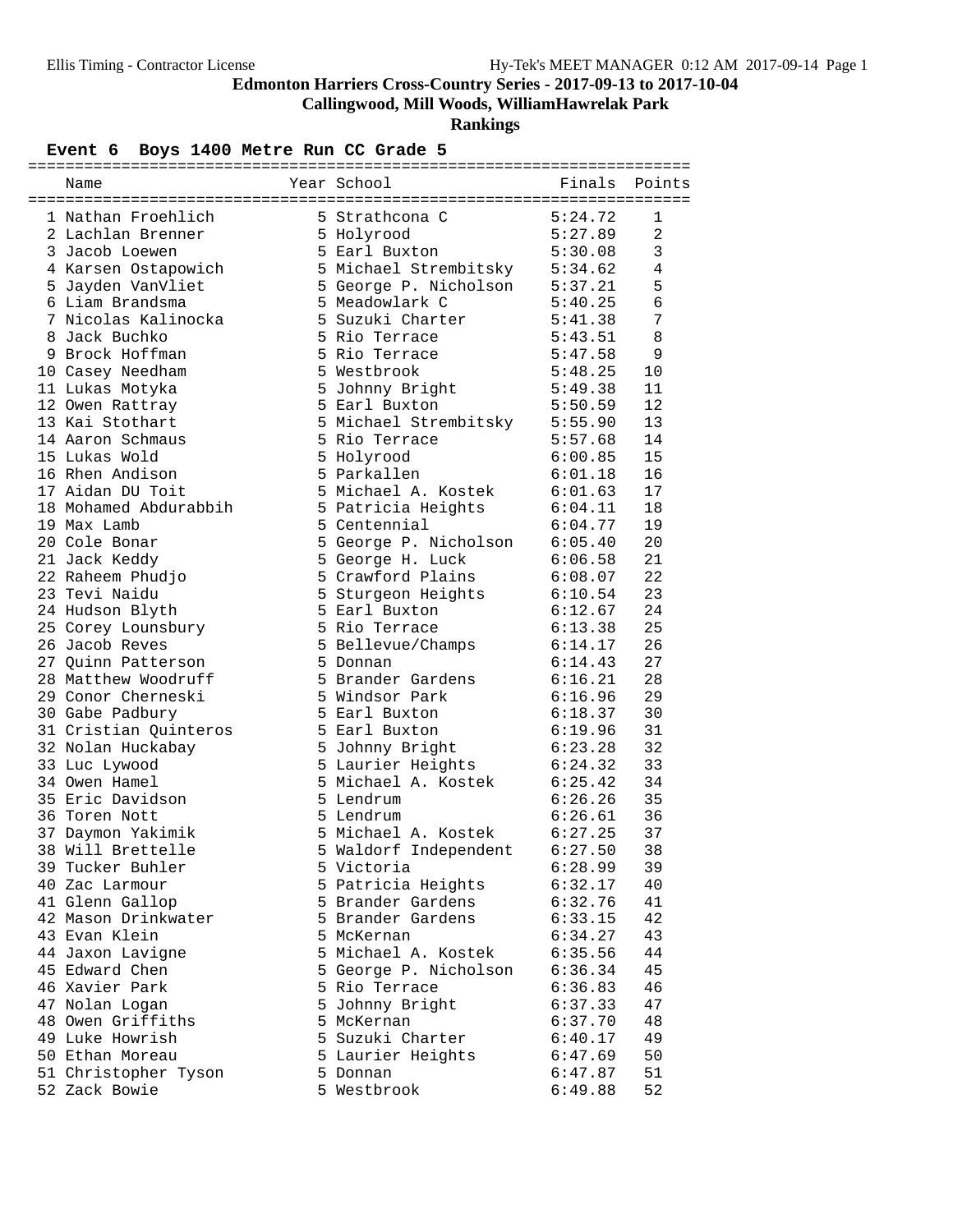**Callingwood, Mill Woods, WilliamHawrelak Park**

| Event 6 Boys 1400 Metre Run CC Grade 5 |                       |         |     |
|----------------------------------------|-----------------------|---------|-----|
| 53 Aiden Maston                        | 5 Donnan              | 6:50.63 | 53  |
| 54 Bennet Hope                         | 5 Earl Buxton         | 6:50.96 | 54  |
| 55 Garrett Skakun                      | 5 Bessie Nichols      | 6:51.38 | 55  |
| 56 Brayden Parris                      | 5 Johnny Bright       | 6:51.92 | 56  |
| 57 Mori Lezutekong                     | 5 Brookside           | 6:52.59 | 57  |
| 58 Brett Barnes                        | 5 Belgravia           | 6:55.30 | 58  |
| 59 Trustan Vander Leeuw                | 5 George P. Nicholson | 7:01.20 | 59  |
| 60 Felix Rossman                       | 5 Donnan              | 7:03.04 | 60  |
| 61 Zayne Forde                         | 5 Coralwood Advent    | 7:03.47 | 61  |
| 62 Emmett Hicks                        | 5 Coronation          | 7:04.06 | 62  |
| 63 Noah Hunter                         | 5 Bessie Nichols      | 7:04.28 | 63  |
| 64 Calum Laird                         | 5 Rio Terrace         | 7:04.71 | 64  |
| 65 Nicholas Motan                      | 5 Windsor Park        | 7:05.56 | 65  |
| 66 Dominic Mao                         | 5 Holyrood            | 7:06.55 | 66  |
| 67 Isaac Wong                          | 5 Windsor Park        | 7:07.86 | 67  |
| 68 Omar Mahmoud                        | 5 Malmo               | 7:10.97 | 68  |
| 69 Mousa Weis                          | 5 Malmo               | 7:12.83 | 69  |
| 70 Nathan Taylor                       | 5 George P. Nicholson | 7:13.70 | 70  |
| 71 Nathan Power                        | 5 Rio Terrace         | 7:14.44 | 71  |
| 72 Preston Russell                     | 5 George P. Nicholson | 7:16.05 | 72  |
| 73 Camden Penner                       | 5 Laurier Heights     | 7:23.54 | 73  |
| 74 Ben Basualdo                        | 5 Patricia Heights    | 7:25.63 | 74  |
| 75 Oscar Olfert                        | 5 Lendrum             | 7:25.90 | 75  |
| 76 Dylan Lentz                         | George H. Luck        | 7:27.47 | 76  |
| 77 Athan Konidas                       | 5 Earl Buxton         | 7:29.47 | 77  |
| 78 Dominic Rusler                      | 5 Brookside           | 7:32.81 | 78  |
| 79 Carson Michaud                      | 5 Meadowlark          | 7:33.05 | 79  |
| 80 Declan Funnell                      | 5 Lendrum             | 7:33.30 | 80  |
| 81 Kade Middleton                      | 5 Earl Buxton         | 7:33.62 | 81  |
| 82 Noah Delamont                       | 5 Rio Terrace         | 7:34.12 | 82  |
| 83 Ashtonj Prieto                      | 5 Westbrook           | 7:34.49 | 83  |
| 84 Lyon Milne                          | 5 Strathcona C        | 7:34.96 | 84  |
| 85 Jacob Hirsche                       | 5 Johnny Bright       | 7:35.44 | 85  |
| 86 Jeremy Merino                       | 5 Coralwood Advent    | 7:35.71 | 86  |
| 87 Jason Victor                        | 5 Brander Gardens     | 7:40.03 | 87  |
| 88 Clark Baker                         | 4 Windsor Park        | 7:41.83 | 88  |
| 89 Joshua Macauley                     | 5 Lendrum             | 7:42.94 | 89  |
| 90 Jamie Henderson                     | 5 Earl Buxton         | 7:54.34 | 90  |
| 91 Kayden Hearn                        | 5 Leduc Estates       | 7:59.81 | 91  |
| 92 Issac Wan                           | 5 Michael A. Kostek   | 8:03.09 | 92  |
| 93 Ronan Perry                         | 5 Suzuki Charter      | 8:11.41 | 93  |
| 94 Zoravar Thandi                      | 5 Brander Gardens     | 8:12.45 | 94  |
| 95 Kelechi Okpulor                     | 5 Aldergrove          | 8:12.68 | 95  |
| 96 Jacob Jones                         | 5 Bessie Nichols      | 8:13.25 | 96  |
| 97 Haydn Couprie                       | 5 Bessie Nichols      | 8:13.56 | 97  |
| 98 Ian Webb                            | 5 George P. Nicholson | 8:14.45 | 98  |
| 99 Dip Khadka                          | 5 Rideau Park         | 8:31.14 | 99  |
| 100 Alex Wysynski                      | 5 George H. Luck      | 8:36.87 | 100 |
| 101 Jacob Berman                       | 5 Coralwood Advent    | 8:55.19 | 101 |
| 102 Bevan Bagshaw                      | 5 George H. Luck      | 9:00.37 | 102 |
| 103 Parker Douglas                     | 5 Rio Terrace         | 9:03.97 | 103 |
| 104 Nathan Schoenhardt                 | 5 Brander Gardens     | 9:07.53 | 104 |
| 105 David Dahl                         | 5 Brander Gardens     | 9:16.16 | 105 |
| 106 Yousef Abo-Said                    | 5 Malmo               | 9:41.59 | 106 |
| 107 Victor Cullen                      | 5 Holyrood            | 9:42.27 | 107 |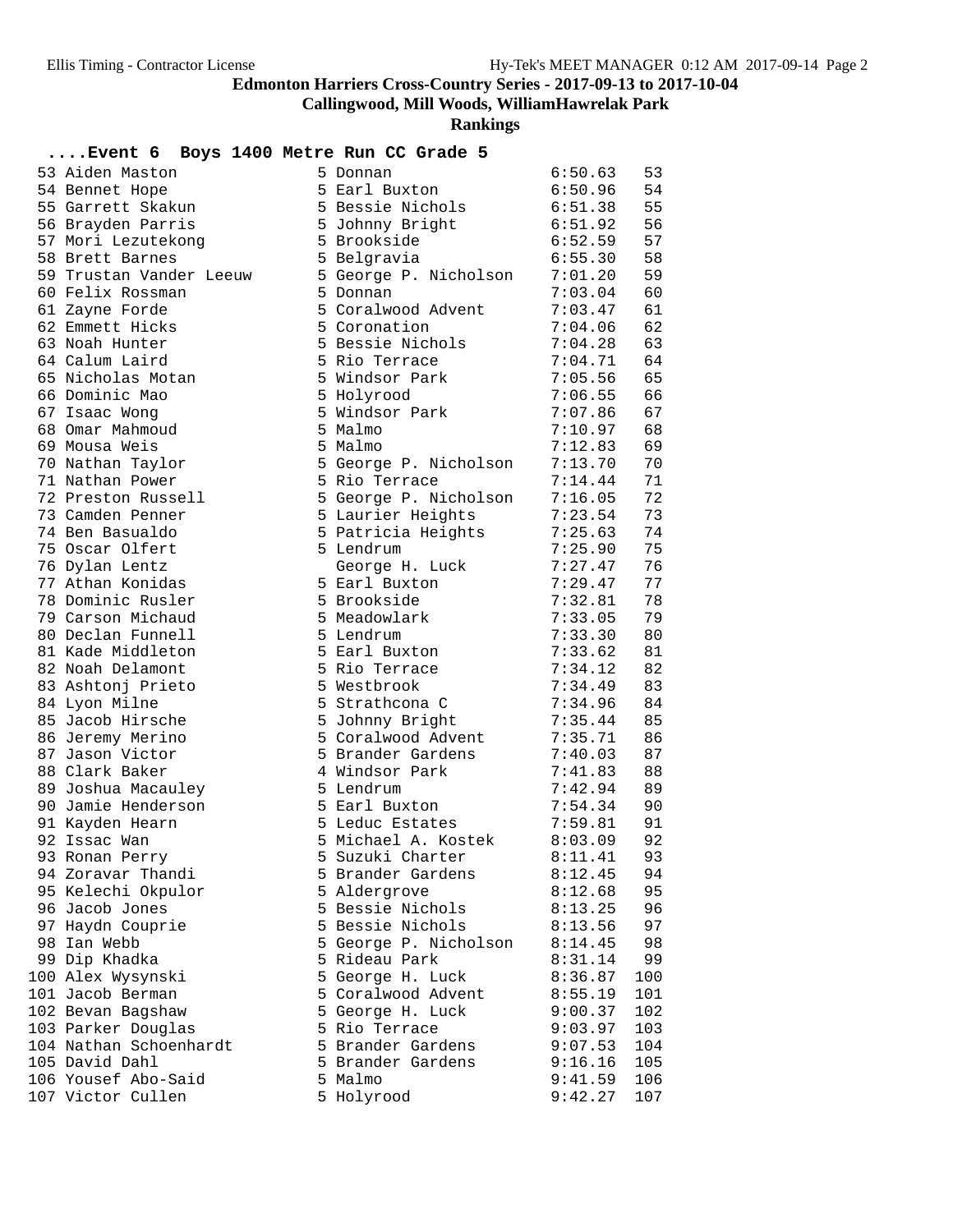**Callingwood, Mill Woods, WilliamHawrelak Park**

**Rankings**

#### **....Event 6 Boys 1400 Metre Run CC Grade 5**

| 108 Alex Crabtree          | 5 Brander Gardens              | 9:44.70        | 108 |
|----------------------------|--------------------------------|----------------|-----|
| 109 Aiden Meters           | 5 Brander Gardens              | 9:47.65        | 109 |
| 110 Jacob Oliferchuk-Davis | 5 Johnny Bright                | 9:56.41        | 110 |
| 111 Owen Clarke            | 5 Brander Gardens              | 9:59.95        | 111 |
| 112 Noah Acker             | 5 Aldergrove                   | 10:09.55       | 112 |
| 113 Levi Smart             | 5 Bessie Nichols               | 10:11.01       | 113 |
| 114 Jake Loo               | 5 Meadowlark <i>Meadowlark</i> | 10:16.11       | 114 |
| 115 Omar Elsayah           | 5 Michael A. Kostek            | 10:25.15       | 115 |
| 116 Decklin Sciotto        | 5 Crawford Plains              | $10:25.33$ 116 |     |
| 117 Abdir Ibrahim          | 5 Balwin                       | 10:26.67       | 117 |
| 118 Cole Alexandre         | 4 Crawford Plains              | 10:28.35       | 118 |
| 119 Jaden Salipan          | 5 Crawford Plains              | 10:29.87       | 119 |
| 120 Sam Bentley            | 5 Earl Buxton                  | 10:58.78       | 120 |
| 121 Excellence Anyanwu     | 5 Strathcona C                 | 11:07.57       | 121 |
| 122 Noah Go                | 5 Coralwood Advent             | 11:12.61       | 122 |
| 123 Sam Pretzal            | 5 Westbrook                    | 11:55.13       | 123 |
| 124 Hamza Rehman           | 5 Michael Strembitsky 12:20.60 |                | 124 |

#### Team Scores

| =======<br>Rank Team    | Total | $\overline{1}$ | $\mathfrak{D}$ | 3   | $*4$ | $*5$ | $*6$ | $*7$ | $*8$ | $*9$ |
|-------------------------|-------|----------------|----------------|-----|------|------|------|------|------|------|
| 1 Rio Terrace A         | 31    | 8              | 9              | 14  |      |      |      |      |      |      |
| Total Time:<br>17:28.77 |       |                |                |     |      |      |      |      |      |      |
| 5:49.59<br>Average:     |       |                |                |     |      |      |      |      |      |      |
| 2 Earl Buxton A         | 39    | 3              | 12             | 2.4 |      |      |      |      |      |      |
| Total Time:<br>17:33.34 |       |                |                |     |      |      |      |      |      |      |
| 5:51.12<br>Average:     |       |                |                |     |      |      |      |      |      |      |
| 3 George P. Nicholson A | 70    | 5              | 20             | 45  |      |      |      |      |      |      |
| Total Time:<br>18:18.95 |       |                |                |     |      |      |      |      |      |      |
| 6:06.32<br>Average:     |       |                |                |     |      |      |      |      |      |      |
| 4 Holyrood A            | 83    | 2              | 15             | 66  |      |      |      |      |      |      |
| Total Time:<br>18:35.29 |       |                |                |     |      |      |      |      |      |      |
| 6:11.77<br>Average:     |       |                |                |     |      |      |      |      |      |      |
| 5 Michael A. Kostek A   | 88    | 17             | 34             | 37  |      |      |      |      |      |      |
| Total Time:<br>18:54.30 |       |                |                |     |      |      |      |      |      |      |
| Average: 6:18.10        |       |                |                |     |      |      |      |      |      |      |
| 6 Johnny Bright A       | 90    | 11             | 32             | 47  |      |      |      |      |      |      |
| Total Time:<br>18:49.99 |       |                |                |     |      |      |      |      |      |      |
| 6:16.67<br>Average:     |       |                |                |     |      |      |      |      |      |      |
| 7 Brander Gardens A     | 111   | 28             | 41             | 42  |      |      |      |      |      |      |
| Total Time:<br>19:22.12 |       |                |                |     |      |      |      |      |      |      |
| 6:27.38<br>Average:     |       |                |                |     |      |      |      |      |      |      |
| 8 Earl Buxton B         | 115   | 30             | 31             | 54  |      |      |      |      |      |      |
| Total Time:<br>19:29.29 |       |                |                |     |      |      |      |      |      |      |
| 6:29.77<br>Average:     |       |                |                |     |      |      |      |      |      |      |
| 9 Donnan A              | 131   | 27             | 51             | 53  |      |      |      |      |      |      |
| Total Time:<br>19:52.93 |       |                |                |     |      |      |      |      |      |      |
| 6:37.65<br>Average:     |       |                |                |     |      |      |      |      |      |      |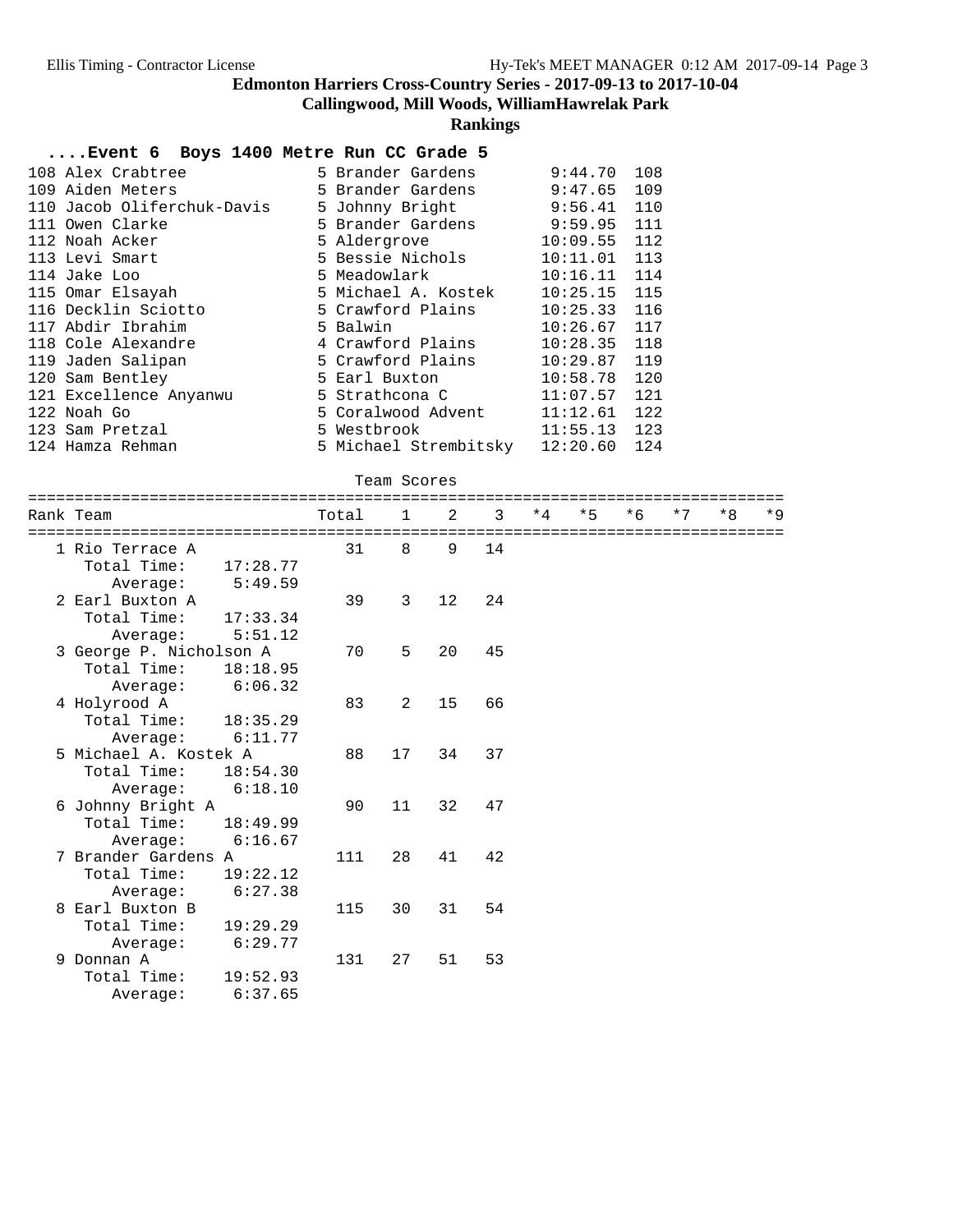**Callingwood, Mill Woods, WilliamHawrelak Park**

| Event 6 Boys 1400 Metre Run CC Grade 5     |                    |          |        |    |              |     |
|--------------------------------------------|--------------------|----------|--------|----|--------------|-----|
| 10 Patricia Heights                        |                    |          | 132    |    | 18<br>40 74  |     |
| Total Time: 20:01.91                       |                    |          |        |    |              |     |
|                                            | Average: $6:40.64$ |          |        |    |              |     |
| 11 Rio Terrace B                           |                    |          | 135 25 |    | 46 64        |     |
| Total Time: 19:54.92                       |                    |          |        |    |              |     |
|                                            | Average: 6:38.31   |          |        |    |              |     |
| 12 Michael Strembitsky                     |                    |          | 141 4  |    | 13 124       |     |
| Total Time: 23:51.12                       |                    |          |        |    |              |     |
|                                            | Average: 7:57.04   |          |        |    |              |     |
| 13 Westbrook A                             |                    |          | 145    |    | 10<br>52 83  |     |
| Total Time: $20:12.62$                     |                    |          |        |    |              |     |
|                                            | Average: 6:44.21   |          |        |    |              |     |
| 14 Lendrum A                               |                    |          | 146 35 |    | 36           | 75  |
| Total Time: 20:18.77                       |                    |          |        |    |              |     |
|                                            | Average: 6:46.26   |          |        |    |              |     |
| 15 Suzuki Charter                          |                    |          | 149 7  |    | 49           | 93  |
| Total Time: 20:32.96                       |                    |          |        |    |              |     |
|                                            | Average: 6:50.99   |          |        |    |              |     |
| 16 Laurier Heights<br>Total Time: 20:35.55 |                    |          | 156 33 |    | 50           | 73  |
|                                            | Average: $6:51.85$ |          |        |    |              |     |
| 17 Windsor Park A                          |                    |          | 161 29 |    | 65 67        |     |
| Total Time: 20:30.38                       |                    |          |        |    |              |     |
|                                            | Average: 6:50.13   |          |        |    |              |     |
| 18 George H. Luck A                        |                    |          | 197 21 |    | 76           | 100 |
| Total Time: 22:10.92                       |                    |          |        |    |              |     |
|                                            | Average: $7:23.64$ |          |        |    |              |     |
| 19 George P. Nicholson B                   |                    |          | 201 59 |    | 70           | 72  |
| Total Time: 21:30.95                       |                    |          |        |    |              |     |
|                                            | Average: 7:10.32   |          |        |    |              |     |
| 20 Strathcona Christian Ac                 |                    |          | 206 1  |    | 84 121       |     |
| Total Time: 24:07.25                       |                    |          |        |    |              |     |
|                                            | Average: $8:02.42$ |          |        |    |              |     |
| 21 Bessie Nichols A                        |                    |          |        |    | 214 55 63 96 |     |
| Total Time: 22:08.91                       |                    |          |        |    |              |     |
|                                            | Average: 7:22.97   |          |        |    |              |     |
| 22 Malmo                                   |                    |          | 243 68 |    | 69           | 106 |
| Total Time: 24:05.39                       |                    |          |        |    |              |     |
|                                            | Average: 8:01.80   |          |        |    |              |     |
| 23 Coralwood Adventist Aca A               |                    |          | 248    |    | 61 86        | 101 |
| Total Time:                                |                    | 23:34.37 |        |    |              |     |
| 24 Earl Buxton C                           | Average:           | 7:51.46  |        |    | 77<br>81     | 90  |
| Total Time: 22:57.43                       |                    |          | 248    |    |              |     |
|                                            | Average:           | 7:39.15  |        |    |              |     |
| 25 Johnny Bright B                         |                    |          | 251    | 56 | 85           | 110 |
| Total Time:                                |                    | 24:23.77 |        |    |              |     |
|                                            | Average:           | 8:07.93  |        |    |              |     |
| 26 Michael A. Kostek B                     |                    |          | 251    | 44 | 92           | 115 |
| Total Time: 25:03.80                       |                    |          |        |    |              |     |
|                                            | Average:           | 8:21.27  |        |    |              |     |
| 27 Crawford Plains A                       |                    |          | 256    |    | 22 116       | 118 |
| Total Time:                                |                    | 27:01.75 |        |    |              |     |
|                                            | Average:           | 9:00.59  |        |    |              |     |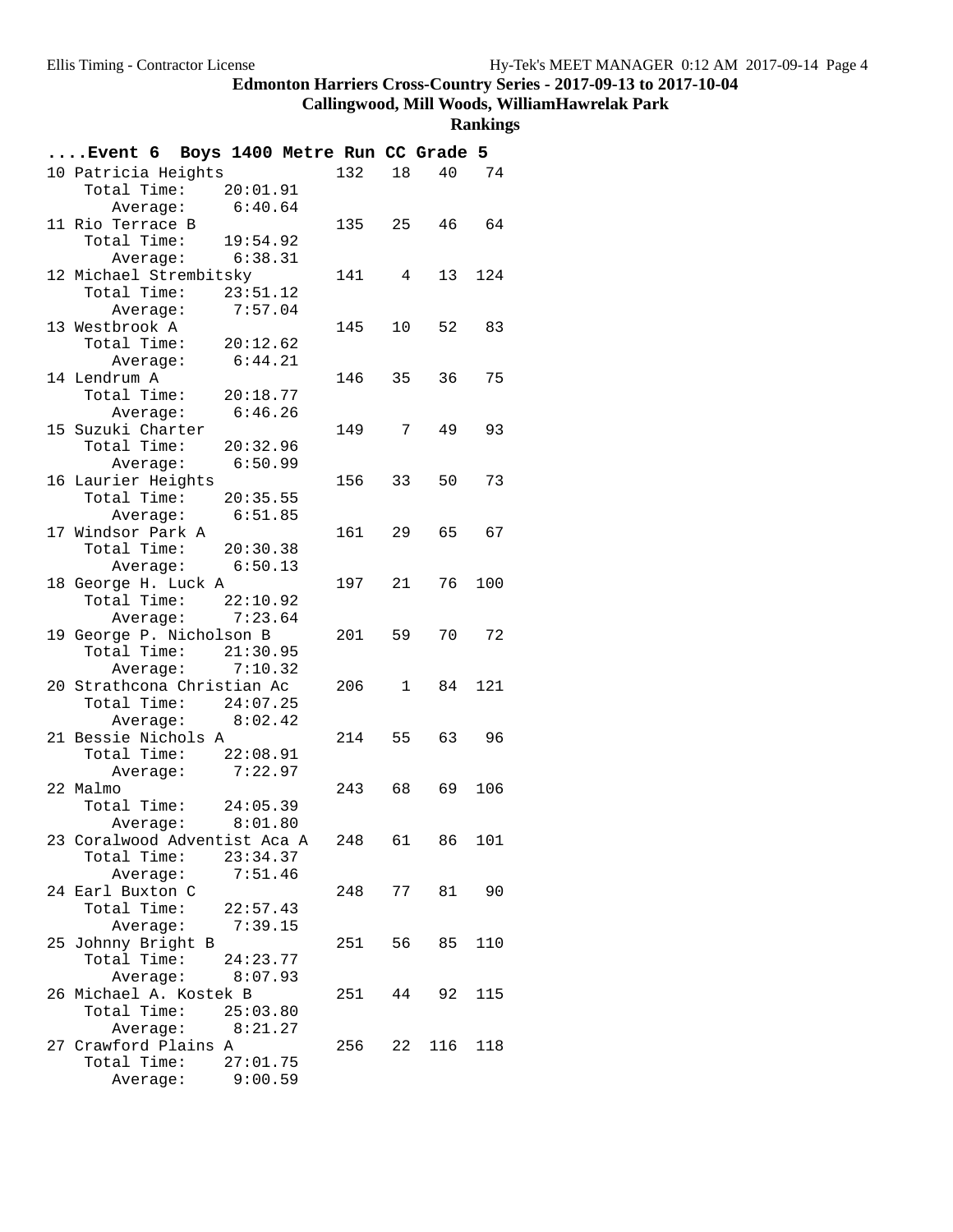**Callingwood, Mill Woods, WilliamHawrelak Park**

| Event 6 Boys 1400 Metre Run CC Grade 5 |     |           |     |
|----------------------------------------|-----|-----------|-----|
| 28 Rio Terrace C                       |     | 256 71 82 | 103 |
| Total Time: $23:52.53$                 |     |           |     |
| Average: 7:57.51                       |     |           |     |
| 29 Brander Gardens B                   |     | 285 87 94 | 104 |
| Total Time: $25:00.01$                 |     |           |     |
| Average: 8:20.01                       |     |           |     |
| 30 Brander Gardens C                   | 322 | 105 108   | 109 |
| 28:48.51<br>Total Time:                |     |           |     |
| 9:36.17<br>Average:                    |     |           |     |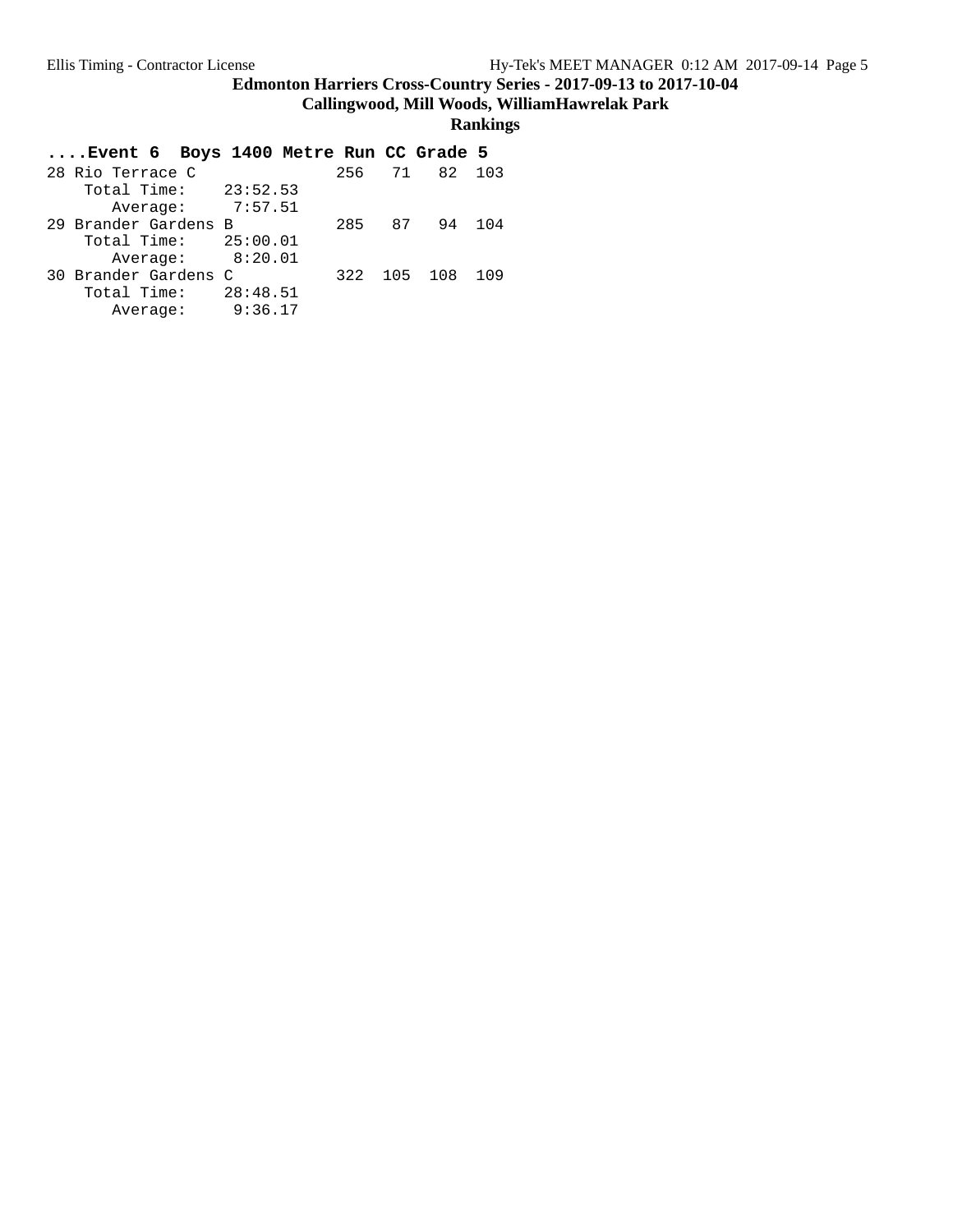**Callingwood, Mill Woods, WilliamHawrelak Park**

**Rankings**

#### Event 7 Girls 1400 Metre Run CC Grade 6

| Name                   | Year School           |         | Finals Points  |
|------------------------|-----------------------|---------|----------------|
|                        |                       |         |                |
| 1 Libby Dunn           | 6 Corinthia Park      | 5:24.35 | 1              |
| 2 Hayden Desmerais     | 6 Donnan              | 5:40.52 | $\overline{2}$ |
| 3 Izabella Seiler      | 6 Dansereau Meadows   | 5:50.80 | $\mathbf{3}$   |
| 4 Thea McDougald       | 6 Windsor Park        | 5:52.68 | 4              |
| 5 Taylor Elford        | 6 George H. Luck      | 5:53.70 | 5              |
| 6 Jenna Mertiny        | 6 Rio Terrace         | 5:57.02 | 6              |
| 7 Gwen Ham             | 6 Windsor Park        | 6:03.59 | 7              |
| 8 Jasmine Laing        | 6 Riverdale           | 6:10.58 | 8              |
| 9 Julianne Baker       | 6 Brander Gardens     | 6:10.78 | 9              |
| 10 Campbell Wood       | 6 George H. Luck      | 6:13.77 | 10             |
| 11 Niamh Thomas        | 6 Victoria            | 6:14.45 | 11             |
| 12 Juliette Versailles | 6 Laurier Heights     | 6:14.87 | 12             |
| 13 Addy Herbert        | 6 Laurier Heights     | 6:15.33 | 13             |
| 14 Kendall McAdam      | 6 Johnny Bright       | 6:17.87 | 14             |
| 15 Sophie Hoskins      | 6 Brander Gardens     | 6:18.17 | 15             |
| 16 Jada Southcombe     | 6 Brander Gardens     | 6:20.10 | 16             |
| 17 Sinea Dalton        | 6 Brander Gardens     | 6:20.68 | 17             |
| 18 Vanessa Poirier     | 6 Balwin              | 6:23.25 | 18             |
| 19 Lily Wood           | 6 George H. Luck      | 6:23.43 | 19             |
| 20 Ava Smith           | 6 Lendrum             | 6:23.73 | 20             |
| 21 Tallulah Cameron    | 6 Belgravia           | 6:28.05 | 21             |
| 22 Leilani Vorasane    | 6 Michael A. Kostek   | 6:29.82 | 22             |
| 23 Reese Hoyt          | 6 Parkallen           | 6:32.95 | 23             |
| 24 Carly Jones         | 6 Laurier Heights     | 6:38.66 | 24             |
| 25 Serena Reimer       | 6 Meadowlark          | 6:41.19 | 25             |
| 26 Talia Barabash      | 6 Brander Gardens     | 6:41.50 | 26             |
| 27 Mikaela Lemke       | 6 Rio Terrace         | 6:42.94 | 27             |
| 28 Keira McCoy-Birk    | 6 Laurier Heights     | 6:44.58 | 28             |
| 29 Maya Palmer         | 6 George P. Nicholson | 6:46.55 | 29             |
| 30 Bianka Suzuki       | 6 Lymburn             | 6:47.49 | 30             |
| 31 Jamie Cotton        | 6 Meadowlark C        | 6:50.40 | 31             |
| 32 Zoe Williams        | 6 Earl Buxton         | 6:51.16 | 32             |
| 33 Sophia Keeling      | 6 McKernan            | 6:52.36 | 33             |
| 34 Emilie Erskine      | 6 Meadowlark          | 6:54.79 | 34             |
| 35 Leah Wee            | 6 Brookside           | 6:55.78 | 35             |
| 36 Miah Ross           | 6 Brookside           | 6:56.21 | 36             |
| 37 Arianna McCormick   | 6 Michael A. Kostek   | 7:00.18 | 37             |
| 38 Lexi Stankey        | 6 George P. Nicholson | 7:00.97 | 38             |
| 39 Jocelyn Spencer     | 6 Michael A. Kostek   | 7:01.61 | 39             |
| 40 Lily Hasinoff       | 6 Brander Gardens     | 7:02.03 | 40             |
| 41 Isabelle Suen       | 6 Windsor Park        | 7:04.03 | 41             |
| 42 Eve Diaz-Paige      | 6 Bessie Nichols      | 7:04.73 | 42             |
| 43 Cerys Jones         | 6 Holyrood            | 7:05.46 | 43             |
| 44 Chloe Quellette     | 6 Michael A. Kostek   | 7:09.42 | 44             |
| 45 Abigail Neufeld     | 6 Bessie Nichols      | 7:09.62 | 45             |
| 46 Ella Baker          | 6 Victoria            | 7:11.37 | 46             |
| 47 Nova Dupree         | 6 Brander Gardens     | 7:19.97 | 47             |
| 48 Miranda Plivelic    | 6 Holyrood            | 7:21.41 | 48             |
| 49 Maycee Litoski      | 6 Bessie Nichols      | 7:22.77 | 49             |
| 50 Nathalie Laplante   | 6 Laurier Heights     | 7:35.82 | 50             |
| 51 Hailey Christensen  | 6 Bessie Nichols      | 7:37.49 | 51             |
| 52 Jolie Bolster       | 6 Donnan              | 7:38.08 | 52             |
|                        |                       |         |                |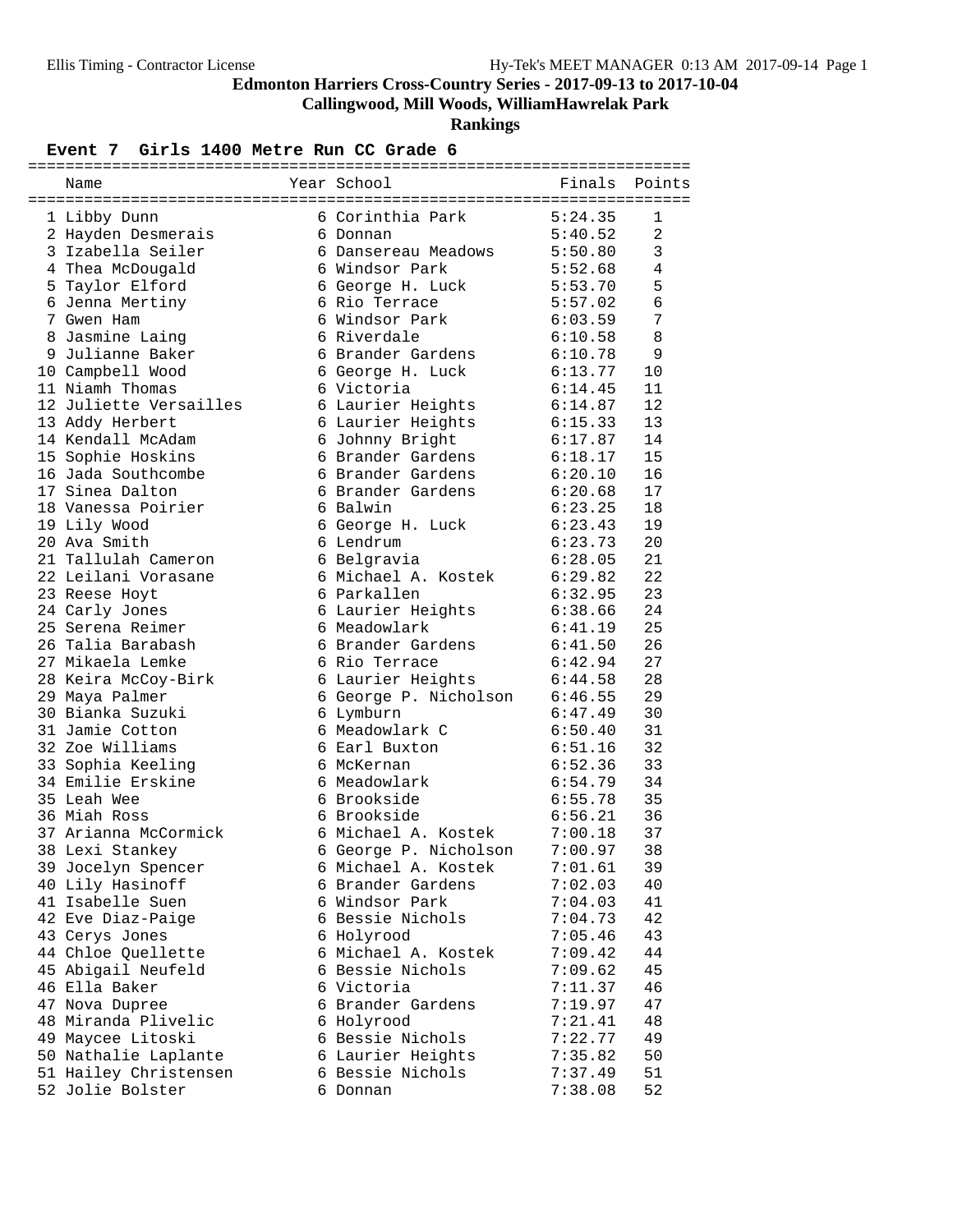# **Callingwood, Mill Woods, WilliamHawrelak Park**

**Rankings**

#### **....Event 7 Girls 1400 Metre Run CC Grade 6**

|  | 53 Kiera O'Croinin          | 6 Windsor Park      | 7:39.36  | 53 |
|--|-----------------------------|---------------------|----------|----|
|  | 54 Jessica Lajeunesse       | 6 Laurier Heights   | 7:40.96  | 54 |
|  | 55 Dania Holmlund           | 6 Brander Gardens   | 7:41.44  | 55 |
|  | 56 Rebecca Taeger           | 6 Michael A. Kostek | 7:41.67  | 56 |
|  | 57 Maya Hope                | 6 Laurier Heights   | 7:43.40  | 57 |
|  | 58 Amilia Muhammed          | 6 Brander Gardens   | 7:47.35  | 58 |
|  | 59 Gennyze Azure            | 6 Brander Gardens   | 7:49.30  | 59 |
|  | 60 Madeleine MacGougan      | 6 Laurier Heights   | 7:51.15  | 60 |
|  | 61 Sara Cornelson           | 6 Brander Gardens   | 7:53.16  | 61 |
|  | 62 Sabrina Yadlowski        | 6 Bessie Nichols    | 8:00.78  | 62 |
|  | 63 Mira Dentzien            | 6 Rio Terrace       | 8:07.48  | 63 |
|  | 64 Riona Esteban            | 6 Michael A. Kostek | 8:08.08  | 64 |
|  | 65 Denae Hordal             | 6 McKernan          | 8:16.24  | 65 |
|  | 66 Mieka Visser             | 6 Lymburn           | 8:30.11  | 66 |
|  | 67 Nicolette Zubko          | 6 Holyrood          | 8:33.09  | 67 |
|  | 68 Nova Zuchermann          | 6 Victoria          | 8:41.11  | 68 |
|  | 69 Isabelle Patilea         | 6 Victoria          | 8:41.87  | 69 |
|  | 70 Claire Jamieson          | 6 Belgravia         | 8:43.91  | 70 |
|  | 71 Samantha Schutte         | 6 Johnny Bright     | 8:45.15  | 71 |
|  | 72 Maleeha Imran            | 6 Lymburn           | 8:48.95  | 72 |
|  | 73 Danica Dixon             | 6 Aldergrove        | 9:28.85  | 73 |
|  | 74 Noelle Boos              | 6 Rideau Park       | 9:30.75  | 74 |
|  | 75 Keilah Cereno            | 6 Earl Buxton       | 9:39.07  | 75 |
|  | 76 Tanvir Sekhon            | 6 Bessie Nichols    | 9:42.25  | 76 |
|  | 77 Sharyssa Corrodas-Brown  | 6 Crawford Plains   | 9:43.90  | 77 |
|  | 78 Kaitlyn Canfield         | 6 Crawford Plains   | 9:50.21  | 78 |
|  | 79 Katelyn Steele           | 6 Earl Buxton       | 9:57.48  | 79 |
|  | 80 Samantha Hlady-Kootoo    | 6 Belmead           | 9:58.12  | 80 |
|  | 81 Janelle Tousignant-Corli | 6 Belmead           | 10:05.29 | 81 |
|  | 82 Gwenythe Heikkila        | 6 Earl Buxton       | 10:06.59 | 82 |
|  | 83 Gracie Brown             | 6 Crawford Plains   | 10:20.43 | 83 |
|  | 84 Morgan Jones             | 6 Balwin            | 11:21.43 | 84 |

# Team Scores

| Rank Team                                      |                     | Total 1 2 |                |             | 3  | $*4$ | $*5$ | $*6$ | $*7$ | $*8$ | $*9$ |
|------------------------------------------------|---------------------|-----------|----------------|-------------|----|------|------|------|------|------|------|
| 1 George H. Luck<br>Total Time:<br>Average:    | 18:30.90<br>6:10.30 | 34        | .5.            | 10          | 19 |      |      |      |      |      |      |
| 2 Brander Gardens A<br>Total Time:<br>Average: | 18:49.05<br>6:16.35 | 40        | 9              | 15          | 16 |      |      |      |      |      |      |
| 3 Laurier Heights A<br>Total Time:<br>Average: | 19:08.86<br>6:22.96 | 49        | 12             | 13 24       |    |      |      |      |      |      |      |
| 4 Windsor Park A<br>Total Time:<br>Average:    | 19:00.30<br>6:20.10 | 52        | $\overline{4}$ | $7^{\circ}$ | 41 |      |      |      |      |      |      |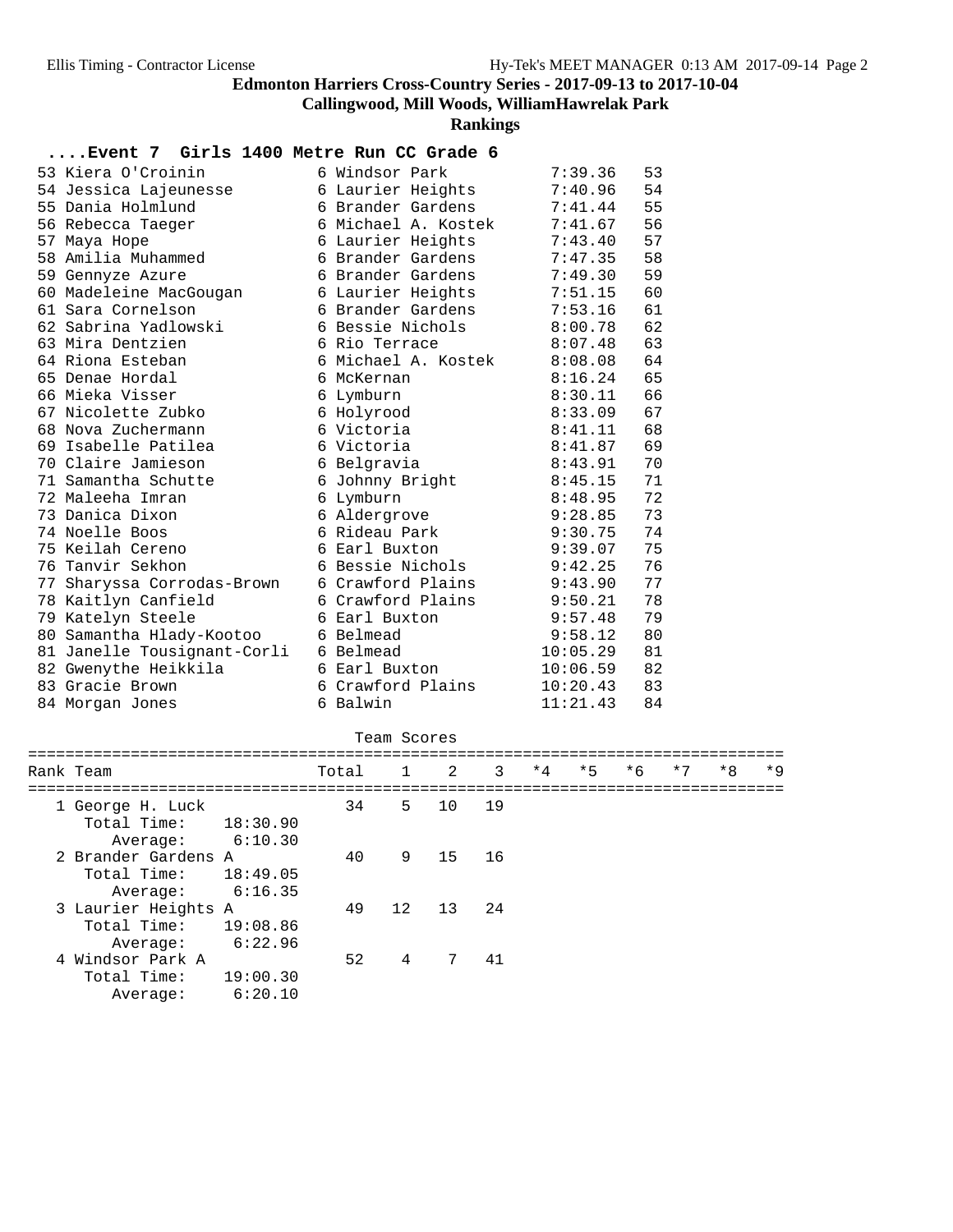# **Callingwood, Mill Woods, WilliamHawrelak Park**

| Event 7 Girls 1400 Metre Run CC Grade 6 |          |       |    |    |    |
|-----------------------------------------|----------|-------|----|----|----|
| 5 Brander Gardens B                     |          | 83    | 17 | 26 | 40 |
| Total Time: 20:04.21                    |          |       |    |    |    |
| Average:                                | 6:41.41  |       |    |    |    |
| 6 Rio Terrace                           |          | 96 6  |    | 27 | 63 |
| Total Time: $20:47.44$                  |          |       |    |    |    |
| Average: 6:55.82                        |          |       |    |    |    |
| 7 Michael A. Kostek A                   |          | 98    | 22 | 37 | 39 |
| Total Time:                             | 20:31.61 |       |    |    |    |
| Average: $6:50.54$                      |          |       |    |    |    |
| 8 Victoria School of the A              |          | 125   | 11 | 46 | 68 |
| Total Time: 22:06.93                    |          |       |    |    |    |
| Average: 7:22.31                        |          |       |    |    |    |
| 9 Laurier Heights B                     |          | 132   | 28 | 50 | 54 |
| Total Time: 22:01.36                    |          |       |    |    |    |
| Average: 7:20.46                        |          |       |    |    |    |
| 10 Bessie Nichols A                     |          | 136   | 42 | 45 | 49 |
| Total Time: $21:37.12$                  |          |       |    |    |    |
| Average:                                | 7:12.38  |       |    |    |    |
| 11 Holyrood                             |          | 158   | 43 | 48 | 67 |
| Total Time: 22:59.96                    |          |       |    |    |    |
| Average: 7:39.99                        |          |       |    |    |    |
| 12 Brander Gardens C                    |          | 160   | 47 | 55 | 58 |
| Total Time:                             | 22:48.76 |       |    |    |    |
| Average: 7:36.26                        |          |       |    |    |    |
| 13 Michael A. Kostek B                  |          | 164   | 44 | 56 | 64 |
| Total Time: 22:59.17                    |          |       |    |    |    |
| Average:                                | 7:39.73  |       |    |    |    |
| 14 Lymburn                              |          | 168 — | 30 | 66 | 72 |
| Total Time: 24:06.55                    |          |       |    |    |    |
| Average: 8:02.19                        |          |       |    |    |    |
| 15 Earl Buxton A                        |          | 186   | 32 | 75 | 79 |
| Total Time:                             | 26:27.71 |       |    |    |    |
| Average:                                | 8:49.24  |       |    |    |    |
| 16 Bessie Nichols B                     |          | 189   | 51 | 62 | 76 |
| Total Time: 25:20.52                    |          |       |    |    |    |
| Average: 8:26.84                        |          |       |    |    |    |
| 17 Crawford Plains                      |          | 238   | 77 | 78 | 83 |
| Total Time: 29:54.54                    |          |       |    |    |    |
| Average:                                | 9:58.18  |       |    |    |    |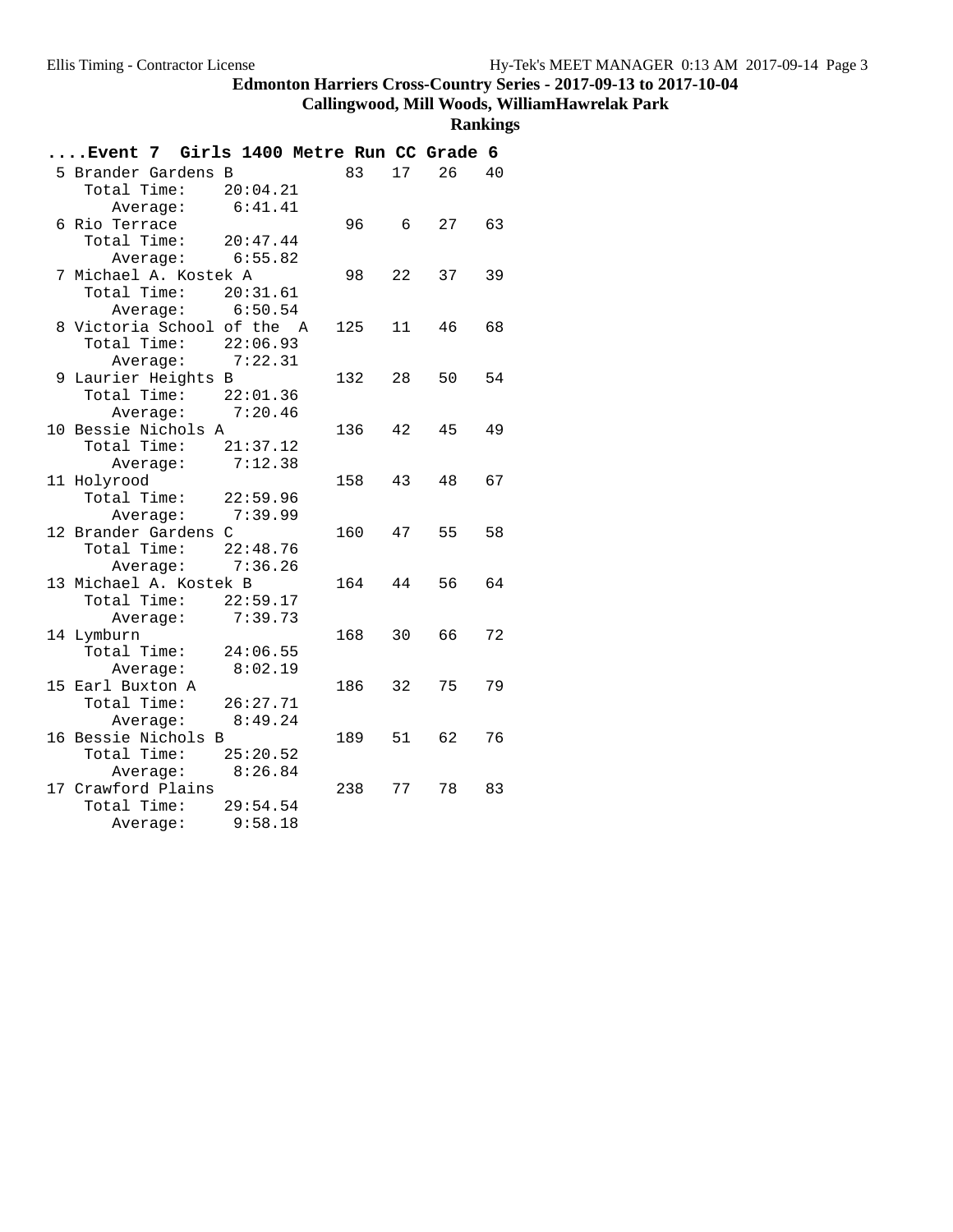**Callingwood, Mill Woods, WilliamHawrelak Park**

**Rankings**

#### Event 8 Boys 1400 Metre Run CC Grade 6

|  | 1 Cash Bowers                                      |  | 6 Laurier Heights 5:28.22                                                                            |                               | 1              |  |  |
|--|----------------------------------------------------|--|------------------------------------------------------------------------------------------------------|-------------------------------|----------------|--|--|
|  | 2 Lander Fuhr                                      |  | 6 Michael A. Kostek 5:29.61                                                                          |                               | 2              |  |  |
|  | 3 Ben Fix                                          |  | 6 Earl Buxton<br>6 Riverdale                                                                         | 5:30.80<br>5:33.62<br>5:35.71 | $\overline{3}$ |  |  |
|  | 4 Kai Dunkley                                      |  |                                                                                                      |                               | $\overline{4}$ |  |  |
|  | 5 Carson Young                                     |  | 6 Coronation                                                                                         |                               | 5              |  |  |
|  | 6 Max Stanton                                      |  | 6 MWI                                                                                                | 5:37.13                       | 6              |  |  |
|  | 7 Eric Clague                                      |  | 6 Johnny Bright 5:39.80                                                                              |                               | 7              |  |  |
|  | 8 Gabriel Kenny                                    |  | 6 Donnan                                                                                             | 5:42.19                       | 8              |  |  |
|  | 9 Elliot Spratlin                                  |  | 6 Laurier Heights                                                                                    | 5:44.56                       | 9              |  |  |
|  | 10 Adriano D'Agosta                                |  | 6 Donnan                                                                                             | 5:45.83                       | 10             |  |  |
|  | 11 Ben Miller                                      |  | 6 Laurier Heights                                                                                    | 5:46.04                       | 11             |  |  |
|  | 12 Tristan Thompson                                |  | 6 Michael A. Kostek 5:46.59                                                                          |                               | 12             |  |  |
|  | 13 Lucas Finch                                     |  | 6 Johnny Bright 5:49.52                                                                              |                               | 13             |  |  |
|  | 14 Charlie Decker                                  |  | 6 St. Boniface 5:50.27                                                                               |                               | 14             |  |  |
|  | 15 Mohamed Ali                                     |  |                                                                                                      |                               | 15             |  |  |
|  | 16 Michael Yusypchuk                               |  | 6 Brookside<br>6 Michael A. Kostek<br>5:56.42<br>6 Johnny Bright<br>5:59.22<br>6 Holyrood<br>6:01.37 |                               | 16             |  |  |
|  | 17 Tanner Middleton                                |  |                                                                                                      |                               | 17             |  |  |
|  | 18 Jaxon Froese                                    |  | 6 Holyrood                                                                                           |                               | 18             |  |  |
|  | 19 Evan Wojcichowsky 6 Michael Strembitsky 6:06.50 |  |                                                                                                      |                               | 19             |  |  |
|  | 20 Lucas Vanstone                                  |  | 6 Michael A. Kostek 6:07.78                                                                          |                               | 20             |  |  |
|  | 21 Jarrett Schweitz                                |  |                                                                                                      |                               | 21             |  |  |
|  | 22 Luke Concini                                    |  |                                                                                                      |                               | 22             |  |  |
|  | 23 Noah Axling                                     |  | 6 Bessie Nichols 6:09.71                                                                             |                               | 23             |  |  |
|  | 24 Edward Zhao                                     |  | 6 George P. Nicholson 6:10.41                                                                        |                               | 24             |  |  |
|  | 25 Matthew Fechner                                 |  | 6 George H. Luck 6:15.06                                                                             |                               | 25             |  |  |
|  | 26 Henry Gregory                                   |  | 6 Rideau Park                                                                                        | 6:15.99                       | 26             |  |  |
|  | 27 Lincon Shack                                    |  | 6 Brander Gardens 6:17.24                                                                            |                               | 27             |  |  |
|  | 28 Joseph Bretzke                                  |  | 6 Meadowlark                                                                                         | 6:17.88                       | 28             |  |  |
|  | 29 Evander Naidu                                   |  |                                                                                                      |                               | 29             |  |  |
|  | 30 Daniel Boyle                                    |  |                                                                                                      |                               | 30             |  |  |
|  | 31 Chohen Scott                                    |  | 6 George P. Nicholson 6:18.98                                                                        |                               | 31             |  |  |
|  | 32 Samuel Evins                                    |  | 6 George P. Nicholson 6:19.85                                                                        |                               | 32             |  |  |
|  | 33 Jarom Cuevas                                    |  | 3 Bellevue/Champs 6:20.74<br>6 Brookside 6:21.10<br>6 Meadowlark 6:22.06                             |                               | 33             |  |  |
|  | 34 Cole Hommy-Traynor                              |  |                                                                                                      |                               | 34             |  |  |
|  | 35 Jake Kay                                        |  | o Brookside<br>6 Meadowlark                                                                          |                               | 35             |  |  |
|  | 36 Grayson Candlish                                |  | 6 Michael A. Kostek 6:22.92                                                                          |                               | 36             |  |  |
|  | 37 Tyler Northrop                                  |  | 6 Crawford Plains 6:27.68                                                                            |                               | 37             |  |  |
|  | 38 Owen Schoettler                                 |  | 6 Bessie Nichols                                                                                     | 6:28.00                       | 38             |  |  |
|  | 39 Daniel Wang                                     |  | 6 Windsor Park                                                                                       | 6:28.22                       | 39             |  |  |
|  | 40 Rick Lin                                        |  | 6 George P. Nicholson                                                                                | 6:29.34                       | 40             |  |  |
|  | 41 Luc Aubin                                       |  | 6 Johnny Bright                                                                                      | 6:29.61                       | 41             |  |  |
|  | 42 Kayden Rudniski                                 |  | 6 Michael A. Kostek                                                                                  | 6:31.96                       | 42             |  |  |
|  | 43 Kieran McGill                                   |  | 6 Victoria                                                                                           | 6:33.96                       | 43             |  |  |
|  | 44 Malek Ali                                       |  | 6 Malmo                                                                                              | 6:35.21                       | 44             |  |  |
|  | 45 Jonathan Kim                                    |  | 6 Michael Strembitsky                                                                                | 6:36.78                       | 45             |  |  |
|  | 46 Lucas Patterson                                 |  | 6 Earl Buxton                                                                                        | 6:38.94                       | 46             |  |  |
|  | 47 Michael Kupilik                                 |  | 6 Holyrood                                                                                           | 6:39.79                       | 47             |  |  |
|  | 48 Josh Post                                       |  | 6 Michael A. Kostek                                                                                  | 6:39.99                       | 48             |  |  |
|  | 49 Jamie Lutz-Berube                               |  | 6 Brander Gardens                                                                                    | 6:45.76                       | 49             |  |  |
|  | 50 Sam Radke                                       |  | 6 Holyrood                                                                                           | 6:47.07                       | 50             |  |  |
|  | 51 Chase Geissler                                  |  | 6 Brander Gardens                                                                                    | 6:50.72                       | 51             |  |  |
|  | 52 Evan Ludwick                                    |  | 6 Meadowlark C                                                                                       | 6:55.82                       | 52             |  |  |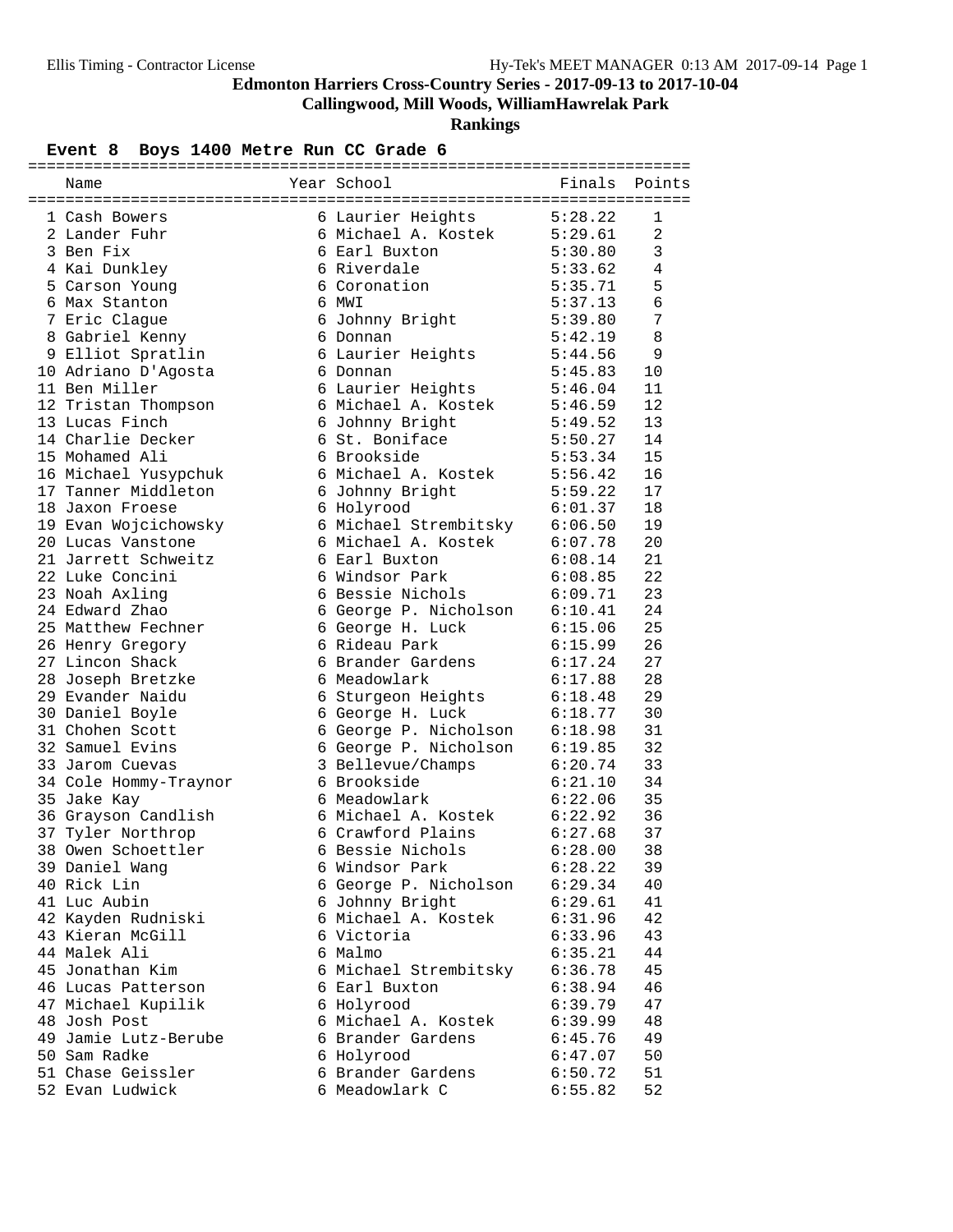# **Callingwood, Mill Woods, WilliamHawrelak Park**

**Rankings**

| Event 8                  | Boys 1400 Metre Run CC Grade 6 |          |    |
|--------------------------|--------------------------------|----------|----|
| 53 Oliver Marr           | 6 Victoria                     | 7:06.39  | 53 |
| 54 Sebastian Horcica     | 6 Laurier Heights              | 7:10.79  | 54 |
| 55 Dylan Arntzen         | 6 Laurier Heights              | 7:12.10  | 55 |
| 56 David Stobbe          | 6 Holyrood                     | 7:14.64  | 56 |
| 57 Jermiah Nazaire       | 6 Michael Strembitsky          | 7:17.55  | 57 |
| 58 Keaton Chan           | 6 Riverdale                    | 7:19.42  | 58 |
| 59 Xander Wilcox         | 6 Michael A. Kostek            | 7:24.05  | 59 |
| 60 Nathaniel Erker       | 6 Michael A. Kostek            | 7:35.50  | 60 |
| 61 Dallas Dick           | 6 Lymburn                      | 7:40.20  | 61 |
| 62 Tommy Hodgson         | 6 Balwin                       | 7:53.08  | 62 |
| 63 Gurpreet Gujral       | 6 Crawford Plains              | 8:02.14  | 63 |
| 64 Omar Audeh            | 6 Brander Gardens              | 8:10.53  | 64 |
| 65 Geoffrey Norton       | 6 Laurier Heights              | 8:11.71  | 65 |
| 66 Carson Antione        | 6 Lymburn                      | 8:12.08  | 66 |
| 67 Chayce Weighill       | 6 Lymburn                      | 8:12.85  | 67 |
| 68 Noah Fraser           | 6 Laurier Heights              | 8:15.19  | 68 |
| 69 Bamishe Akingbade     | 6 Lymburn                      | 8:18.12  | 69 |
| 70 Nathaniel Skiffington | 6 Michael A. Kostek            | 8:23.07  | 70 |
| 71 Calin Yavis           | 6 Michael A. Kostek            | 8:30.16  | 71 |
| 72 Matthew Derkach       | 6 Michael A. Kostek            | 8:31.79  | 72 |
| 73 David Dittrich        | 6 Earl Buxton                  | 8:33.60  | 73 |
| 74 Casey Mingay          | 6 Lendrum                      | 8:35.09  | 74 |
| 75 Ethan Bissondatt      | 6 George H. Luck               | 8:39.57  | 75 |
| 76 Salman Solaiman       | 6 Brander Gardens              | 8:42.33  | 76 |
| 77 Eugene Go             | 6 Coralwood Advent             | 8:42.86  | 77 |
| 78 Joel Milner           | 6 Lymburn                      | 8:52.27  | 78 |
| 79 Braeden Dittrich      | 6 Earl Buxton                  | 8:57.27  | 79 |
| 80 Aidan Bayles          | 6 Crawford Plains              | 9:07.48  | 80 |
| 81 Noah Beach            | 6 Meadowlark                   | 9:31.96  | 81 |
| 82 Pranavan Maheddran    | 6 George P. Nicholson          | 9:46.91  | 82 |
| 83 Hugh Headge           | 6 Earl Buxton                  | 10:37.27 | 83 |
| 84 Jonas Slaght          | 6 Belmead                      | 11:46.01 | 84 |

#### Team Scores

| Rank Team                                                               | Total 1 2 |                |       | 3    | $*4$ | $*5$ | $*6$ | $*7$ | $*8$ | $*9$ |
|-------------------------------------------------------------------------|-----------|----------------|-------|------|------|------|------|------|------|------|
| 1 Laurier Heights A<br>Total Time:<br>16:58.82<br>5:39.61<br>Average:   | 21        | $\overline{1}$ |       | 9 11 |      |      |      |      |      |      |
| 2 Michael A. Kostek A<br>Total Time:<br>17:12.62<br>5:44.21<br>Average: | 30        | $\overline{a}$ | 12 16 |      |      |      |      |      |      |      |
| 3 Johnny Bright A<br>Total Time:<br>17:28.54<br>5:49.52<br>Average:     | 37        | 7              | 13 17 |      |      |      |      |      |      |      |
| 4 Earl Buxton A<br>Total Time:<br>18:17.88<br>6:05.96<br>Average:       | 70        | 3              | 21    | 46   |      |      |      |      |      |      |